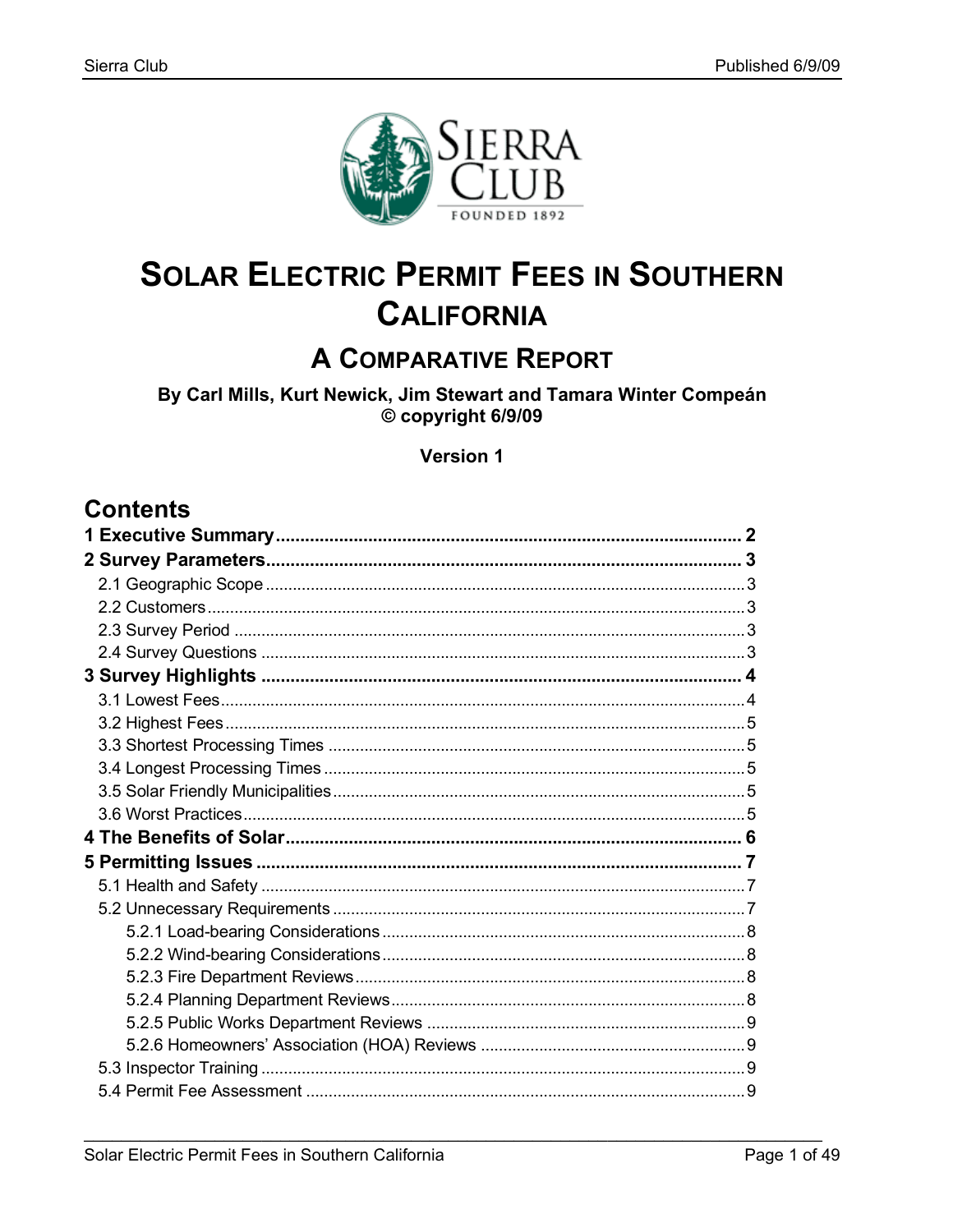| 6.2 Composite Ranking Charts: a Measure of Overall Solar Friendliness  17 |  |
|---------------------------------------------------------------------------|--|
|                                                                           |  |
|                                                                           |  |
|                                                                           |  |
|                                                                           |  |
|                                                                           |  |
|                                                                           |  |
|                                                                           |  |
|                                                                           |  |
|                                                                           |  |
|                                                                           |  |
|                                                                           |  |
|                                                                           |  |
|                                                                           |  |
|                                                                           |  |
|                                                                           |  |
|                                                                           |  |
|                                                                           |  |
|                                                                           |  |
|                                                                           |  |
|                                                                           |  |
|                                                                           |  |
|                                                                           |  |
|                                                                           |  |

# **1 Executive Summary**

In early 2009, several Sierra Club chapters surveyed 250 municipalities in Southern California to determine their fees and processing times for the permits to install photovoltaic (PV) energy systems (solar panels) on residential rooftops. The survey found that fees for a typical PV system varied from \$0 to over \$1,800. The goal of this report is to publicize the role those municipal governments play in helping, or hindering, homeowners who want to contribute to California's supply of renewable solar energy.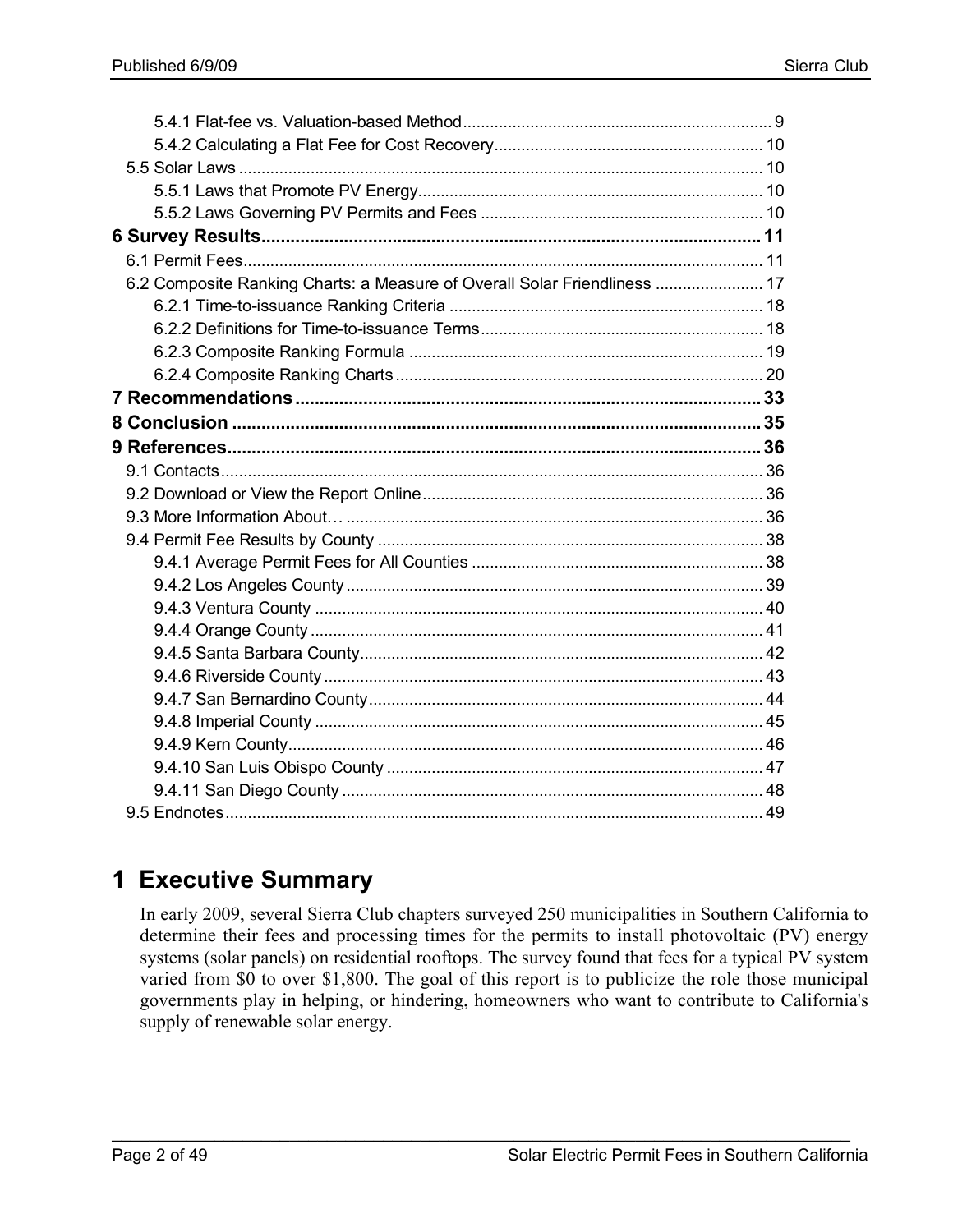# **2 Survey Parameters**

### **2.1 Geographic Scope**

The survey included all the municipalities in the following counties (with the corresponding Sierra Club chapter in parentheses):

- Imperial (San Diego)
- Kern (Kern-Kaweah)
- Los Angeles (Angeles)
- Orange (Angeles)
- Riverside (San Gorgonio)
- San Bernardino (San Gorgonio)
- San Diego (San Diego)
- San Luis Obispo (Santa Lucia)
- Santa Barbara (Los Padres)
- Ventura (Los Padres)

### **2.2 Customers**

Only residential single-family homeowners (commercial installations are NOT included).

### **2.3 Survey Period**

February 1 to April 13, 2009. Note that the data in this document are frequently updated to reflect our awareness of changes and corrections to the fees that the municipalities originally reported.

### **2.4 Survey Questions**

The survey team asked each municipality the same questions, as follows:

- **Permit fee—"**What is the total<sup>1</sup> cost for a permit to install a 3kW solar electric system on a composite-shingle roof of a single-story residence in your jurisdiction (assuming the system cost is \$27,000 before the California Solar Initiativei [CSI] rebate)? The system will be professionally installed and mounted flush to the roof. It will have 1 inverter and 20 solar modules. It will be 320 square feet in size and have a weight load of 3 pounds per square foot."
- **Fee calculation**—"Is the fee primarily based on valuation (system costs) or a fixed cost, independent of system cost?"
- **Permit processing time**—"Are solar electric permits issued over the counter? If not, how many days typically elapse between permit submittal and issuance?"

<sup>&</sup>lt;sup>1</sup> *Total* here means the combined cost for all the various fees and reviews (e.g. electrical review, plan check, issuance fee, fees charged by other city departments (such as planning and fire), required state fees, etc.)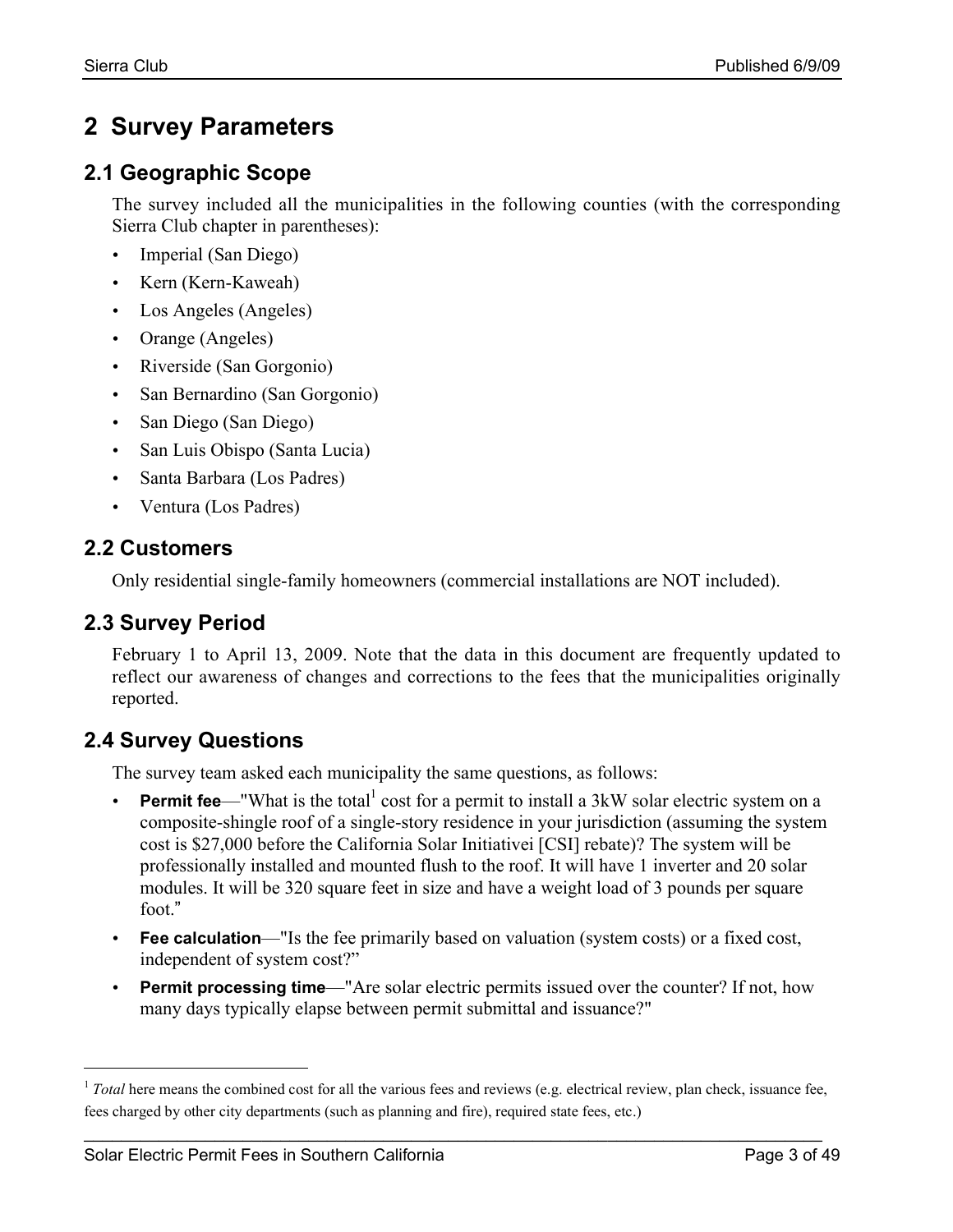Some cities charge higher fees for installations that require more staff time and resources from the permitting authority. Therefore, the survey team provided the following specifications when conducting the survey to equalize the comparisons across jurisdictions:

- All equipment is Underwriter's Laboratory (UL) approved.
- 2 DC source circuits of 10 panels wired in series (assume wire sizing is up to code).
- Professionally engineered solar mounting system.
- Assume professional installation by a California licensed solar contractor (C46 license) category).
- 1 A/C disconnect (not fused).
- Existing 125 amp electrical subpanel is used with 1 new 20-amp circuit breaker to connect inverter output to the household electrical system.
- The PV system is connected to the utility's electric grid (grid-tied) with no batteries or charge controllers.
- The California Energy Commission (CEC) has certified the solar equipment and it is eligible for the CSI rebate.
- Assume a full set of plans for the permit submittal package, including a wiring schematic and site plan (showing the roof, solar modules and locations of the inverter and main electrical meter). Assume wire sizing and other electrical calculations are shown. The plans for the inverter, solar modules and solar mounting system include specification sheets of the equipment being installed.
- Building that will support the solar panels is built to modern building codes, can structurally support the extra 3 pounds per square foot of weight, and rafters are not over-spanned.

# **3 Survey Highlights**

The survey revealed huge disparities in how different local governments have helped or hindered residents who want to install PV systems. In measuring how *solar friendly* municipalities are, we use the following criteria:

- **Permit fee**: The average PV permit fee in the survey area is \$501.78. We recommend a maximum of  $$324^2$ .
- **Processing time**: Most jurisdictions took 1–2 weeks to issue a PV permit. We encourage over-the-counter<sup>3</sup> (OTC) issuance for standard PV applications that are complete and contain no errors. We recommend a *maximum* time-to-issuance of one week or less.

The following subsections list some of the best, and worst, survey findings. (See Section 6 "Survey Results" for the complete findings.)

### **3.1 Lowest Fees**

21 municipalities offer *free* PV permits. 103 municipalities charge \$324 or less.

<sup>&</sup>lt;sup>2</sup> See Section 5.4.2 "Calculating a Flat Fee for Cost Recovery" for an explanation of how we determined this recommended maximum.

<sup>&</sup>lt;sup>3</sup> OTC issuance means the PV applicant receives the permit during his or her initial visit to the building department.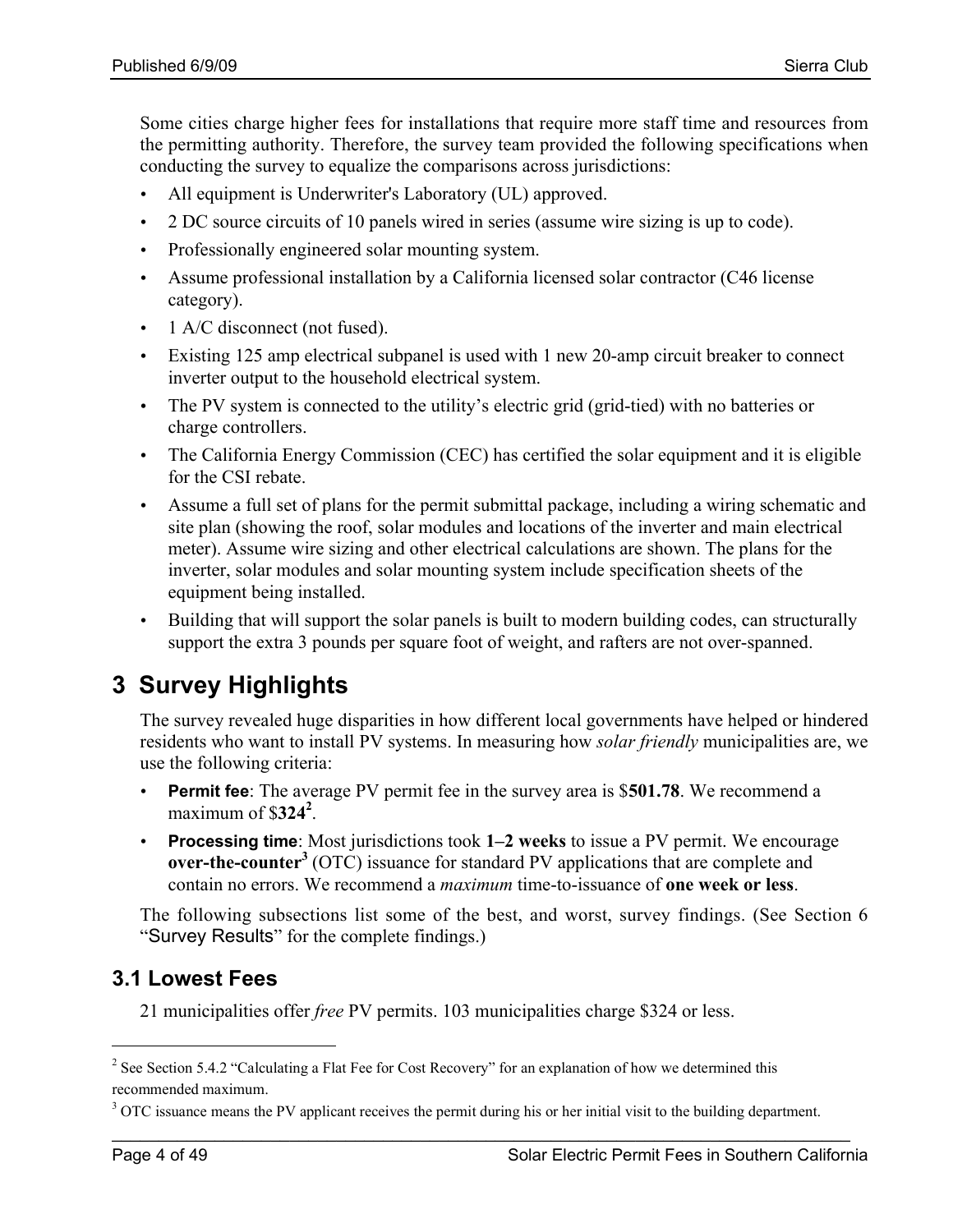### **3.2 Highest Fees**

71 municipalities charge \$700 or more for PV permits.

### **3.3 Shortest Processing Times**

41 municipalities consistently issue PV permits over-the-counter  $(OTC)^4$ .

### **3.4 Longest Processing Times**

34 municipalities consistently take over two weeks (10 business days) to issue PV permits.

### **3.5 Solar Friendly Municipalities**

The following municipalities stand out as among the most solar friendly, as they issue PV permits over-the-counter (OTC) and waive permit fees.

- Burbank
- City of San Bernardino
- San Clemente<sup>5</sup>
- San Diego County
- Ventura County

Besides these five municipalities, many others meet our definition of solar friendly in that they offer OTC issuance and charge fees no higher than our recommended maximum (\$324). See Section 6 "Survey Results" for complete rankings of all the surveyed municipalities.

### **3.6 Worst Practices**

The following permit requirements contribute the most to exorbitant fees and long processing times in the survey's least solar-friendly municipalities.

- **Valuation-based fees**: The practice of basing a permit fee on the cost of a PV system contributes more to high fees than any other factor. Municipalities often apply valuationbased fees to various home improvement projects that require permits. However, this is unsuitable for PV systems due to their high material costs (relative to installation costs), which have no bearing on the staff-hours a municipality must devote to review PV systems of different sizes. Excessive solar permit fees such as those yielded when fees are calculated using the valuation method are disfavored and inconsistent with the California Solar Rights Act. For details, see Section 5.5.2 "Laws Governing PV Permits and Fees."
- **Fire department reviews**: These can add unnecessary fees and up to two weeks to the processing time for a permit. Some fire department regulations can also severely restrict the placement of PV systems, reducing their power generation capacity.

 <sup>4</sup> The word "*consistently*" here distinguishes these <sup>41</sup> municipalities from others that issue OTC permits *infrequently* depending on various factors. See Section 6.2 for a complete discussion of this issue.

 $<sup>5</sup>$  San Clemente initiated its fee waiver program on 8/12/2008. The program runs until 6/30/09, when the San Clemente</sup> City Council will review it. The council will decide whether or not to extend the program based on its success.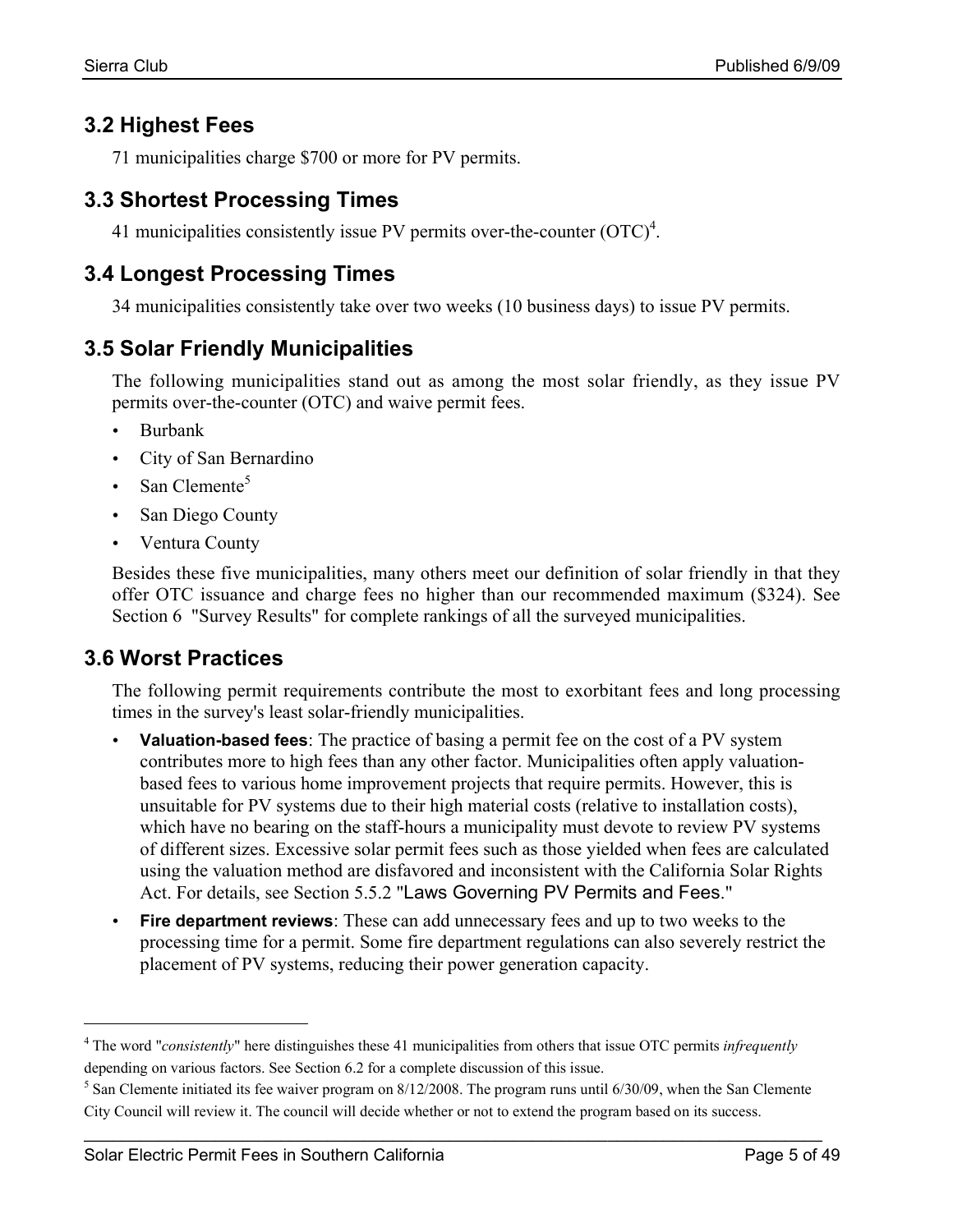- **Public works department reviews**: These can require homeowners to pay for such things as sidewalk replacement or tree maintenance before the building department can issue the PV permit. In at least one municipality, this review extended permit processing up to 15 days.
- **Planning department reviews**: Having a department other than the building department review PV plans for zoning issues (setbacks and height restrictions) can increase both the time and cost to process a PV permit. In some municipalities, the planning department also evaluates PV permit applications based on aesthetic considerations. Note that the California Solar Rights Act (California Government Code Section 65850.5 (b)) limits the review of solar energy systems by city building officials to whether they meet applicable health and safety requirements. Discretionary reviews, including a design review for aesthetics, are prohibited.
- **Municipal utility approvals**: Some municipalities that have their own electric utility add additional obstacles to obtaining a PV permit by requiring prior utility review and approval of paper work such as rebate/incentive forms and interconnection/net metering agreements before issuing PV permits. This can substantially delay permit issuance.

# **4 The Benefits of Solar**

As previously stated, the goal of this report is to publicize the role municipal government plays in helping, or hindering, the production of solar energy at the homeowner level. This goal is premised on the understanding that rooftop PV systems contribute a partial solution to a growing array of environmental, economic and national-security problems related to energy production. The following are some of the more obvious benefits homeowners provide to their municipalities, California, the United States and the Earth in general by installing PV systems.

- Generating PV electricity does not produce any of the greenhouse gasses (GHGs) that are responsible for global warming<sup>"</sup>. In contrast, generating electricity via coal or natural gas produces massive amounts of GHGs. Solar energy currently provides just 0.2% of California's electricity. Coal provides 16.6% and natural gas provides 45.2%.<sup>iii</sup>
- California gets more sunshine hours than any state besides Arizona.<sup>iv</sup> As such, this state has a tremendous, unrealized potential for solar energy.
- PV electricity reduces our reliance on polluting energy sources such as natural gas. Natural gas emissions add tons of pollutants that cause smog and contribute to thousands of deaths and hospital visits in California every year.
- PV generates its maximum output during the day, and can help meet peak demand. This reduces the need for the most inefficient and most highly polluting power plants in the state.
- If current population trends continue, California's population will increase from 36 million in  $2007^{\circ}$  to 59 million by  $2050^{\circ i}$ . PV, together with energy efficiency and conservation, can reduce the number of new power plants that might otherwise be required to meet the future energy needs of California's growing population.
- Rooftop PV virtually eliminates long-distance electric transmission losses (which are around 7%) because the individual home can be both the source and destination of the energy.
- PV could provide a local source of electricity to help protect a community in time of earthquake or other emergency, when distant transmission lines and power plants might not be operating.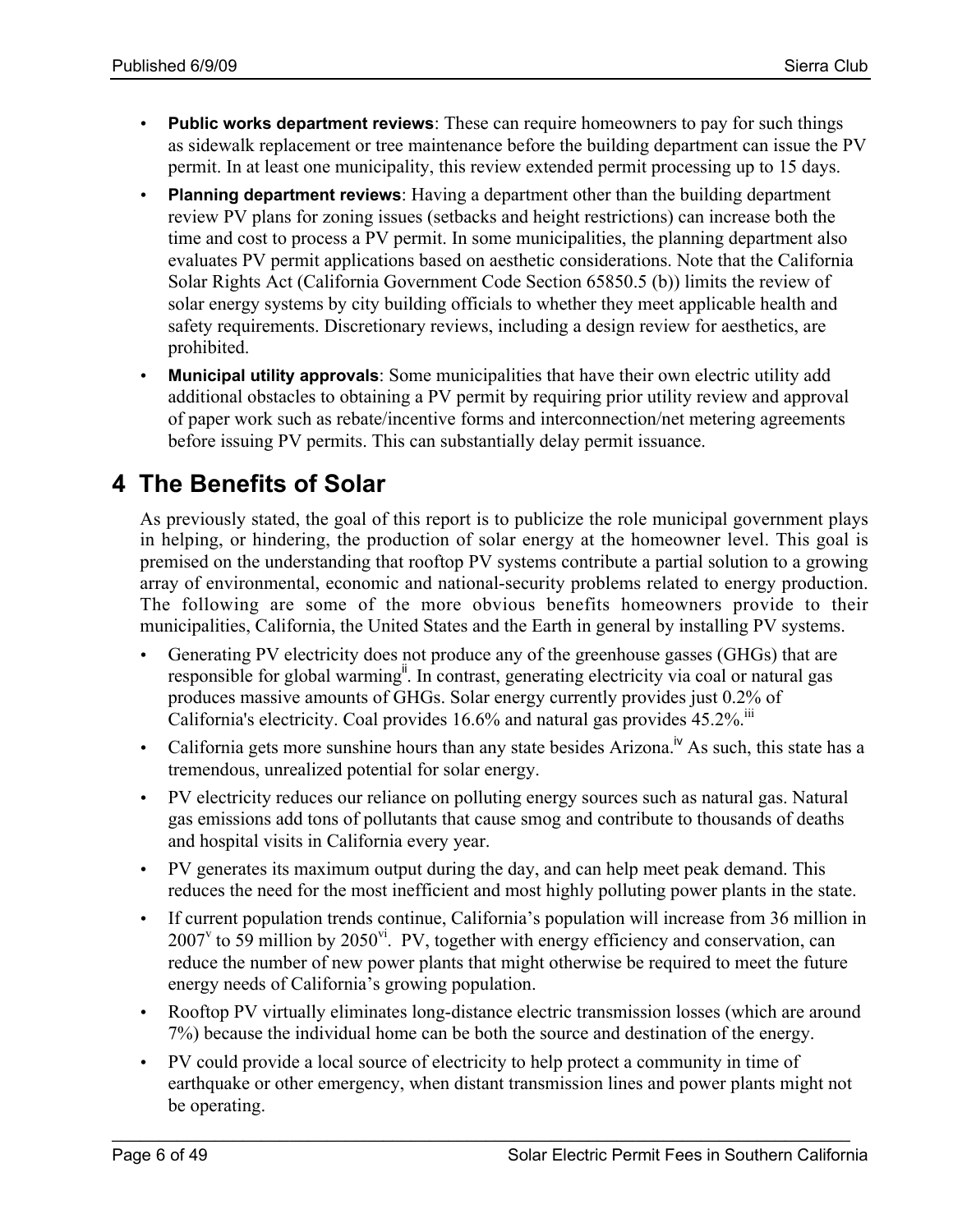• Once a PV system is installed, it takes advantage of the free energy of the sun, requires minimal maintenance, and can last at least 35 years. This makes PV an outstanding long-term financial investment for homeowners.

# **5 Permitting Issues**

Homeowners can install their own PV systems or hire solar contractors to install them. Regardless of who installs a system, the installer needs a municipal permit before installation can legally start. After installation, a municipal inspector must verify the PV system meets requirements. If it does, the inspector *signs off* the permit.

The following entities require the permit:

- **Municipalities**: A city or county government (never both) must process and issue the PV permit. Municipalities pay their own staff or outside consultants<sup> $\delta$ </sup> to review PV plans and inspect installations.
- **Utilities**: Electric utilities require a signed-off PV permit before officially authorizing a PV system's operation and connection to the electric grid.
- **Solar rebate issuers**: Entities that issue solar rebate money (e.g. the California Energy Commission and Southern California Edison) require a signed-off permit before issuing the rebate.

Permit requirements for a PV system differ for each municipality. The following subsections describe the issues related to those requirements and their impact on permit fees and processing times.

### **5.1 Health and Safety**

Installing systems that generate electricity and connecting them to the transmission grid is potentially dangerous. Municipalities review permits applications to ensure PV system plans meet building and electrical code requirements. These requirements protect homeowners, contractors, firemen, transmission grid technicians and the grid itself from various dangers:

- Poor installations might cause electrocution or fires, and are vulnerable to power surges during blackouts.
- A safe backflow of power into the grid is important for the PV owner and the community that relies on the grid.
- The homeowner's roof must be able to support a PV system.
- The PV system's rack and roof attachments must be water tight and meet wind-load requirements.

### **5.2 Unnecessary Requirements**

Each city has its own set of pre-installation reviews for solar permits. The following subsections describe how some review criteria add unnecessary costs and time to the permitting process.

<sup>&</sup>lt;sup>6</sup> Municipalities that receive few PV applications tend to pay outside consultants, who often charge more than staff would. PV permit fees are often higher in such cases.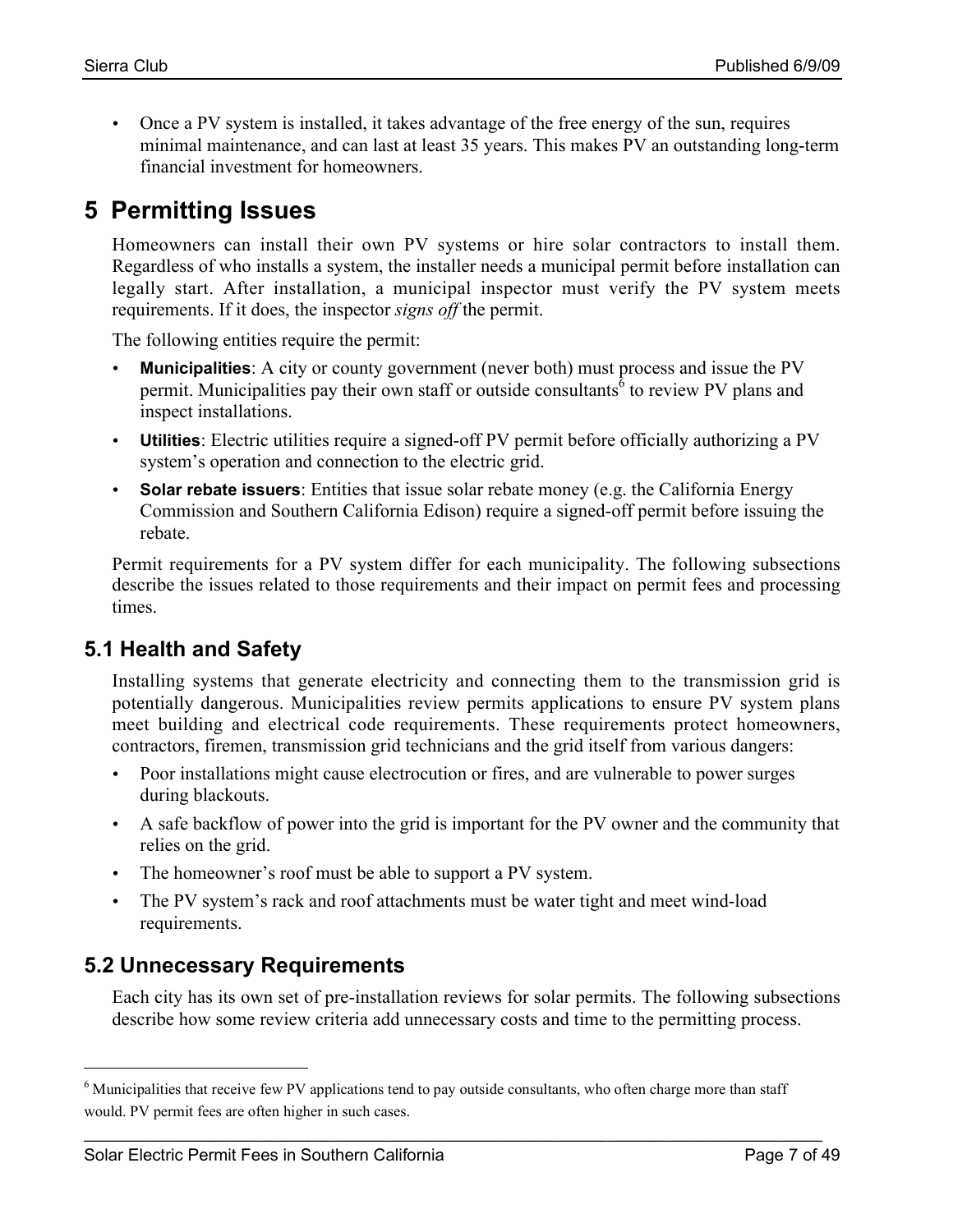#### **5.2.1 Load-bearing Considerations**

The flush-mounted PV systems that most homeowners install have a low-enough weight/area ratio that they cannot overload standard roofs. Such PV systems should not require professional engineering stamps unless the site has unique structural issues that the installer must address.

#### **5.2.2 Wind-bearing Considerations**

Flush-mounted PV systems should not require professional engineering stamps for wind loading unless the site is in an excessive wind zone: wind zone category D, with basic wind speeds of 80 miles per hour or greater, as defined by the California Building Code.

#### **5.2.3 Fire Department Reviews**

Some municipalities require a fire department review of the PV system plan to verify it meets requirements for:

- **Marking**: PV equipment labels provide emergency responders (e.g. firemen) with appropriate warning and guidance for working around and isolating the PV system.
- **Access**: Emergency responders require pathways to specific areas of the roof and emergency egress from the roof.
- **Ventilation**: Proper roof ventilation reduces the severity and effects of fire and smoke, facilitates fire fighting procedures and reduces dangers to the inhabitants.

Fire department reviews as they currently exist tend to make PV permits more expensive and extend their processing time for the following reasons:

- A fire department is often in a different location than a municipality's building department, which compels the solar applicant to make two trips.
- Some fire departments impose a guideline that PV modules be located no higher than three feet below the roof ridge. Shading issues are such that the highest parts of a roof are usually optimal for module placement; the lower the modules are, the more likely they are to fall under the shadows of trees, telephone poles and other obstructions. Thus, this guideline diminishes both the surface area available for modules and their power generation capacity.

We recommend that municipalities adopt the following measures:

- Train building department staff to verify that PV systems meet fire department requirements. This would reduce permit processing time by negating the need for the solar applicant to make trips to multiple locations.
- Reconsider imposing the guideline limiting PV modules to three feet below the roof ridge. Alternative access and venting on adjacent roof surfaces are almost always available. As such, negotiating the setback on a case-by-case basis makes more sense than strictly applying the three-foot rule to all PV systems. Some fire departments have realized this and have adopted more flexible, less restrictive setbacks.

#### **5.2.4 Planning Department Reviews**

A municipality's planning department is separate from its building department and might review PV systems for such issues as height restrictions, setbacks and zoning. Requiring multiple departments to review a single PV system increases both the time and cost to process a PV permit. Moreover, standard PV systems that are flush-mounted to a roof typically do not violate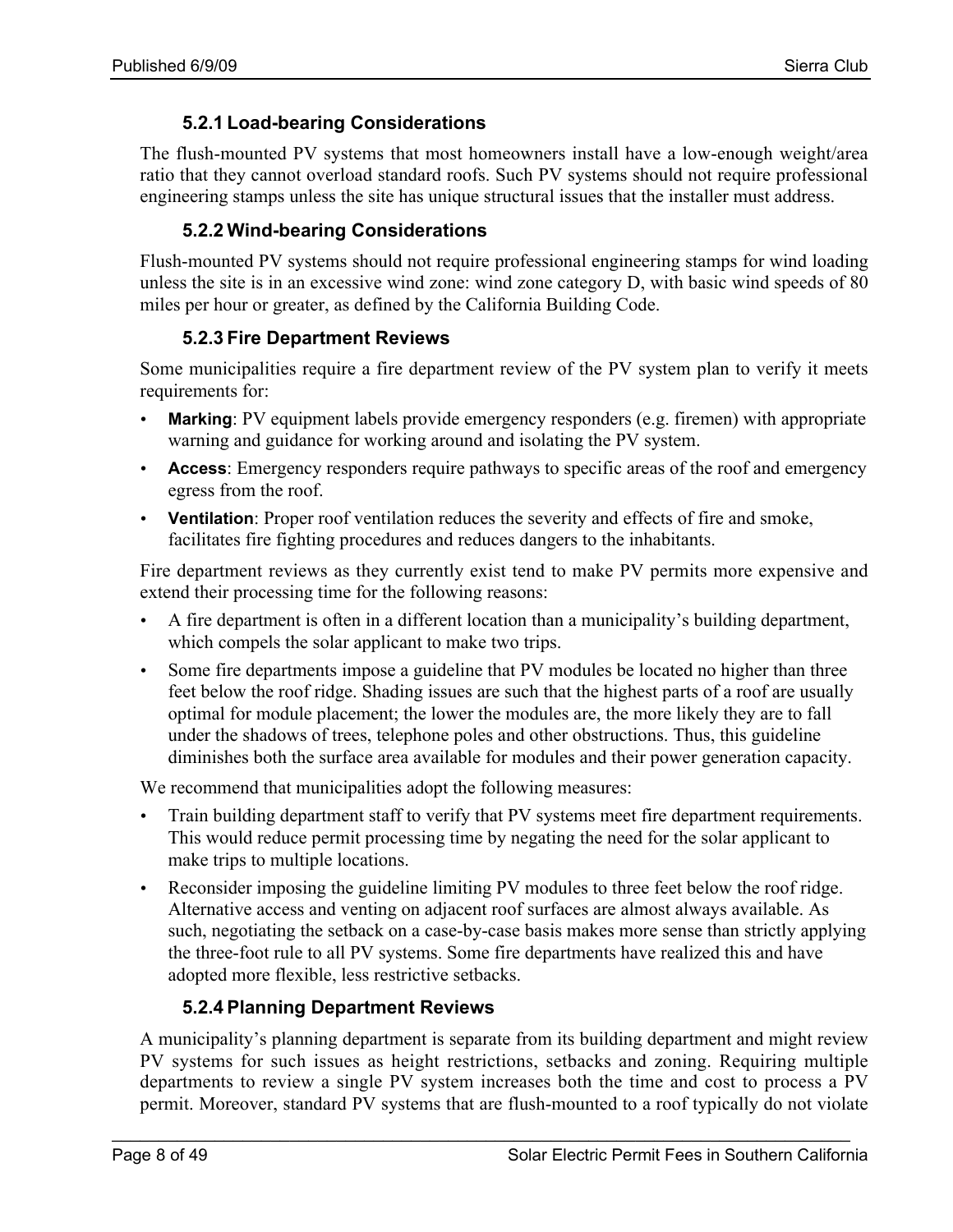height restrictions. We recommend that municipalities train their building department staff to verify that PV systems meet planning department requirements.

In some municipalities, the planning department also evaluates PV systems based on aesthetic considerations. Note that the California Solar Rights Act (California Government Code Section 65850.5 (b)) limits the review of solar energy systems by city building officials to whether they meet applicable health and safety requirements. Discretionary reviews, including a design review for aesthetics, are prohibited.

#### **5.2.5 Public Works Department Reviews**

Some municipalities require a public works department review for PV permits. Such reviews involve a municipal employee inspecting the public *right of ways* on the property whose owner is applying for the permit. Right of ways can include sidewalks, aprons, curbs, gutters and city street trees. If the conditions of those right of ways do not meet municipal standards (e.g. sidewalks have cracks), the municipality can charge the homeowner for the cost to upgrade the right of ways. Such reviews always increase the processing time for PV permits and can also increase their costs. We recommend that municipalities remove such review requirements for PV permits as they have no bearing on health and safety issues relating to actual PV systems.

#### **5.2.6 Homeowners' Association (HOA) Reviews**

Some municipalities require that homeowners obtain HOA approval to install a PV system as a condition to issue the permit. This extends the permit processing time. Moreover, some HOAs charge review fees for such approvals. We recommend that municipalities require homeowners to merely notify their HOA of their intention to install a PV system to enable prompt, over-thecounter permit issuance, as HOA reviews can take several weeks.

### **5.3 Inspector Training**

Inspectors who review PV systems on-site after installation usually charge cities by the hour for their services. Cities pass on those charges to the solar installer, and ultimately to the customer. Therefore, a fast inspector is a less expensive inspector. To be fast and thorough, an inspector must be knowledgeable about PV systems. An inspector's expertise is a critical factor controlling both the permit cost and safety of a solar installation.

Various organizations sponsor workshops for solar inspectors, including solar contractors/manufacturers, building departments, and the International Association of Electrical Inspectors (IAEI) (see Section 9.3 for more information).

#### **5.4 Permit Fee Assessment**

#### **5.4.1 Flat-fee vs. Valuation-based Method**

Cities typically compute solar permit fees using a flat-fee method, a valuation-based method, or a combination of these methods. The flat-fee method applies the same fee regardless of system cost. The valuation method usually bases fees on the pre-rebate cost of a PV system: the more solar panels one purchases, the higher the fee. A consequence of the valuation method is that the more a homeowner contributes to a city's renewable energy supply, the more that homeowner must sacrifice financially when applying for a permit.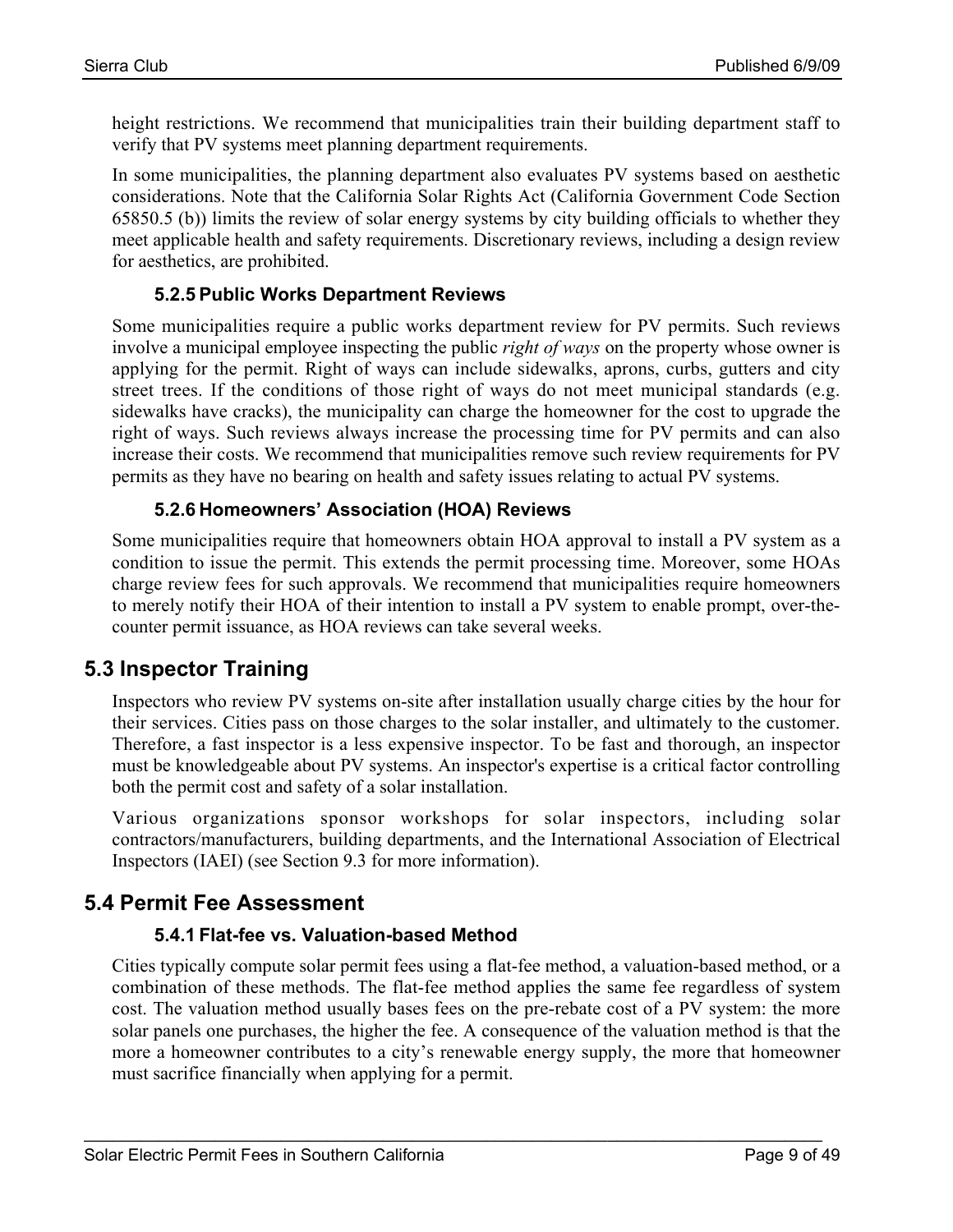Compared to other home improvement projects, material costs for PV systems are high relative to installation costs. However, those material costs have no bearing on the resources a city must devote to review PV systems of different sizes.

According to John Cheng, the Chief Building Official of the City of Burbank, "In general, it costs the same amount of money to process a residential system regardless of the size. Generally, the systems are submitted with manufacturer specifications so there is no difference."

#### **5.4.2 Calculating a Flat Fee for Cost Recovery**

We estimate a permit fee of \$324 would recover a municipality's costs to review and inspect a residential PV system. This recommended maximum assumes:

- A standard PV system as described in Section 2
- A professional permit application with no errors
- An inspector trained in PV installations
- A billable rate of \$108/hour for staff-hours (this varies among municipalities)
- One hour for the plan check
- One hour for the inspection
- One hour for miscellaneous permit processing tasks

Based on these assumptions,  $$108/hour \times 3$  staff-hours =  $$324$ .

### **5.5 Solar Laws**

#### **5.5.1 Laws that Promote PV Energy**

State law SB 107<sup>vii</sup> accelerates California's renewable portfolio standard and requires investor–owned utilities to achieve a 20 percent renewable electricity portfolio by the end of 2010.

California's Million Solar Roofs Initiative<sup>viii</sup> (SB 1) requires home developers to offer PV as an option starting January 1, 2011. This legislation created 10 years of incentives, starting in 2007, with a goal to install the equivalent of 1 million 3kW solar electric systems in California.

California law compels cities to exempt PV systems when assessing a home's value for property taxes for homeowners who retrofit solar power on their current home (California Revenue and Taxation Code Section  $73$ ).<sup>1x</sup>

AB 920, if passed, would require utilities to pay their customers for the solar energy that they produce and do not use for their own home. For details, see:

http://www.leginfo.ca.gov/cgi-bin/postquery?bill\_number=ab\_920&sess=CUR&house=A &author=huffman

#### **5.5.2 Laws Governing PV Permits and Fees**

California Government Code Section 66014 provides that fees associated with building inspections and building permits "shall not exceed the estimated reasonable cost of providing the service for which the fee is charged." (Emphasis added).

The California Solar Rights Act<sup>x</sup> limits the review of solar energy systems by city building officials to whether they meet applicable health and safety requirements. (See California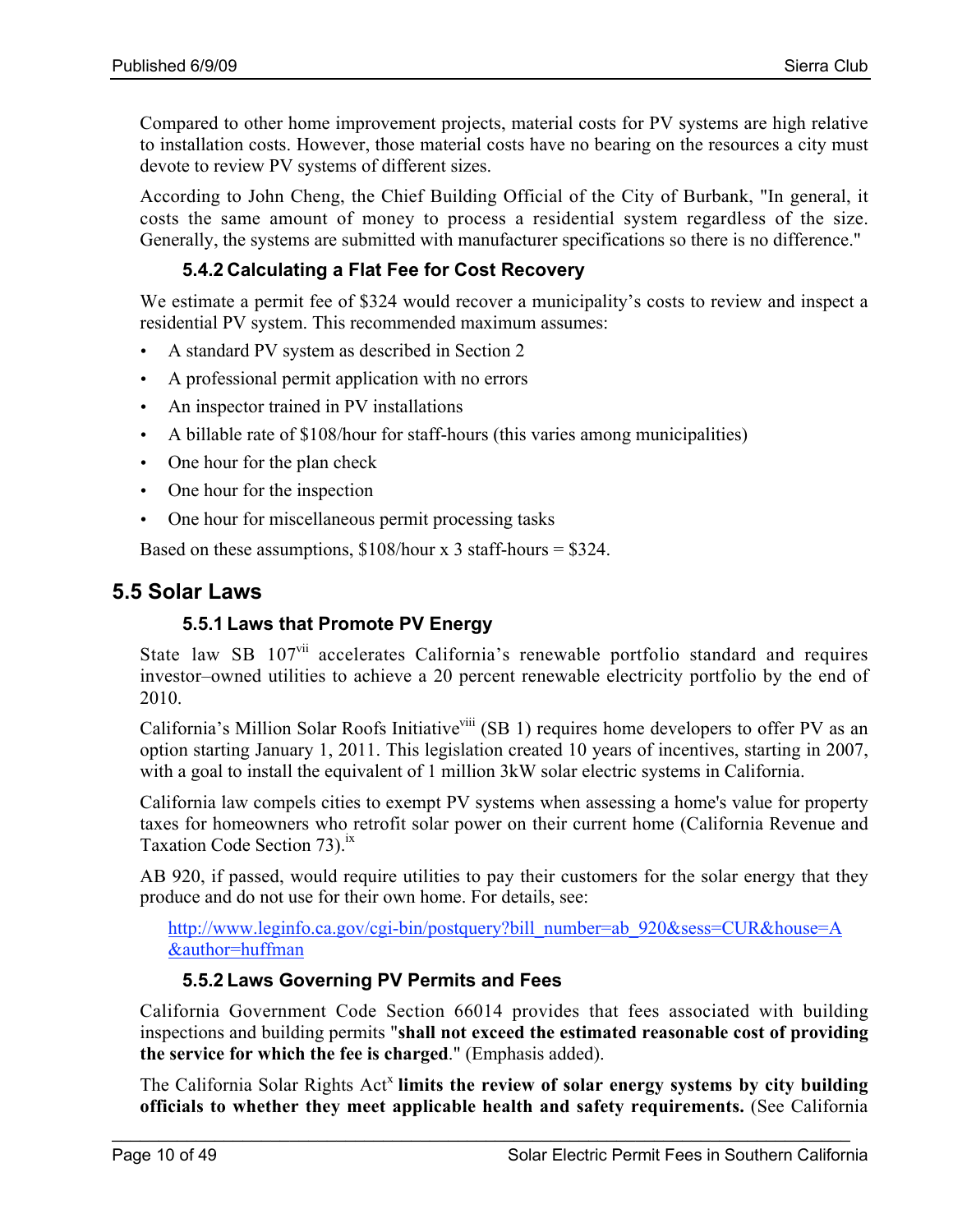Government Code Section 65850.5 (b) and California Health and Safety Code Section 17959.1.) Discretionary reviews, including a design review for aesthetics, are prohibited. Section 65850.5(a) states: "It is the intent of the Legislature that local agencies not adopt ordinances that create unreasonable barriers to the installation of solar energy systems, including, but not limited to, design review for aesthetic purposes…." For details on this issue, see the end of this report for the letter of intent about solar permit fees that State Senator Lois Wolk authored. The letter was emailed to all California Cities on June 7, 2006.

# **6 Survey Results**

### **6.1 Permit Fees**

In order to determine the total fees a city charged to review and approve a permit for a residential solar PV installation, our survey team members gathered information via phone, email or fax from permit technicians and building officials. Our surveyors also gathered information from city planners, fire department personnel, other city staff as well as staff from companies and agencies that provide contract services to municipalities. The following tables show the total fees from all sources in each municipality surveyed<sup>7</sup>. The fees were quoted for a PV system with the specifications described in Section 2 "Survey Parameters." The tables list the municipalities by fee (highest to lowest) and alphabetically (so you can find your own municipality). The average fee for the survey area appears in the bottom row. To see the fee rankings for a particular county, see Section 9.4 "Permit Fee Results by County."

| <b>Ranked by Fee</b>         |                  | <b>Ranked Alphabetically</b> |                  |
|------------------------------|------------------|------------------------------|------------------|
| <b>Municipality</b>          | <b>Total Fee</b> | <b>Municipality</b>          | <b>Total Fee</b> |
| Walnut                       | \$1,844.57       | Adelanto                     | \$180.00         |
| West Hollywood               | \$1,603.76       | Agoura Hills                 | \$1,058.00       |
| La Habra Heights             | \$1,571.64       | Alhambra                     | \$212.64]        |
| <b>Rolling Hills</b>         | \$1,479.33       | Aliso Viejo                  | \$924.30         |
| San Gabriel                  | \$1,479.22       | Anaheim                      | \$0.00           |
| Carson                       | \$1,473.34       | Apple Valley                 | \$316.46         |
| <b>Hawaiian Gardens</b>      | \$1,426.73       | Arcadia                      | \$283.00         |
| Westlake Village             | \$1,389.40       | Arroyo Grande                | \$350.00         |
| Whittier                     | \$1,328.37       | Artesia                      | \$1,029.75       |
| Pismo Beach                  | \$1,305.31       | Arvin                        | \$308.00         |
| Lawndale                     | \$1,214.27       | Atascadero                   | \$272.50         |
| Azusa                        | \$1,196.77       | Avalon                       | \$791.76         |
| Lomita                       | \$1,183.08       | Azusa                        | \$1,196.77       |
| <b>Rolling Hills Estates</b> | \$1,167.98       | <b>Bakersfield</b>           | \$136.00         |
| Bell                         | \$1,165.62       | <b>Baldwin Park</b>          | \$432.07         |
| Downey                       | \$1,164.22       | <b>Ballard</b>               | \$293.21         |
| Irwindale                    | \$1,156.01       | Banning                      | \$236.00         |

 $<sup>7</sup>$  These fees do not reflect the business license fee that most municipalities require solar contractors to pay. Business</sup> licenses are usually \$30 to \$200 and are valid for a year.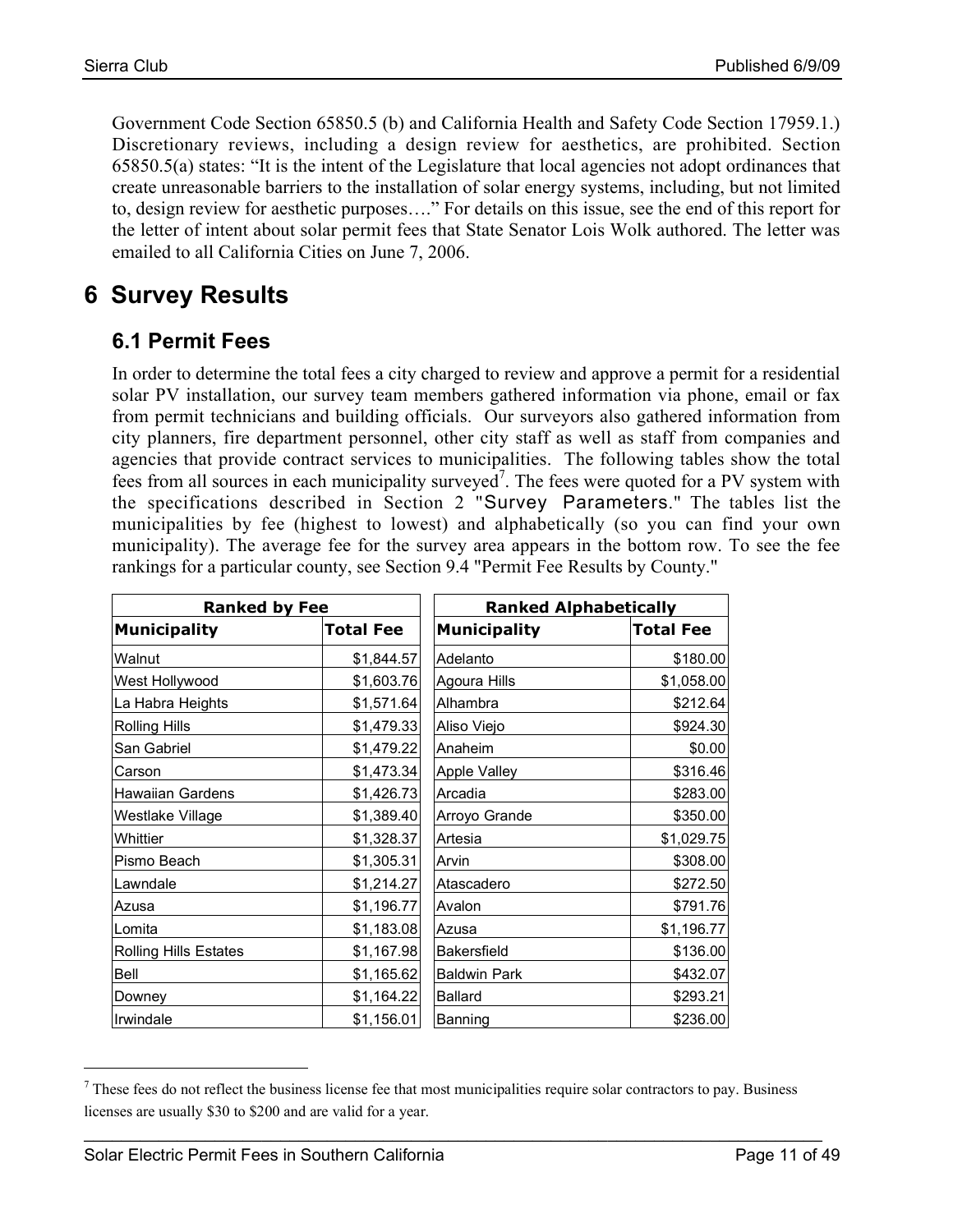| <b>Ranked by Fee</b>   |                  | <b>Ranked Alphabetically</b> |                  |  |
|------------------------|------------------|------------------------------|------------------|--|
| <b>Municipality</b>    | <b>Total Fee</b> | <b>Municipality</b>          | <b>Total Fee</b> |  |
| Los Angeles County     | \$1,143.75       | <b>Barstow</b>               | \$250.00         |  |
| Huntington Park        | \$1,100.00       | <b>Beaumont</b>              | \$416.00         |  |
| Paramount              | \$1,081.52       | Bell                         | \$1,165.62       |  |
| Cerritos               | \$1,077.66       | <b>Bell Gardens</b>          | \$450.00         |  |
| Inglewood              | \$1,066.00       | <b>Bellflower</b>            | \$925.35         |  |
| Agoura Hills           | \$1,058.00       | <b>Beverly Hills</b>         | \$350.00         |  |
| Artesia                | \$1,029.75       | <b>Big Bear Lake</b>         | \$415.00         |  |
| Dana Point             | \$1,020.20       | <b>Blythe</b>                | \$54.20          |  |
| El Monte               | \$1,013.51       | <b>Bradbury</b>              | \$306.46         |  |
| Torrance               | \$1,009.20       | <b>Brawley</b>               | \$200.00         |  |
| La Mirada              | \$1,007.56       | <b>Brea</b>                  | \$466.40         |  |
| San Dimas              | \$1,000.00       | <b>Buellton</b>              | \$293.21         |  |
| Placentia              | \$982.70         | <b>Buena Park</b>            | \$242.00         |  |
| Needles                | \$973.00         | <b>Burbank</b>               | \$0.00           |  |
| Industry               | \$966.75         | Calabasas                    | \$658.00         |  |
| Duarte                 | \$965.00         | Calexico                     | \$708.89         |  |
| Ontario                | \$953.91         | California City              | \$680.89         |  |
| Coachella              | \$953.59         | Calimesa                     | \$655.00         |  |
| Norwalk                | \$945.28         | Camarillo                    | \$430.40         |  |
| Hawthorne              | \$943.45         | Canyon Lake                  | \$683.00         |  |
| Los Alamitos           | \$942.37         | Carlsbad                     | \$120.00         |  |
| <b>Bellflower</b>      | \$925.35         | Carpinteria                  | \$244.70         |  |
| Aliso Viejo            | \$924.30         | Carson                       | \$1,473.34       |  |
| Compton                | \$900.00         | Casmalia                     | \$293.21         |  |
| Oxnard                 | \$900.00         | <b>Cathedral City</b>        | \$211.00         |  |
| Newport Beach          | \$899.73         | Cerritos                     | \$1,077.66       |  |
| Santa Fe Springs       | \$895.00         | Chino                        | \$664.75         |  |
| San Marino             | \$891.10         | Chino Hills                  | \$514.20         |  |
| Coronado               | \$875.51         | Chula Vista                  | \$45.00          |  |
| Montebello             | \$852.30         | Claremont                    | \$435.00         |  |
| South Gate             | \$821.88         | Coachella                    | \$953.59         |  |
| West Covina            | \$815.00         | Colton                       | \$682.63         |  |
| South El Monte         | \$814.00         | Commerce                     | \$675.00         |  |
| Rancho Santa Margarita | \$806.81         | Compton                      | \$900.00         |  |
| Glendora               | \$805.42         | Corona                       | \$659.50         |  |
| Lakewood               | \$800.00         | Coronado                     | \$875.51         |  |
| Maywood                | \$797.94         | Costa Mesa                   | \$0.00           |  |
| Avalon                 | \$791.76         | Covina                       | \$644.66         |  |
| Fullerton              | \$791.31         | Cudahy                       | \$716.66         |  |
| Pico Rivera            | \$785.00         | <b>Culver City</b>           | \$0.00           |  |
| Lompoc                 | \$763.27         | Cuyama                       | \$293.21         |  |
| Malibu                 | \$761.10         | Cypress                      | \$625.00         |  |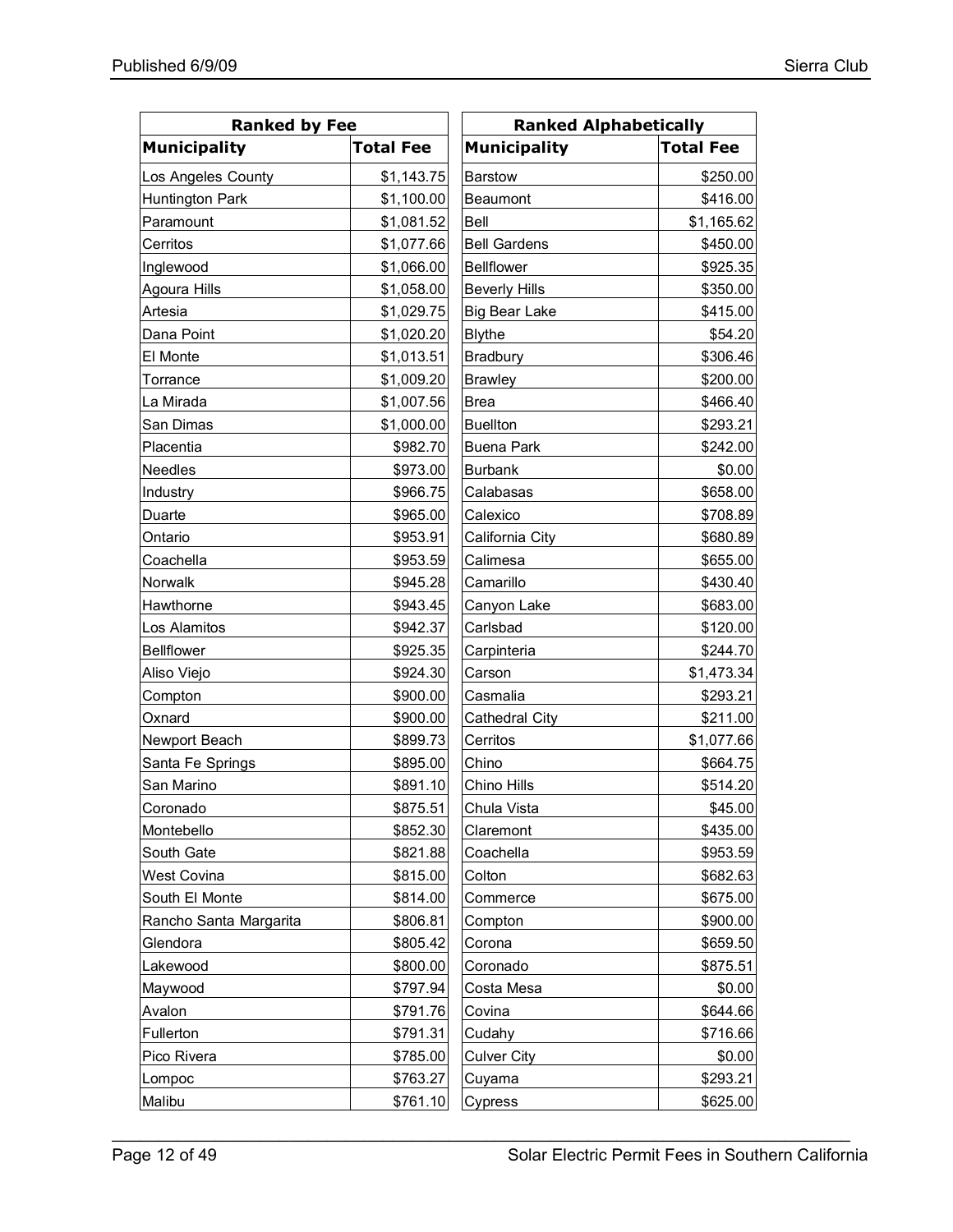| <b>Ranked by Fee</b>   |                  | <b>Ranked Alphabetically</b> |                  |
|------------------------|------------------|------------------------------|------------------|
| <b>Municipality</b>    | <b>Total Fee</b> | <b>Municipality</b>          | <b>Total Fee</b> |
| Perris                 | \$754.12         | Dana Point                   | \$1,020.20       |
| Indio                  | \$738.00         | Del Mar                      | \$190.00         |
| <b>Imperial County</b> | \$736.92         | Delano                       | \$65.00          |
| Lake Elsinore          | \$734.77         | Desert Hot Springs           | \$659.66         |
| Orange                 | \$717.13         | Diamond Bar                  | \$703.67         |
| Cudahy                 | \$716.66         | Downey                       | \$1,164.22       |
| Calexico               | \$708.89         | Duarte                       | \$965.00         |
| Santa Maria            | \$705.59         | El Cajon                     | \$225.00         |
| Diamond Bar            | \$703.67         | El Centro                    | \$478.00         |
| Ridgecrest             | \$701.89         | El Monte                     | \$1,013.51       |
| Grover Beach           | \$701.86         | El Segundo                   | \$514.50         |
| Laguna Niguel          | \$700.00         | Encinitas                    | \$388.42         |
| Tustin                 | \$695.00         | Escondido                    | \$102.00         |
| Gardena                | \$692.20         | Fillmore                     | \$155.00         |
| Vernon                 | \$686.75         | Fontana                      | \$0.00           |
| Canyon Lake            | \$683.00         | <b>Fountain Valley</b>       | \$663.00         |
| Colton                 | \$682.63         | Fullerton                    | \$791.31         |
| California City        | \$680.89         | Garden Grove                 | \$160.00         |
| Commerce               | \$675.00         | Gardena                      | \$692.20         |
| Morro Bay              | \$675.00         | Glendale                     | \$0.00           |
| Chino                  | \$664.75         | Glendora                     | \$805.42         |
| Fountain Valley        | \$663.00         | Goleta                       | \$174.00         |
| Desert Hot Springs     | \$659.66         | <b>Grand Terrace</b>         | \$452.32         |
| Corona                 | \$659.50         | Grover Beach                 | \$701.86         |
| Calabasas              | \$658.00         | Guadalupe                    | \$415.00         |
| Calimesa               | \$655.00         | <b>Hawaiian Gardens</b>      | \$1,426.73       |
| Paso Robles            | \$652.50         | Hawthorne                    | \$943.45         |
| Hermosa Beach          | \$649.89         | Hemet                        | \$473.00         |
| Covina                 | \$644.66         | Hermosa Beach                | \$649.89         |
| Laguna Woods           | \$633.00         | Hesperia                     | \$295.92         |
| Moorpark               | \$627.50         | <b>Hidden Hills</b>          | \$224.91         |
| Temple City            | \$625.05         | Highland                     | \$472.00         |
| Cypress                | \$625.00         | Hope Ranch                   | \$293.21         |
| Yorba Linda            | \$614.20         | Huntington Beach             | \$0.00           |
| Temecula               | \$604.00         | <b>Huntington Park</b>       | \$1,100.00       |
| Long Beach             | \$598.91         | Imperial Beach               | \$95.00          |
| National City          | \$595.00         | <b>Imperial County</b>       | \$736.92         |
| Rancho Cucamonga       | \$591.00         | <b>Indian Wells</b>          | \$0.00           |
| San Fernando           | \$582.06         | Indio                        | \$738.00         |
| Solvang                | \$553.65         | Industry                     | \$966.75         |
| San Jacinto            | \$529.98         | Inglewood                    | \$1,066.00       |
| McFarland              | \$524.30         | Irvine                       | \$210.00         |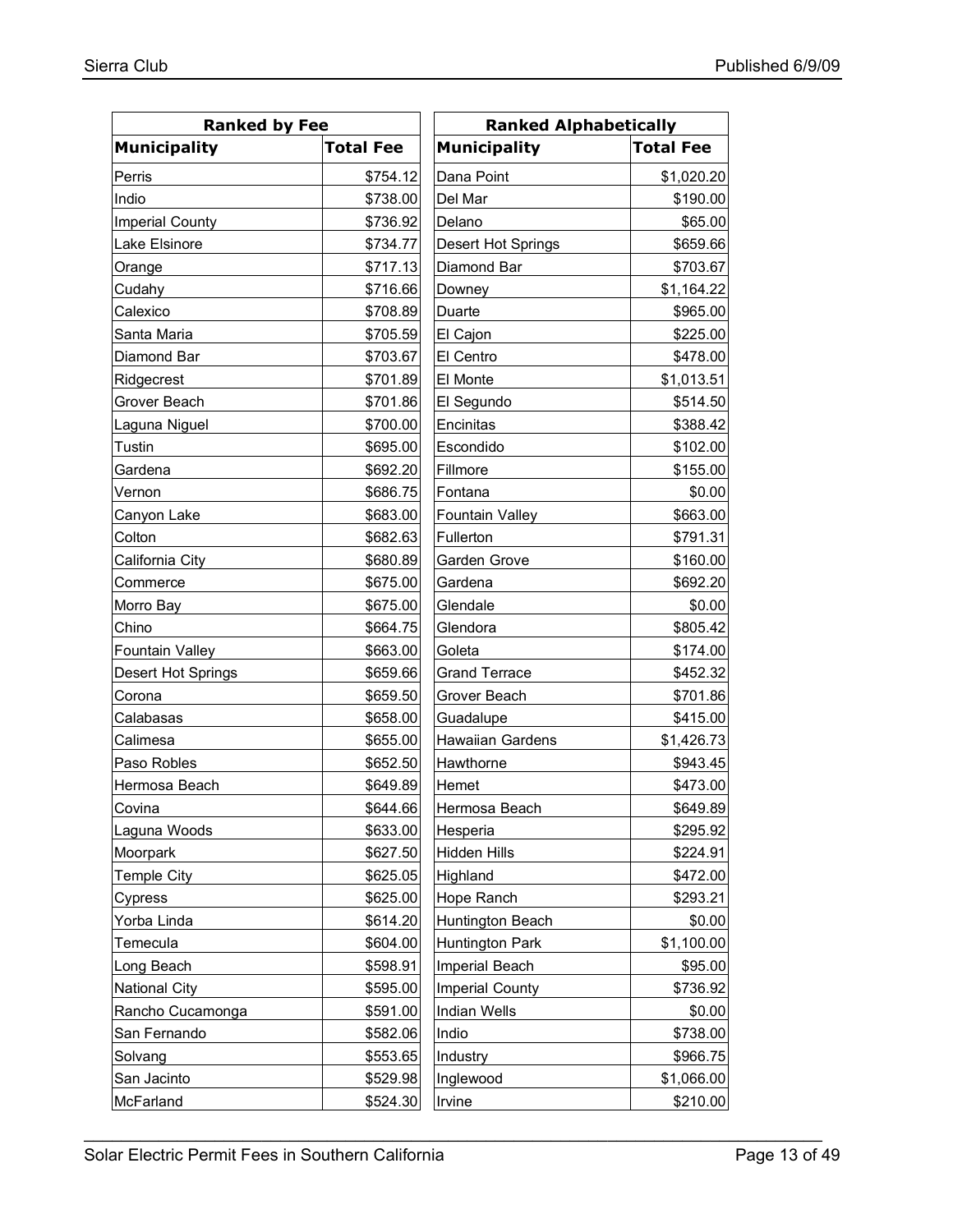| <b>Ranked by Fee</b>      |                  | <b>Ranked Alphabetically</b> |                  |  |  |
|---------------------------|------------------|------------------------------|------------------|--|--|
| <b>Municipality</b>       | <b>Total Fee</b> | <b>Municipality</b>          | <b>Total Fee</b> |  |  |
| Monrovia                  | \$520.00         | Irwindale                    | \$1,156.01       |  |  |
| Sierra Madre              | \$515.00         | <b>Isla Vista</b>            | \$293.21         |  |  |
| El Segundo                | \$514.50         | <b>Kern County</b>           | \$225.00         |  |  |
| Chino Hills               | \$514.20         | Kern County wildland area    | \$360.00         |  |  |
| Victorville               | \$513.25         | La Canada Flintridge         | \$356.00         |  |  |
| Pomona                    | \$509.65         | La Habra                     | \$410.07         |  |  |
| El Centro                 | \$478.00         | La Habra Heights             | \$1,571.64       |  |  |
| Hemet                     | \$473.00         | La Mesa                      | \$156.04         |  |  |
| Highland                  | \$472.00         | La Mirada                    | \$1,007.56       |  |  |
| <b>Brea</b>               | \$466.40         | La Palma                     | \$211.00         |  |  |
| San Luis Obispo County    | \$461.50         | La Puente                    | \$131.30         |  |  |
| Oceanside                 | \$454.95         | La Quinta                    | \$337.00         |  |  |
| <b>Grand Terrace</b>      | \$452.32         | La Verne                     | \$331.40         |  |  |
| <b>Bell Gardens</b>       | \$450.00         | Laguna Beach                 | \$0.00           |  |  |
| Upland                    | \$450.00         | Laguna Hills                 | \$182.70         |  |  |
| Montclair                 | \$444.50         | Laguna Niguel                | \$700.00         |  |  |
| Yucaipa                   | \$441.00         | Laguna Woods                 | \$633.00         |  |  |
| Claremont                 | \$435.00         | Lake Elsinore                | \$734.77         |  |  |
| <b>Baldwin Park</b>       | \$432.07         | <b>Lake Forest</b>           | \$253.50         |  |  |
| Camarillo                 | \$430.40         | Lakewood                     | \$800.00         |  |  |
| Santa Barbara             | \$430.00         | Lancaster                    | \$58.00          |  |  |
| Signal Hill               | \$418.92         | Lawndale                     | \$1,214.27       |  |  |
| <b>Beaumont</b>           | \$416.00         | Lemon Grove                  | \$274.00         |  |  |
| <b>Big Bear Lake</b>      | \$415.00         | Loma Linda                   | \$0.00           |  |  |
| Guadalupe                 | \$415.00         | Lomita                       | \$1,183.08       |  |  |
| <b>Thousand Oaks</b>      | \$411.21         | Lompoc                       | \$763.27         |  |  |
| La Habra                  | \$410.07         | Long Beach                   | \$598.91         |  |  |
| Rancho Palos Verdes       | \$401.99         | Los Alamitos                 | \$942.37         |  |  |
| Westminster               | \$400.00         | Los Alamos                   | \$293.21         |  |  |
| Stanton                   | \$397.70         | Los Angeles                  | \$307.64         |  |  |
| Monterey Park             | \$394.51         | Los Angeles County           | \$1,143.75       |  |  |
| <b>Yucca Valley</b>       | \$391.10         | Los Olivos                   | \$293.21         |  |  |
| Encinitas                 | \$388.42         | Lynwood                      | \$350.00         |  |  |
| Norco                     | \$375.00         | Malibu                       | \$761.10         |  |  |
| Palm Springs              | \$375.00         | Manhattan Beach              | \$0.00           |  |  |
| Kern County wildland area | \$360.00         | Maywood                      | \$797.94         |  |  |
| Seal Beach                | \$358.65         | McFarland                    | \$524.30         |  |  |
| La Canada Flintridge      | \$356.00         | Menifee                      | \$220.00         |  |  |
| Arroyo Grande             | \$350.00         | <b>Mission Viejo</b>         | \$0.00           |  |  |
| <b>Beverly Hills</b>      | \$350.00         | Monrovia                     | \$520.00         |  |  |
| Lynwood                   | \$350.00         | Montclair                    | \$444.50         |  |  |
| San Juan Capistrano       | \$350.00         | Montebello                   | \$852.30         |  |  |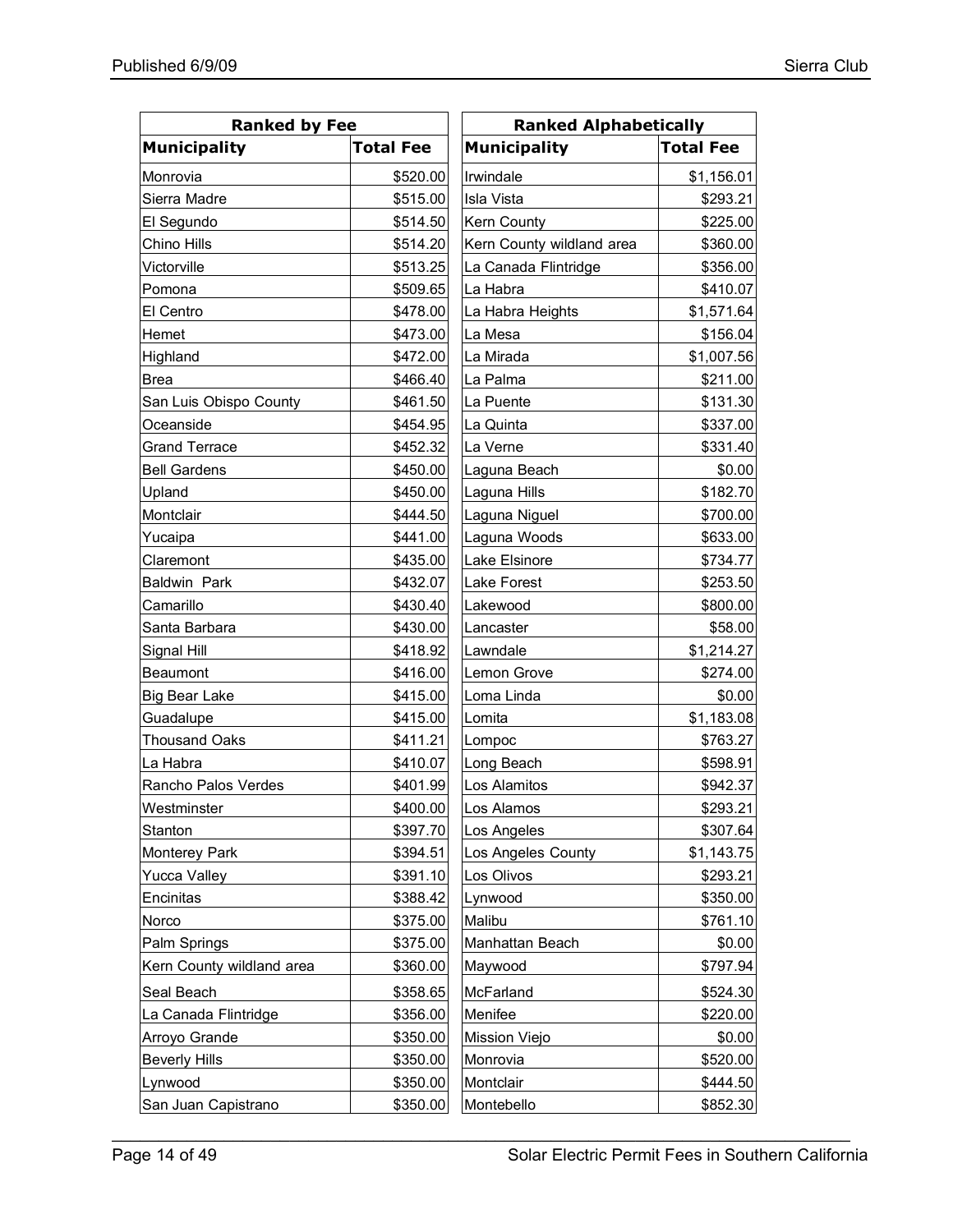| <b>Ranked by Fee</b>    |                  | <b>Ranked Alphabetically</b> |                  |  |  |
|-------------------------|------------------|------------------------------|------------------|--|--|
| <b>Municipality</b>     | <b>Total Fee</b> | <b>Municipality</b>          | <b>Total Fee</b> |  |  |
| La Quinta               | \$337.00         | Montecito                    | \$293.21         |  |  |
| La Verne                | \$331.40         | <b>Monterey Park</b>         | \$394.51         |  |  |
| Palmdale                | \$329.75         | Moorpark                     | \$627.50         |  |  |
| Simi Valley             | \$327.00         | Moreno Valley                | \$155.00         |  |  |
| Ojai                    | \$325.00         | Morro Bay                    | \$675.00         |  |  |
| <b>Apple Valley</b>     | \$316.46         | Murrieta                     | \$256.75         |  |  |
| Arvin                   | \$308.00         | <b>National City</b>         | \$595.00         |  |  |
| Los Angeles             | \$307.64         | <b>Needles</b>               | \$973.00         |  |  |
| Bradbury                | \$306.46         | Newport Beach                | \$899.73         |  |  |
| Santa Clarita           | \$300.00         | Norco                        | \$375.00         |  |  |
| Hesperia                | \$295.92         | Norwalk                      | \$945.28         |  |  |
| Vista                   | \$295.00         | Oceanside                    | \$454.95         |  |  |
| <b>Ballard</b>          | \$293.21         | Ojai                         | \$325.00         |  |  |
| <b>Buellton</b>         | \$293.21         | Ontario                      | \$953.91         |  |  |
| Casmalia                | \$293.21         | Orange                       | \$717.13         |  |  |
| Cuyama                  | \$293.21         | <b>Orange County</b>         | \$16.00          |  |  |
| Hope Ranch              | \$293.21         | Orcutt                       | \$293.21         |  |  |
| Isla Vista              | \$293.21         | Oxnard                       | \$900.00         |  |  |
| Los Alamos              | \$293.21         | Palm Desert                  | \$0.00           |  |  |
| Los Olivos              | \$293.21         | Palm Springs                 | \$375.00         |  |  |
| Montecito               | \$293.21         | Palmdale                     | \$329.75         |  |  |
| Orcutt                  | \$293.21         | Palos Verdes Estates         | \$85.00          |  |  |
| Santa Barbara County    | \$293.21         | Paramount                    | \$1,081.52       |  |  |
| Santa Ynez              | \$293.21         | Pasadena                     | \$198.00         |  |  |
| Summerland              | \$293.21         | Paso Robles                  | \$652.50         |  |  |
| Vandenberg Village      | \$293.21         | Perris                       | \$754.12         |  |  |
| Ventucopa               | \$293.21         | Pico Rivera                  | \$785.00         |  |  |
| <b>Twentynine Palms</b> | \$289.96         | Pismo Beach                  | \$1,305.31       |  |  |
| Arcadia                 | \$283.00         | Placentia                    | \$982.70         |  |  |
| Lemon Grove             | \$274.00         | Pomona                       | \$509.65         |  |  |
| Atascadero              | \$272.50         | Port Hueneme                 | \$100.00         |  |  |
| Santa Paula             | \$270.00         | Poway                        | \$131.25         |  |  |
| Murrieta                | \$256.75         | Rancho Cucamonga             | \$591.00         |  |  |
| <b>Lake Forest</b>      | \$253.50         | Rancho Mirage                | \$194.00         |  |  |
| Barstow                 | \$250.00         | Rancho Palos Verdes          | \$401.99         |  |  |
| Carpinteria             | \$244.70         | Rancho Santa Margarita       | \$806.81         |  |  |
| <b>Buena Park</b>       | \$242.00         | Redlands                     | \$110.00         |  |  |
| Banning                 | \$236.00         | Redondo Beach                | \$202.00         |  |  |
| El Cajon                | \$225.00         | Rialto                       | \$0.00           |  |  |
| Kern County             | \$225.00         | Ridgecrest                   | \$701.89         |  |  |
| <b>Villa Park</b>       | \$225.00         | Riverside                    | \$210.00         |  |  |
| Hidden Hills            | \$224.91         | <b>Riverside County</b>      | \$214.71         |  |  |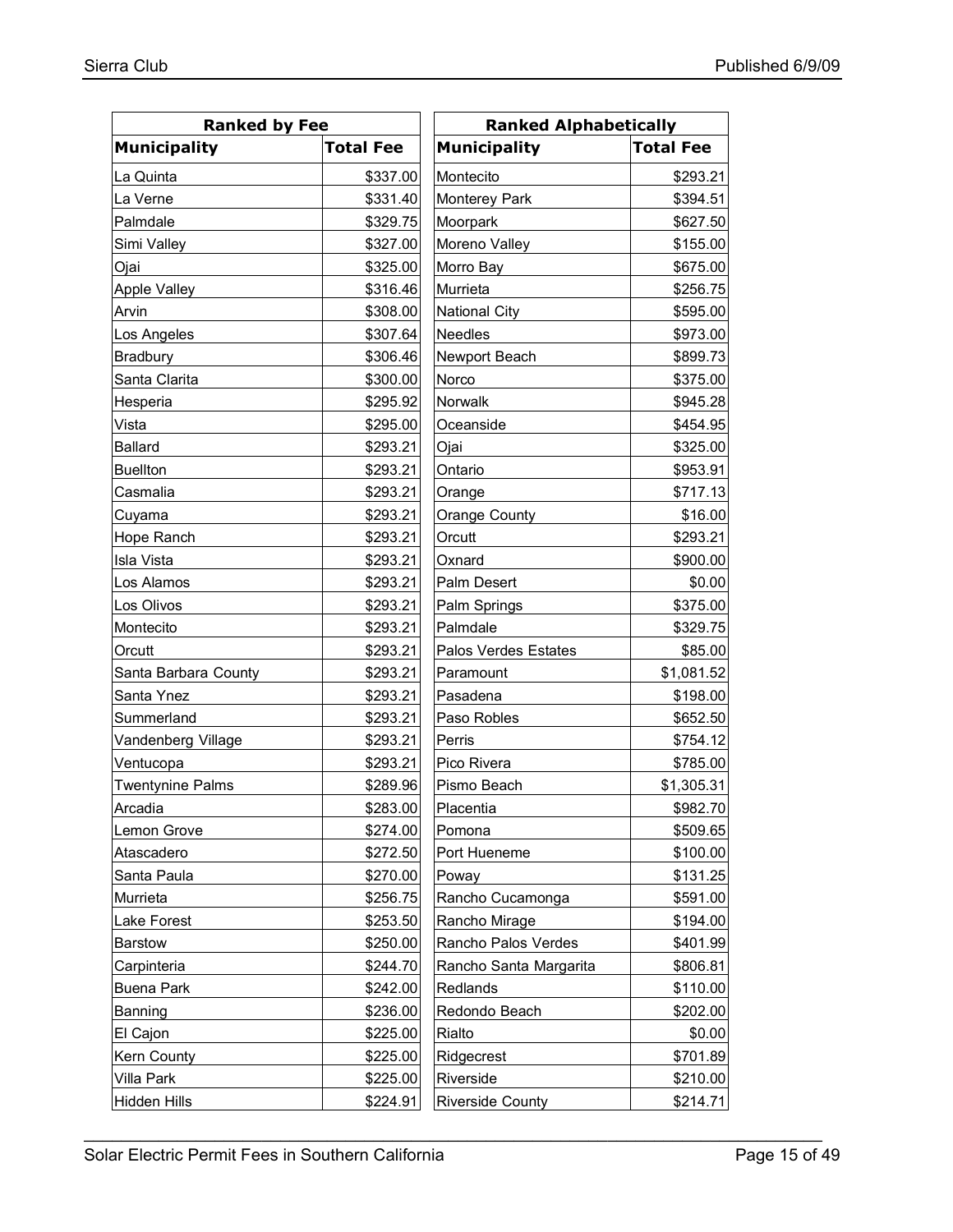| <b>Ranked by Fee</b>    |                  | <b>Ranked Alphabetically</b> |                  |  |  |
|-------------------------|------------------|------------------------------|------------------|--|--|
| <b>Municipality</b>     | <b>Total Fee</b> | <b>Municipality</b>          | <b>Total Fee</b> |  |  |
| Menifee                 | \$220.00         | <b>Rolling Hills</b>         | \$1,479.33       |  |  |
| <b>Riverside County</b> | \$214.71         | <b>Rolling Hills Estates</b> | \$1,167.98       |  |  |
| Wildomar                | \$214.71         | Rosemead                     | \$121.95         |  |  |
| Alhambra                | \$212.64         | San Bernardino County        | \$0.00           |  |  |
| Cathedral City          | \$211.00         | San Bernardino (City)        | \$0.00           |  |  |
| La Palma                | \$211.00         | San Clemente                 | \$0.00           |  |  |
| Irvine                  | \$210.00         | San Diego                    | \$93.00          |  |  |
| Riverside               | \$210.00         | San Diego County             | \$0.00           |  |  |
| Santee                  | \$206.30         | San Dimas                    | \$1,000.00       |  |  |
| Redondo Beach           | \$202.00         | San Fernando                 | \$582.06         |  |  |
| <b>Brawley</b>          | \$200.00         | San Gabriel                  | \$1,479.22       |  |  |
| Pasadena                | \$198.00         | San Jacinto                  | \$529.98         |  |  |
| Rancho Mirage           | \$194.00         | San Juan Capistrano          | \$350.00         |  |  |
| Del Mar                 | \$190.00         | San Luis Obispo              | \$40.00          |  |  |
| Solana Beach            | \$190.00         | San Luis Obispo County       | \$461.50         |  |  |
| Laguna Hills            | \$182.70         | San Marcos                   | \$100.00         |  |  |
| Adelanto                | \$180.00         | San Marino                   | \$891.10         |  |  |
| Goleta                  | \$174.00         | Santa Ana                    | \$0.00           |  |  |
| Garden Grove            | \$160.00         | Santa Barbara                | \$430.00         |  |  |
| La Mesa                 | \$156.04         | Santa Barbara County         | \$293.21         |  |  |
| Fillmore                | \$155.00         | Santa Clarita                | \$300.00         |  |  |
| Moreno Valley           | \$155.00         | Santa Fe Springs             | \$895.00         |  |  |
| Ventura                 | \$150.03         | Santa Maria                  | \$705.59         |  |  |
| Bakersfield             | \$136.00         | Santa Monica                 | \$0.00           |  |  |
| La Puente               | \$131.30         | Santa Paula                  | \$270.00         |  |  |
| Poway                   | \$131.25         | Santa Ynez                   | \$293.21         |  |  |
| Rosemead                | \$121.95         | Santee                       | \$206.30         |  |  |
| Carlsbad                | \$120.00         | Seal Beach                   | \$358.65         |  |  |
| Wasco                   | \$111.70         | Shafter                      | \$101.64         |  |  |
| Redlands                | \$110.00         | Sierra Madre                 | \$515.00         |  |  |
| Escondido               | \$102.00         | Signal Hill                  | \$418.92         |  |  |
| Shafter                 | \$101.64         | Simi Valley                  | \$327.00         |  |  |
| Port Hueneme            | \$100.00         | Solana Beach                 | \$190.00         |  |  |
| San Marcos              | \$100.00         | Solvang                      | \$553.65         |  |  |
| Imperial Beach          | \$95.00          | South El Monte               | \$814.00         |  |  |
| San Diego               | \$93.00          | South Gate                   | \$821.88         |  |  |
| South Pasadena          | \$87.50          | South Pasadena               | \$87.50          |  |  |
| Palos Verdes Estates    | \$85.00          | Stanton                      | \$397.70         |  |  |
| Delano                  | \$65.00          | Summerland                   | \$293.21         |  |  |
| Lancaster               | \$58.00          | Tehachapi                    | \$52.50          |  |  |
| <b>Blythe</b>           | \$54.20          | Temecula                     | \$604.00         |  |  |
| Tehachapi               | \$52.50          | <b>Temple City</b>           | \$625.05         |  |  |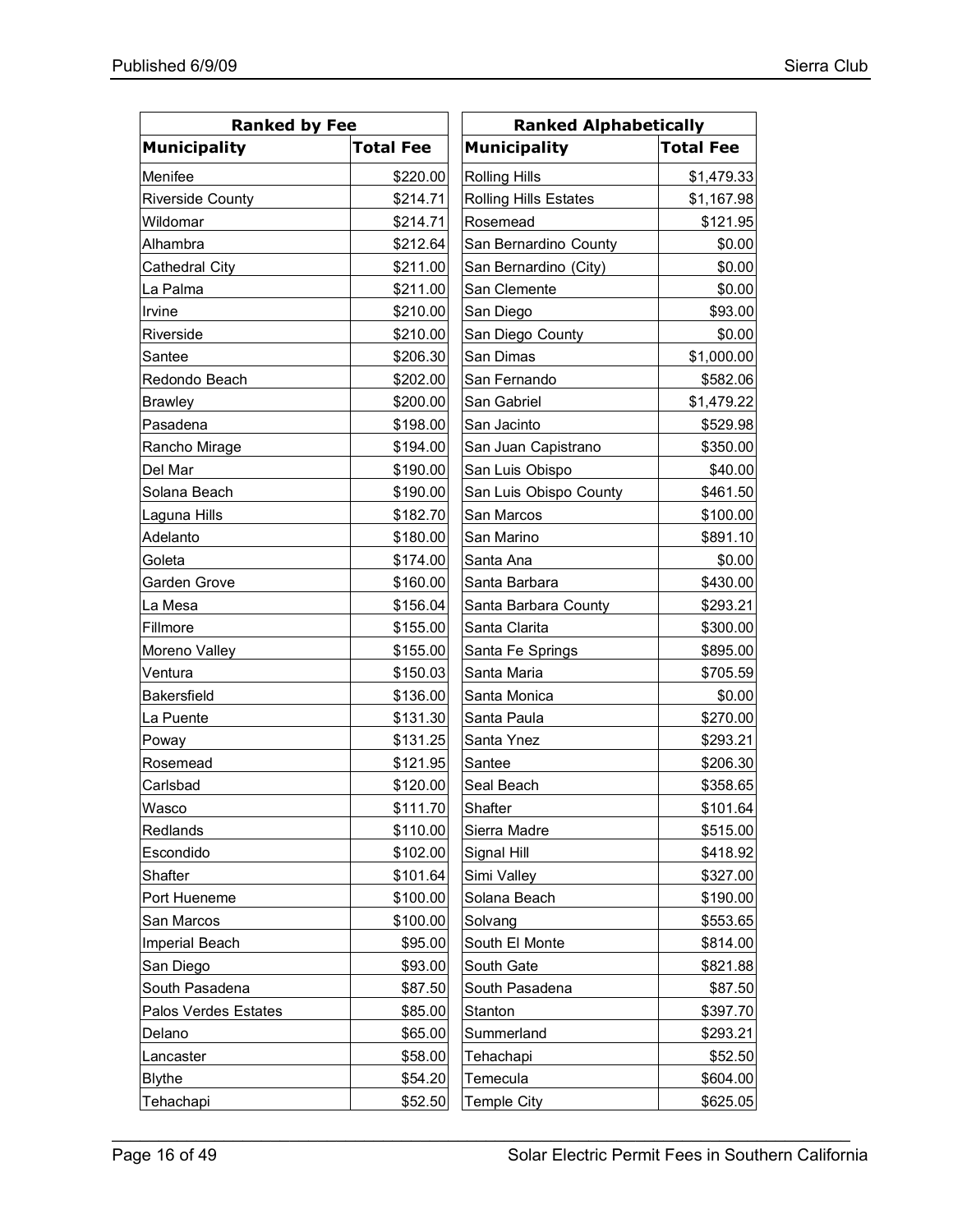| <b>Ranked by Fee</b>  |                  | <b>Ranked Alphabetically</b> |                  |  |
|-----------------------|------------------|------------------------------|------------------|--|
| <b>Municipality</b>   | <b>Total Fee</b> | <b>Municipality</b>          | <b>Total Fee</b> |  |
| Chula Vista           | \$45.00          | <b>Thousand Oaks</b>         | \$411.21         |  |
| San Luis Obispo       | \$40.00          | Torrance                     | \$1,009.20       |  |
| Orange County         | \$16.00          | Tustin                       | \$695.00         |  |
| Anaheim               | \$0.00           | <b>Twentynine Palms</b>      | \$289.96         |  |
| <b>Burbank</b>        | \$0.00           | Upland                       | \$450.00         |  |
| Costa Mesa            | \$0.00           | Vandenberg Village           | \$293.21         |  |
| <b>Culver City</b>    | \$0.00           | Ventucopa                    | \$293.21         |  |
| Fontana               | \$0.00           | Ventura                      | \$150.03         |  |
| Glendale              | \$0.00           | Ventura County               | \$0.00           |  |
| Huntington Beach      | \$0.00           | Vernon                       | \$686.75         |  |
| <b>Indian Wells</b>   | \$0.00           | Victorville                  | \$513.25         |  |
| Laguna Beach          | \$0.00           | <b>Villa Park</b>            | \$225.00         |  |
| Loma Linda            | \$0.00           | Vista                        | \$295.00         |  |
| Manhattan Beach       | \$0.00           | Walnut                       | \$1,844.57       |  |
| Mission Viejo         | \$0.00           | Wasco                        | \$111.70         |  |
| Palm Desert           | \$0.00           | <b>West Covina</b>           | \$815.00         |  |
| Rialto                | \$0.00           | West Hollywood               | \$1,603.76       |  |
| San Bernardino County | \$0.00           | Westlake Village             | \$1,389.40       |  |
| San Bernardino (City) | \$0.00           | Westminster                  | \$400.00]        |  |
| San Clemente          | \$0.00           | Whittier                     | \$1,328.37       |  |
| San Diego County      | \$0.00           | Wildomar                     | \$214.71         |  |
| Santa Ana             | \$0.00           | Yorba Linda                  | \$614.20         |  |
| Santa Monica          | \$0.00           | Yucaipa                      | \$441.00         |  |
| Ventura County        | \$0.00           | <b>Yucca Valley</b>          | \$391.10         |  |
| Average               | \$501.78         | Average                      | \$501.78         |  |

### **6.2 Composite Ranking Charts: a Measure of Overall Solar Friendliness**

The charts in this section express as a single value or composite rank the impact that fees and policies related to permit issuance have on solar customers in each municipality. To rank solar friendliness, the charts quantify the municipalities' fees and time-to-issuance for residential PV permits.

While ranking municipalities by their permit fees is simple, it is equally important (though more complicated) to rank municipalities according to how long they take to issue permits. Time-toissuance is important because it correlates directly with the personnel costs that both municipalities and solar contractors must spend so that a solar installation can move forward. In other words, "time is money" for all the parties involved including, ultimately, the solar customer.

The following subsections explain how we determined the values for the composite ranking charts. The last subsection includes the charts themselves.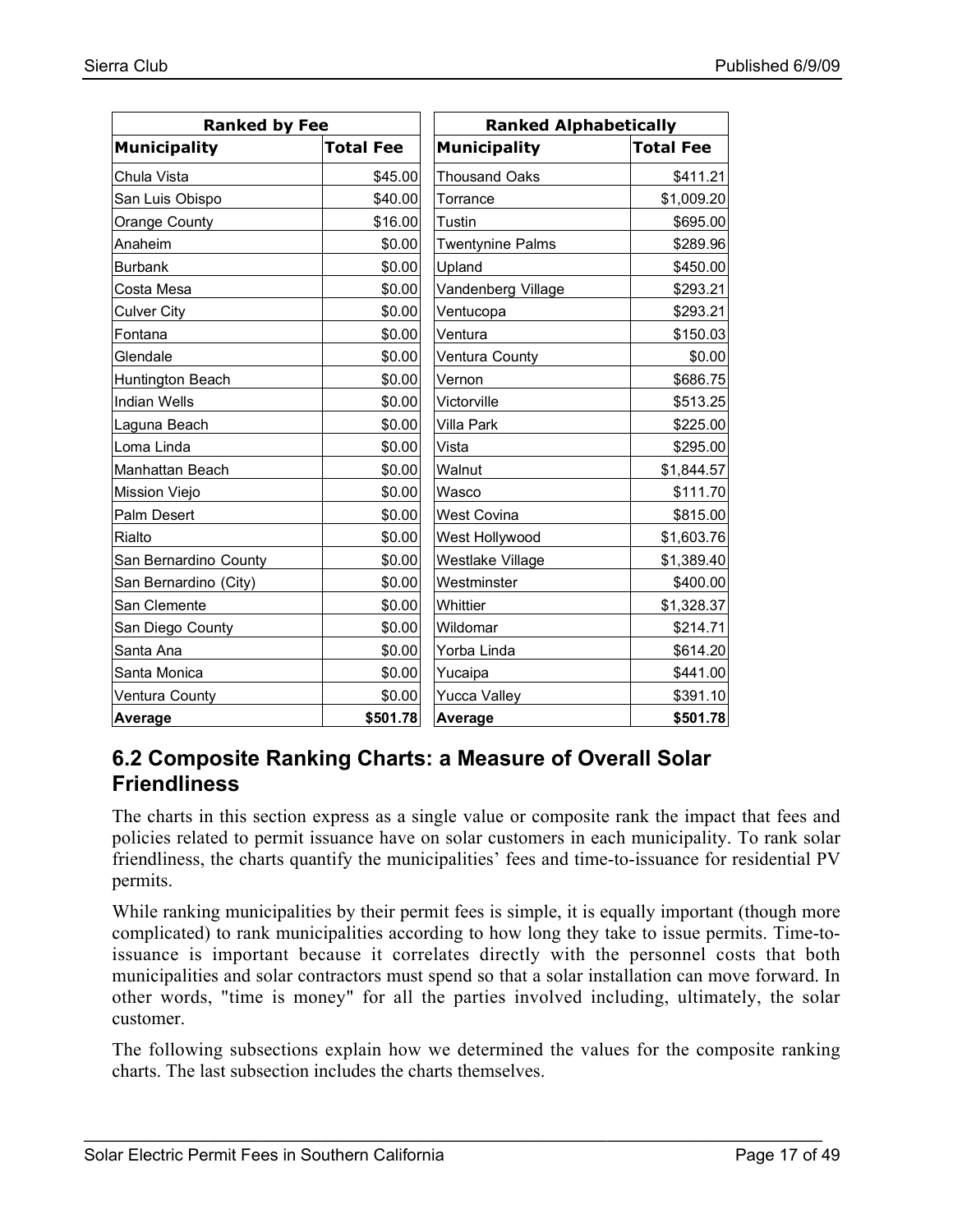#### **6.2.1 Time-to-issuance Ranking Criteria**

Ranking municipalities by time-to-issuance involves quantifying factors that can hasten or delay the permit process. We have applied the following criteria in determining time-to-issuance values:

- 1. The most solar friendly municipalities consistently issue permits for standard PV systems over-the-counter (OTC). We assigned municipalities that indicated a general practice of issuing OTC permits the best time-to-issuance value (zero).
- 2. In some municipalities, OTC issuance is possible under certain circumstance (e.g. by appointment, if personnel are not too busy, if certain personnel are in the office, etc.). When a permit is not issued over the counter, the solar applicant must return to the building department at a later date to receive the permit. Such jurisdictions also provided a time-toissuance estimate for permit approval, which applies when OTC permit issuance is not possible. To derive the time-to-issuance days ("TTI Days") for municipalities with a possibility of OTC issuance, we adjusted their average time or days to issue permits by the estimated likelihood of an OTC issuance.
- 3. Where a municipality *normally* offers OTC (zero days) PV permit issuance, we weighted this more favorably than where a municipality claimed OTC was possible in certain circumstances but was not the norm.
- 4. Besides permit approvals from the building department staff, some municipalities require prior approval from other departments (e.g. fire, planning, public works or municipal utilities) or even an entirely separate agency (e.g. agencies contracted for fire protection) before they can issue permits. We added the time to obtain such approvals to those municipalities' overall time-to-issuance estimate.
- 5. Many municipalities responded to the survey question regarding time-to-issuance with a time range. For the composite ranking chart, we use the average of the quoted time range. For example, if the quoted range is  $1-2$  weeks, the charts use 7.5 days in the TTI Days column.<sup>8</sup>

Note: When calculating the time-to-issuance of the solar permit, all respondents were instructed to assume the initial permit application was complete and without errors. Applications that are incomplete or have errors understandably require additional processing time. See Section 7 for a list of "Recommendations" to streamline the permitting process and reduce the number of applications that are incomplete or have errors.

#### **6.2.2 Definitions for Time-to-issuance Terms**

Municipalities responded to the time-to-issuance question using various units and terminology (e.g. minutes, hours, days, "a few days", weeks, etc.). For the composite ranking chart, we standardized these responses:

1. We used over-the-counter (OTC) permit issuance with a TTI assigned rank of zero days for PV permits issued in less than a day.

<sup>&</sup>lt;sup>8</sup> 1 Week (5 Business Days) + 2 Weeks (10 Business Days) = 15 Business Days. We divided by 2 to find the average time to issuance of 7.5 days.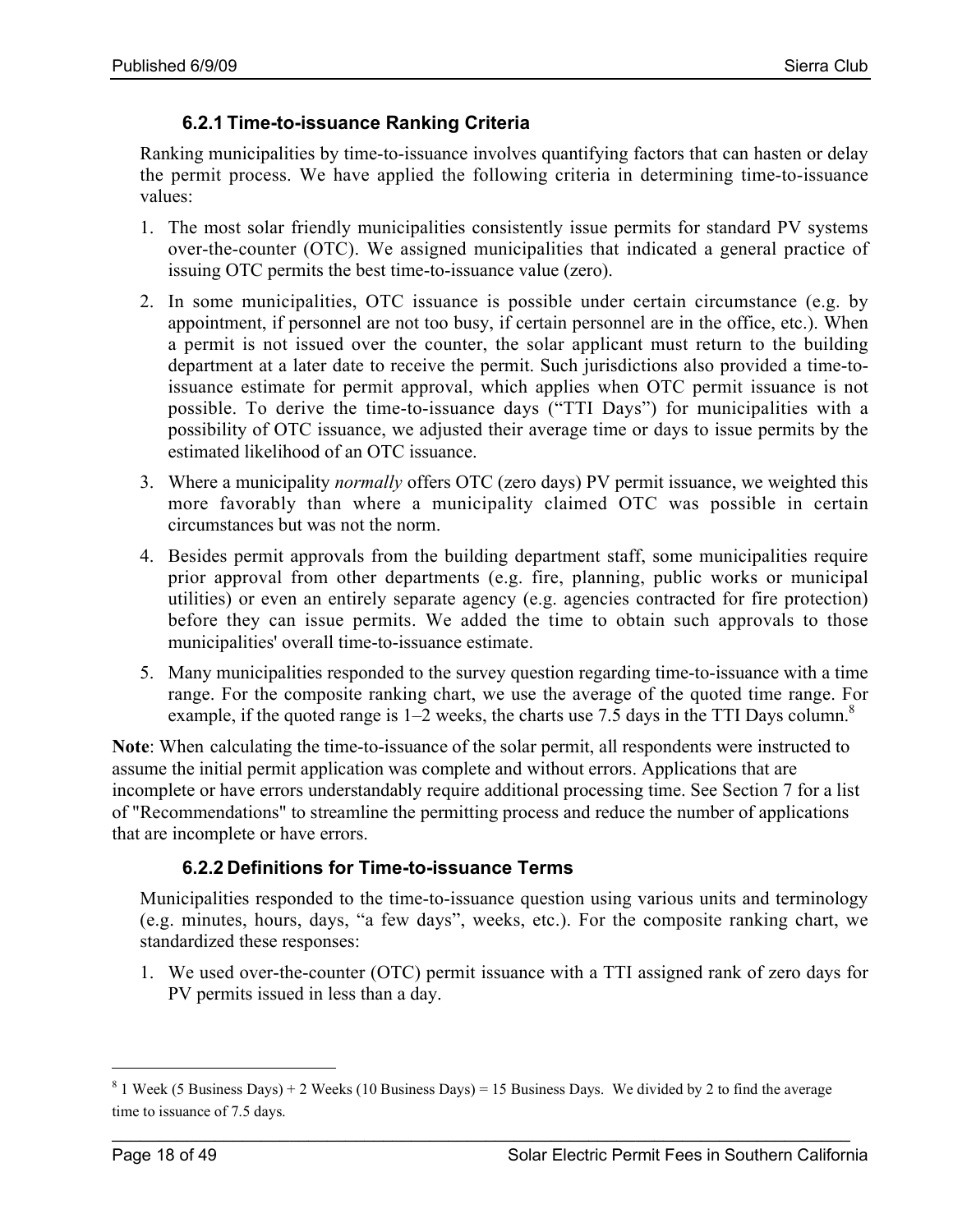- 2. We calculated all times using business days. For example, an issuance time of one week is five business days.
- 3. We define a time estimate of a "few days" as 3.5 business days.
- 4. The TTI Claimed column reports the total time it took for all required reviews and approvals in all municipal departments and outside governmental agencies. Surveyors relied on respondents to provide complete information and have reported these additional required reviews to the best of our ability.
- 5. Where possible, the report charts use an estimate of actual time to issue permits and approvals. Where actual time was not available, we used an average of the standard timerange that department staff were instructed to quote for permit review, issuance and approvals. A few respondents were adamant that this report not list an over-the-counter turnaround as a possibility or that we use the maximum number of days generally quoted for permit review, approval and turn-around.
- 6. Where the building counter required additional approvals and reviews from planning, zoning, fire, public works, municipal utility departments, etc., prior to issuing a permit, surveyors attempted to ascertain these additional review times. Unless a city expressly indicated the building counter would not accept a permit application until these other departments or agencies had signed off on the permit application, it was assumed that all reviews could be conducted concurrently. Therefore except where noted, these extra department and/or agency permit reviews only add additional time (TTI Claimed) when they take longer than the building counter review.
- 7. Although in a few instances cities indicated that the building counter would not issue a permit without approval of a private Homeowners' Association (HOA), the review time and fees associated with HOA solar permit reviews is outside the scope of this study and therefore not considered.
- 8. The following characters and abbreviations found in the composite chart are defined as:
	- o "Bldg": Building department
	- o "FD": Fire department
	- o "+": Times were added to the building department review time as permit reviews occur sequentially (one after the other) for these departments.
	- o "/": Extra time was not necessarily added to the building department review time as permit reviews can be processed concurrently between departments.

#### **6.2.3 Composite Ranking Formula**

We used the following formula to calculate the composite rank (based on the combined fee plus time-to-issuance value) of each municipality:

1. Composite rank factor: Divide the maximum fee by the maximum time. Then divide the fee by this factor to make the fee and time values numerically equivalent: 52.7 (i.e., the maximum fee and TTI Days used to compute this are:  $$1,844.57$  fee / 35 days = 52.7 composite rank factor).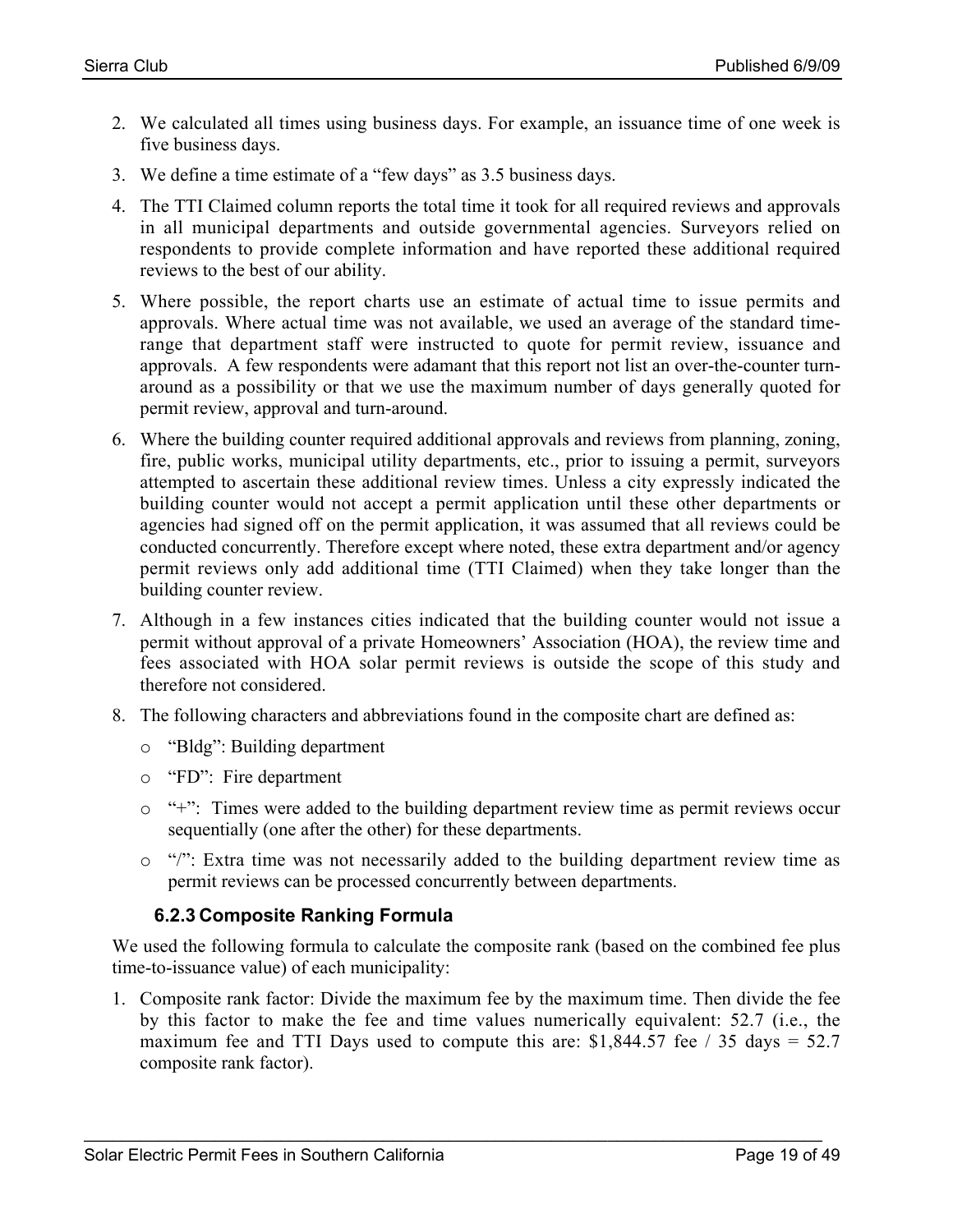2. Add the TTI number in days to the total fee divided by the composite rank factor to get the "Composite Rank" score. For example:

Composite Rank formula: TTI Days + (Total Fee / composite rank factor) = Composite Rank For example:

Composite rank factor  $= 52.7$ 

TTI Days  $= 3$ 

Total Fee  $=$  \$300

Composite Rank computation example: 3 days  $+(\$300 / 52.7) = 8.7$  Composite Rank

3. Rank the municipalities by the composite score. A zero fee and zero time-to-issuance (OTC) are optimal.

#### **6.2.4 Composite Ranking Charts**

The following charts grade each municipality in terms of how solar friendly it is. This is expressed as a *composite rank* that combines permit fees and processing times. The best possible rank is zero, for municipalities that waive permit fees and consistently provide OTC issuance. Higher ranks indicate cities with high fees, long permit processing times or both. Cities with lower scores generally had lower fees and/or shorter permit processing times than cities with higher ranks.

The first chart lists the municipalities in the order of composite rank (from worst to best). The second chart lists the municipalities in alphabetical order. In both charts, the average rank appears in the bottom row.

| <b>Municipality</b>     | Total Fee   OTC |   | Time-to-issuance (TTI) Claimed              | TTI         | <b>Composite</b> |
|-------------------------|-----------------|---|---------------------------------------------|-------------|------------------|
|                         |                 |   |                                             | <b>Days</b> | Rank             |
| West Hollywood          | \$1,603.76      | N | 4 - 6 weeks bldg / 0-10 days FD             | 25.0        | 55.4             |
| La Mirada               | \$1,007.56      | N | 6 - 8 weeks                                 | 35.0        | 54.1             |
| Walnut                  | \$1,844.57      | N | 1 - 2 weeks bldg / 0-10 days FD             | 10.0        | 45.0             |
| Azusa                   | \$1,196.77      | N | 1 week bldg / 21 days Utility / 0-10days FD | 21.0        | 43.7             |
| Hawthorne               | \$943.45        | N | $4 - 6$ weeks                               | 25.0        | 42.9             |
| La Habra Heights        | \$1,571.64      | N | 2 weeks                                     | 10.0        | 39.8             |
| Torrance                | \$1,009.20      | N | $3 - 5$ weeks                               | 20.0        | 39.1             |
| Coachella               | \$953.59        | N | 1 Month                                     | 20.0        | 38.1             |
| Colton                  | \$682.63        | N | $4 - 6$ weeks                               | 25.0        | 38.0             |
| <b>Hawaiian Gardens</b> | \$1,426.73      | N | 10 days                                     | 10.0        | 37.1             |
| San Gabriel             | \$1,479.22      | N | 7 - 10 days                                 | 8.5         | 36.6             |
| Huntington Park         | \$1,100.00      | N | 2 - 4 weeks bldg / 10 days FD               | 15.0        | 35.9             |
| Pismo Beach             | \$1,305.31      | N | 10 days                                     | 10.0        | 34.8             |
| Artesia                 | \$1,029.75      | N | 3 weeks                                     | 15.0        | 34.5             |
| Bell                    | \$1,165.62      | N | 10 - 14 days bldg / 10 days FD              | 12.0        | 34.1             |
| Downey                  | \$1,164.22      | N | few days - 4 weeks                          | 12.0        | 34.1             |

**6.2.4.1 Composite Chart in Order of Rank**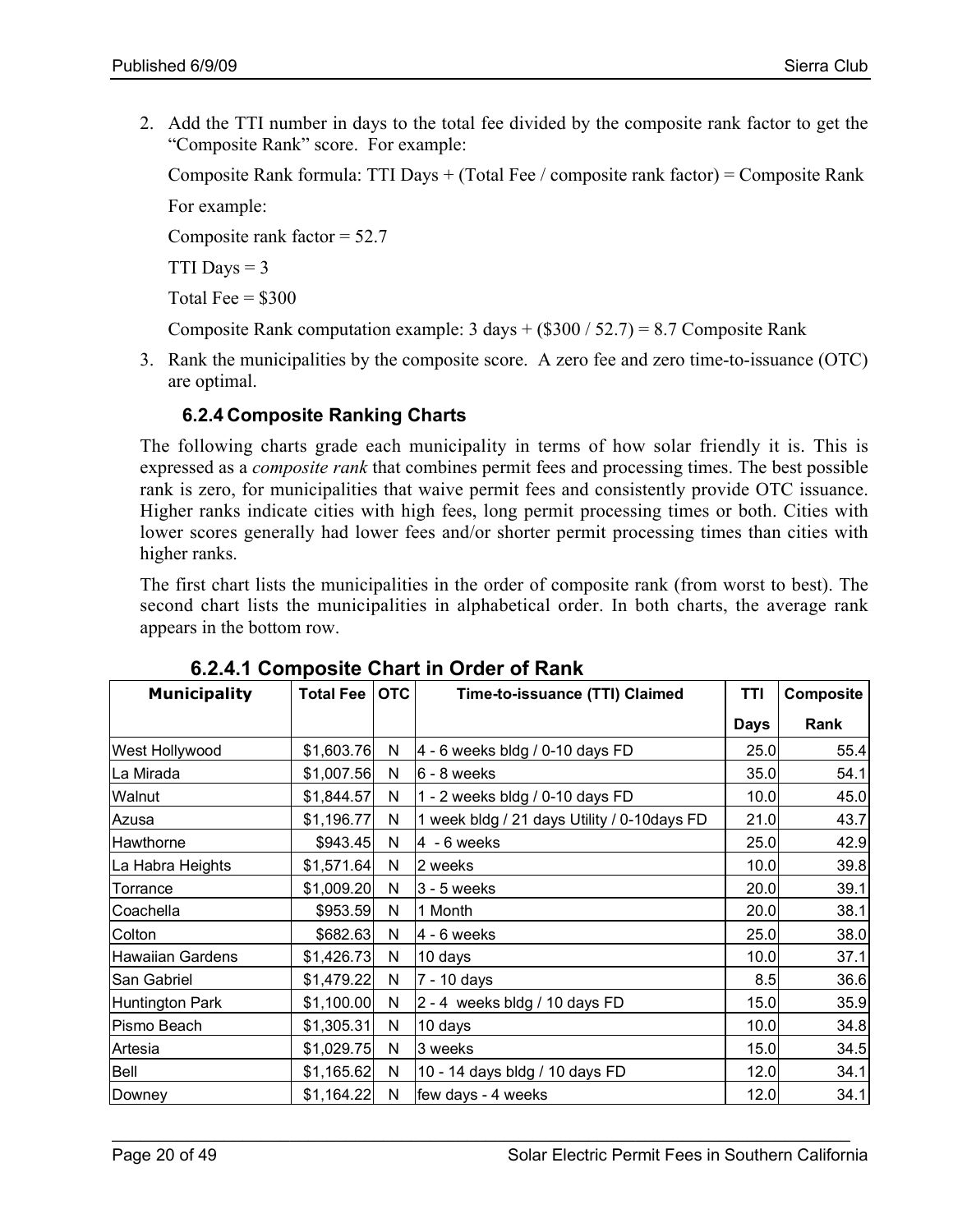| <b>Municipality</b>          | Total Fee   OTC |              | Time-to-issuance (TTI) Claimed         | TTI         | Composite |
|------------------------------|-----------------|--------------|----------------------------------------|-------------|-----------|
|                              |                 |              |                                        | <b>Days</b> | Rank      |
| Ontario                      | \$953.91        | N            | 15 days                                | 15.0        | 33.1      |
| Lakewood                     | \$800.00        | N            | 3 - 4 weeks bldg / 10 days FD          | 17.5        | 32.7      |
| <b>Bellflower</b>            | \$925.35        | N            | 15 days                                | 15.0        | 32.6      |
| El Segundo                   | \$514.50        | N            | 4 - 5 weeks bldg / 3 weeks FD          | 22.5        | 32.3      |
| Carson                       | \$1,473.34      | Y            | 1 day bldg + 2-4 days FD               | 4.0         | 32.0      |
| Los Angeles County           | \$1,143.75      | Y            | 2 hours bldg + 0-10 days FD            | 10.0        | 31.7      |
| Westlake Village             | \$1,389.40      | N            | 1 - 2 days bldg / 2-5 days FD          | 5.0         | 31.4      |
| Tustin                       | \$695.00        | $\mathsf{N}$ | $3 - 4$ weeks                          | 17.5        | 30.7      |
| Paramount                    | \$1,081.52      | N            | 10 days bldg / 10 days FD              | 10.0        | 30.5      |
| Cerritos                     | \$1,077.66      | Y            | 2 weeks bldg / 10 days FD              | 10.0        | 30.4      |
| Paso Robles                  | \$652.50        | N            | 15 - 20 days                           | 17.5        | 29.9      |
| Chino                        | \$664.75        | Y            | OTC - 3 to 4 weeks / 7-10 days FD      | 16.5        | 29.1      |
| <b>Rolling Hills</b>         | \$1,479.33      | Y            | 0 to 2 days bldg + 2-6 weeks HOA       | 1.0         | 29.1      |
| San Dimas                    | \$1,000.00      | N            | 10 days                                | 10.0        | 29.0      |
| Placentia                    | \$982.70        | N            | 2 weeks                                | 10.0        | 28.6      |
| Norwalk                      | \$945.28        | N            | 10 days                                | 10.0        | 27.9      |
| Compton                      | \$900.00        | Y            | $1 - 3$ weeks                          | 10.0        | 27.1      |
| Lawndale                     | \$1,214.27      | Y            | 2 hours - 4 days bldg / 2-4 days FD    | 4.0         | 27.0      |
| Santa Fe Springs             | \$895.00        | Y            | OTC bldg + 10 days FD                  | 10.0        | 27.0      |
| San Marino                   | \$891.10        | N            | 2 weeks                                | 10.0        | 26.9      |
| Dana Point                   | \$1,020.20      | N            | $1 - 2$ weeks                          | 7.5         | 26.9      |
| Lomita                       | \$1,183.08      | Y            | 0 days bldg + 2-4 days FD              | 4.0         | 26.4      |
| Montebello                   | \$852.30        | ${\sf N}$    | 2 weeks                                | 10.0        | 26.2      |
| <b>Rolling Hills Estates</b> | \$1,167.98      | Y            | $0 - 2$ hours bldg + 2 - 4 days FD     | 4.0         | 26.2      |
| <b>Bell Gardens</b>          | \$450.00        | N            | 3 - 4 weeks bldg / 10 days FD          | 17.5        | 26.0      |
| South Gate                   | \$821.88        | Y            | 0 - 10 days bldg / 0-10 days FD        | 10.0        | 25.6      |
| South El Monte               | \$814.00        | N            | 8 - 10 days                            | 10.0        | 25.4      |
| Los Alamitos                 | \$942.37        | $\mathsf{N}$ | $1 - 2$ weeks                          | 7.5         | 25.4      |
| Whittier                     | \$1,328.37      | Y            | 0 days                                 | 0.0         | 25.2      |
| Maywood                      | \$797.94        | Y            | 1 hour bldg + 0-10 days FD             | 10.0        | 25.1      |
| Aliso Viejo                  | \$924.30        | N            | $1 - 2$ weeks                          | 7.5         | 25.0      |
| Fullerton                    | \$791.31        | ${\sf N}$    | 2 weeks                                | 10.0        | 25.0      |
| Santa Ana                    | \$0.00          | N            | 3 weeks (bldg & FD) / 5 weeks planning | 25.0        | 25.0      |
| Pico Rivera                  | \$785.00        | ${\sf N}$    | 2 weeks bldg / 10 days FD              | 10.0        | 24.9      |
| Sierra Madre                 | \$515.00        | ${\sf N}$    | $2 - 4$ weeks                          | 15.0        | 24.8      |
| Covina                       | \$644.66        | ${\sf N}$    | 10 - 15 days                           | 12.5        | 24.7      |
| Inglewood                    | \$1,066.00      | Υ            | OTC - few days bldg / 2-4 days FD      | 4.0         | 24.2      |
| Coronado                     | \$875.51        | N            | $1 - 2$ weeks                          | 7.5         | 24.1      |
| West Covina                  | \$815.00        | N            | 7 - 10 days                            | 8.5         | 24.0      |
| Lake Elsinore                | \$734.77        | N            | 2 weeks                                | 10.0        | 23.9      |
| Rancho Cucamonga             | \$591.00        | ${\sf N}$    | 2.5 weeks                              | 12.5        | 23.7      |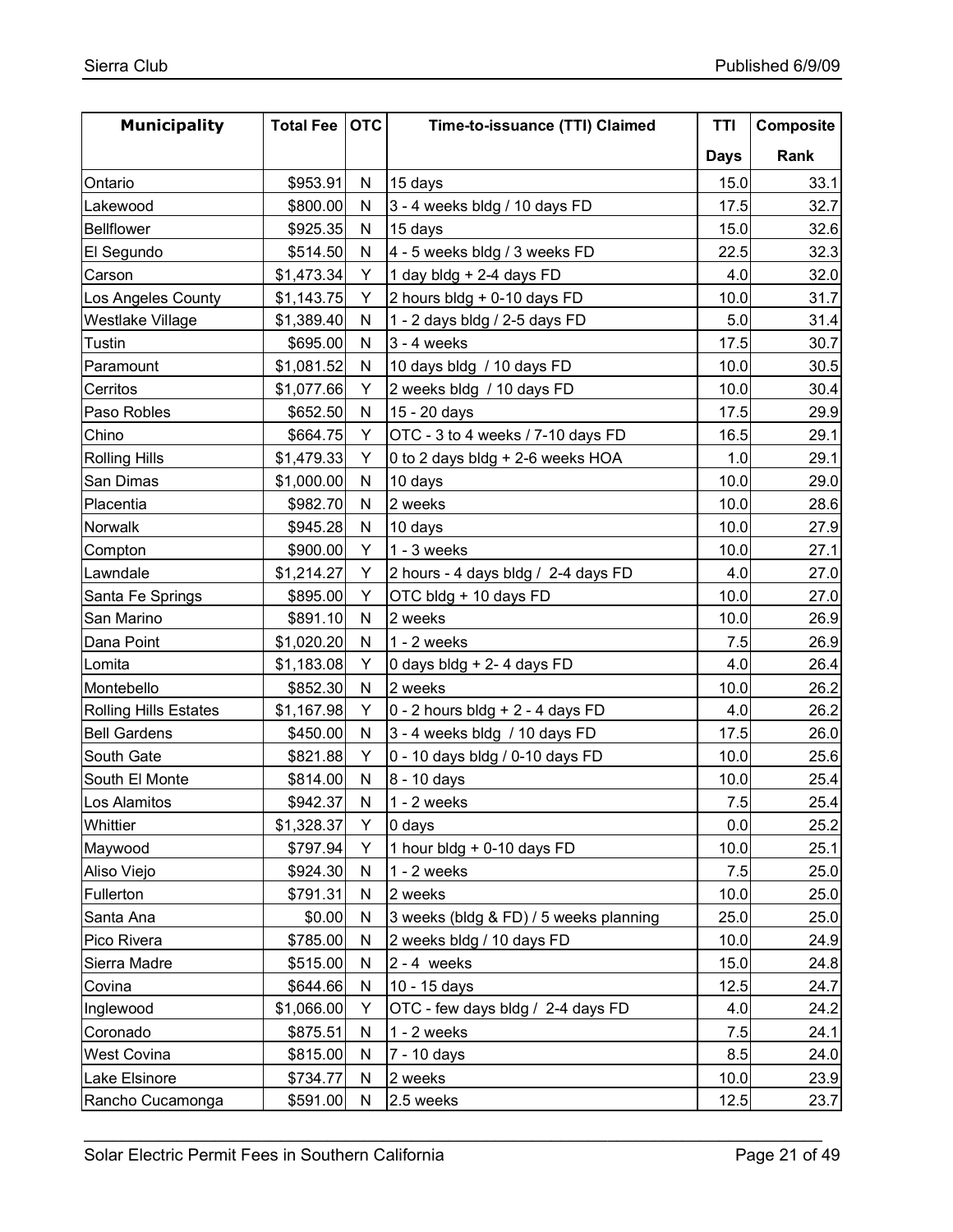| <b>Municipality</b>       | <b>Total Fee</b> | <b>OTC</b>   | Time-to-issuance (TTI) Claimed             |             | <b>Composite</b> |
|---------------------------|------------------|--------------|--------------------------------------------|-------------|------------------|
|                           |                  |              |                                            | <b>Days</b> | Rank             |
| Cudahy                    | \$716.66         | N            | 10 days bldg / 10 days FD                  | 10.0        | 23.6             |
| Diamond Bar               | \$703.67         | N            | 10 days bldg / 0-10 days FD                | 10.0        | 23.4             |
| <b>Baldwin Park</b>       | \$432.07         | N            | 0-2 days bldg, 2 weeks plan / 0-10 days FD | 15.0        | 23.2             |
| Vernon                    | \$686.75         | $\mathsf{N}$ | 2 weeks                                    | 10.0        | 23.0             |
| Canyon Lake               | \$683.00         | N            | 2 weeks                                    | 10.0        | 23.0             |
| Commerce                  | \$675.00         | N            | 1 - 3 weeks bldg / 10 days FD              | 10.0        | 22.8             |
| <b>Fountain Valley</b>    | \$663.00         | N            | 2 weeks                                    | 10.0        | 22.6             |
| Agoura Hills              | \$1,058.00       | N            | $2 - 3$ days                               | 2.5         | 22.6             |
| <b>Needles</b>            | \$973.00         | N            | 3 - 5 Days                                 | 4.0         | 22.5             |
| Temecula                  | \$604.00         | $\mathsf{N}$ | 10 - 12 days                               | 11.0        | 22.5             |
| Laguna Woods              | \$633.00         | N            | 2 weeks                                    | 10.0        | 22.0             |
| Irwindale                 | \$1,156.01       | Y            | 2 hours bldg                               | 0.0         | 21.9             |
| <b>Temple City</b>        | \$625.05         | Y            | 2 hours bldg + 10 days FD                  | 10.0        | 21.9             |
| Industry                  | \$966.75         | Y            | 0 days bldg + 0-10 days FD                 | 3.5         | 21.8             |
| Yorba Linda               | \$614.20         | $\mathsf{N}$ | 2 weeks                                    | 10.0        | 21.7             |
| Duarte                    | \$965.00         | Y            | several days                               | 3.0         | 21.3             |
| Oxnard                    | \$900.00         | $\mathsf{N}$ | $3 - 5$ days                               | 4.0         | 21.1             |
| Montclair                 | \$444.50         | N            | $2 - 3$ weeks                              | 12.5        | 20.9             |
| California City           | \$680.89         | N            | 1 - 15 days                                | 8.0         | 20.9             |
| Santa Maria               | \$705.59         | N            | $1 - 2$ weeks                              | 7.5         | 20.9             |
| Laguna Niguel             | \$700.00         | $\mathsf{N}$ | $1 - 2$ weeks                              | 7.5         | 20.8             |
| Signal Hill               | \$418.92         | N            | 10 - 15 days                               | 12.5        | 20.4             |
| <b>Big Bear Lake</b>      | \$415.00         | ${\sf N}$    | $2 - 3$ weeks                              | 12.5        | 20.4             |
| Glendora                  | \$805.42         | ${\sf N}$    | 1 week bldg                                | 5.0         | 20.3             |
| El Monte                  | \$1,013.51       | Y            | 0 - 5 days (OTC on Mon. or Thur.)          | 1.0         | 20.2             |
| <b>Desert Hot Springs</b> | \$659.66         | $\mathsf{N}$ | $1 - 2$ weeks                              | 7.5         | 20.0             |
| Corona                    | \$659.50         | N            | < 2 weeks                                  | 7.5         | 20.0             |
| Hermosa Beach             | \$649.89         | $\mathsf{N}$ | $1 - 2$ weeks                              | 7.5         | 19.8             |
| <b>Imperial County</b>    | \$736.92         | N            | 1 - 10 days                                | 5.5         | 19.5             |
| Malibu                    | \$761.10         | Y            | 0 days bldg + 2-5 days FD                  | 5.0         | 19.4             |
| Escondido                 | \$102.00         | N            | 15 - 20 days                               | 17.5        | 19.4             |
| Indio                     | \$738.00         | ${\sf N}$    | 1 week                                     | 5.0         | 19.0             |
| <b>Twentynine Palms</b>   | \$289.96         | N            | $<$ 15 days                                | 13.5        | 19.0             |
| Highland                  | \$472.00         | ${\sf N}$    | 2 weeks                                    | 10.0        | 19.0             |
| <b>National City</b>      | \$595.00         | N            | $1 - 2$ weeks                              | 7.5         | 18.8             |
| San Fernando              | \$582.06         | ${\sf N}$    | 5 - 10 days                                | 7.5         | 18.5             |
| Lompoc                    | \$763.27         | ${\sf N}$    | $3 - 5$ days                               | 4.0         | 18.5             |
| Goleta                    | \$174.00         | N            | $2 - 4$ weeks                              | 15.0        | 18.3             |
| Chino Hills               | \$514.20         | ${\sf N}$    | 15 min. - 10 days bldg / 7-10 days FD      | 8.5         | 18.3             |
| Claremont                 | \$435.00         | Y            | 0 days bldg + 0-10 days FD                 | 10.0        | 18.3             |
| La Habra                  | \$410.07         | ${\sf N}$    | 1 - 2 weeks bldg / 10 days FD              | 10.0        | 17.8             |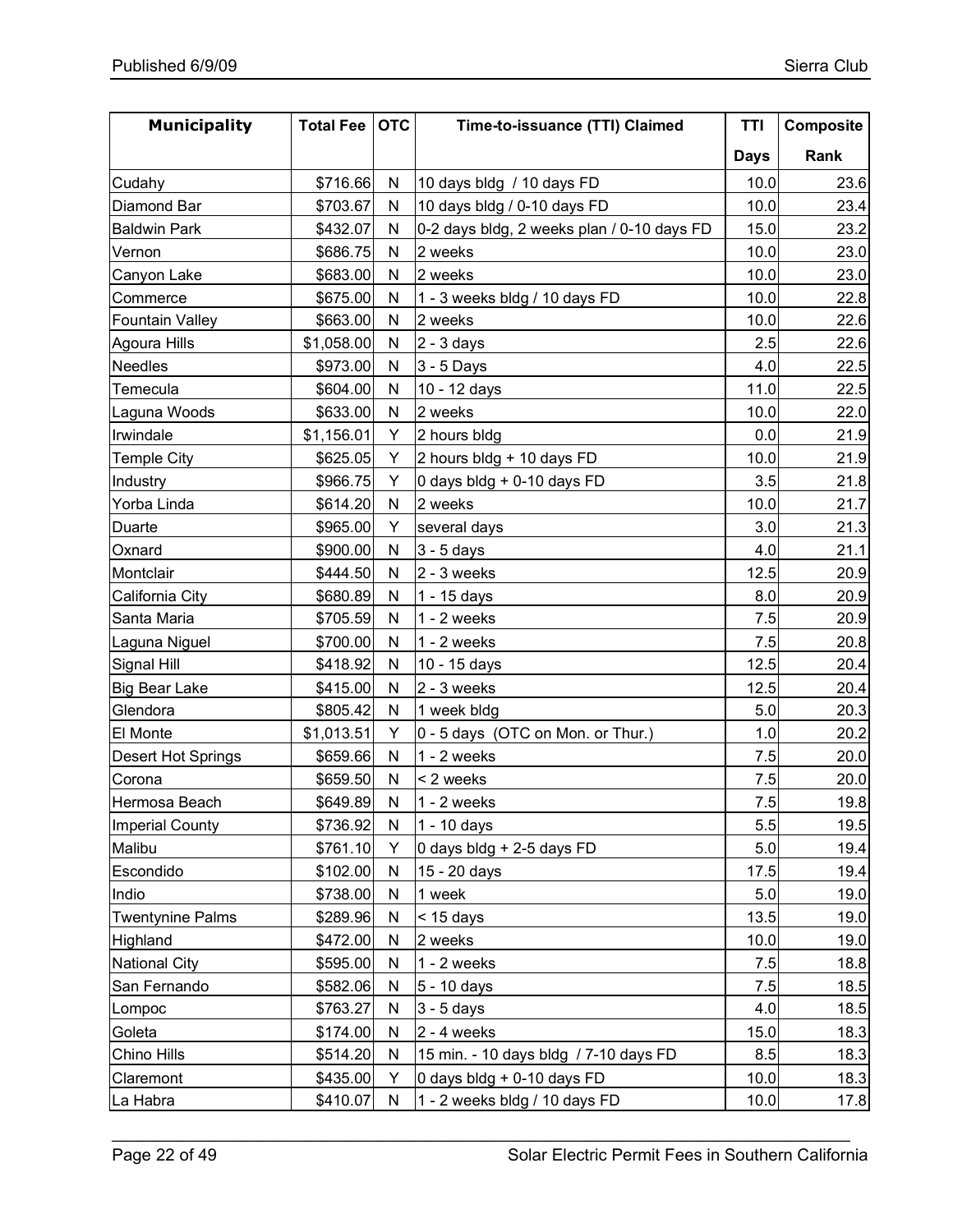| <b>Municipality</b>    | Total Fee   OTC |              | Time-to-issuance (TTI) Claimed            | TTI         | Composite |
|------------------------|-----------------|--------------|-------------------------------------------|-------------|-----------|
|                        |                 |              |                                           | <b>Days</b> | Rank      |
| Upland                 | \$450.00        | N            | < 2 weeks                                 | 9.0         | 17.5      |
| Calimesa               | \$655.00        | N            | 1 week                                    | 5.0         | 17.4      |
| <b>Yucca Valley</b>    | \$391.10        | N            | 10 days                                   | 10.0        | 17.4      |
| Encinitas              | \$388.42        | $\mathsf{N}$ | 1 week bldg / OTC planning / 5-10 days FD | 10.0        | 17.4      |
| Gardena                | \$692.20        | Y            | 0 days bldg + 2-4 days FD                 | 4.0         | 17.1      |
| Newport Beach          | \$899.73        | Υ            | 0 days                                    | 0.0         | 17.1      |
| Avalon                 | \$791.76        | N            | 2 days                                    | 2.0         | 17.0      |
| San Luis Obispo County | \$461.50        | N            | 1 - 15 days                               | 8.0         | 16.8      |
| Lynwood                | \$350.00        | Y            | OTC bldg + 0-10 days FD                   | 10.0        | 16.6      |
| <b>Cathedral City</b>  | \$211.00        | ${\sf N}$    | $2 - 3$ weeks                             | 12.5        | 16.5      |
| <b>Brea</b>            | \$466.40        | $\mathsf{N}$ | $1 - 2$ weeks                             | 7.5         | 16.4      |
| Perris                 | \$754.12        | ${\sf N}$    | $1 - 3$ days                              | 2.0         | 16.3      |
| Morro Bay              | \$675.00        | ${\sf N}$    | $1 - 6$ days                              | 3.5         | 16.3      |
| Yucaipa                | \$441.00        | ${\sf N}$    | $<$ 10 days                               | 7.5         | 15.9      |
| Norco                  | \$375.00        | Υ            | OTC - 2 weeks (2 weeks normal)            | 8.5         | 15.6      |
| Hesperia               | \$295.92        | N            | 10 days                                   | 10.0        | 15.6      |
| Calexico               | \$708.89        | N            | 2 days                                    | 2.0         | 15.5      |
| Rancho Santa Margarita | \$806.81        | Y            | OTC - 5 days (OTC if complete submittal)  | 0.0         | 15.3      |
| El Centro              | \$478.00        | ${\sf N}$    | 2 days - 2 weeks                          | 6.0         | 15.1      |
| <b>Culver City</b>     | \$0.00          | N            | 3 weeks                                   | 15.0        | 15.0      |
| Glendale               | \$0.00          | Y            | 0 days bldg + 3 weeks Glendale DWP        | 15.0        | 15.0      |
| Ridgecrest             | \$701.89        | ${\sf N}$    | $1 - 2$ days                              | 1.5         | 14.8      |
| Barstow                | \$250.00        | $\mathsf{N}$ | 2 weeks                                   | 10.0        | 14.7      |
| Seal Beach             | \$358.65        | N            | $1 - 2$ weeks                             | 7.5         | 14.3      |
| Hemet                  | \$473.00        | N            | 1 week                                    | 5.0         | 14.0      |
| Redondo Beach          | \$202.00        | $\mathsf{N}$ | 2 weeks                                   | 10.0        | 13.8      |
| Orange                 | \$717.13        | Y            | 0 days                                    | 0.0         | 13.6      |
| Monrovia               | \$520.00        | N            | $3 - 4$ days                              | 3.5         | 13.4      |
| Cypress                | \$625.00        | Y            | OTC - 4 days                              | 1.5         | 13.4      |
| Grover Beach           | \$701.86        | Y            | 0 days                                    | 0.0         | 13.3      |
| Bradbury               | \$306.46        | N            | $1 - 2$ weeks                             | 7.5         | 13.3      |
| Ballard                | \$293.21        | ${\sf N}$    | $1 - 2$ weeks                             | 7.5         | 13.1      |
| <b>Buellton</b>        | \$293.21        | N            | $1 - 2$ weeks                             | 7.5         | 13.1      |
| Casmalia               | \$293.21        | ${\sf N}$    | $1 - 2$ weeks                             | 7.5         | 13.1      |
| Cuyama                 | \$293.21        | ${\sf N}$    | $1 - 2$ weeks                             | 7.5         | 13.1      |
| <b>Hope Ranch</b>      | \$293.21        | ${\sf N}$    | $1 - 2$ weeks                             | 7.5         | 13.1      |
| <b>Isla Vista</b>      | \$293.21        | N            | $1 - 2$ weeks                             | 7.5         | 13.1      |
| Los Alamos             | \$293.21        | N            | $1 - 2$ weeks                             | 7.5         | 13.1      |
| Los Olivos             | \$293.21        | ${\sf N}$    | 1-2 weeks                                 | 7.5         | 13.1      |
| Montecito              | \$293.21        | N            | $1 - 2$ weeks                             | 7.5         | 13.1      |
| Orcutt                 | \$293.21        | N            | $1 - 2$ weeks                             | 7.5         | 13.1      |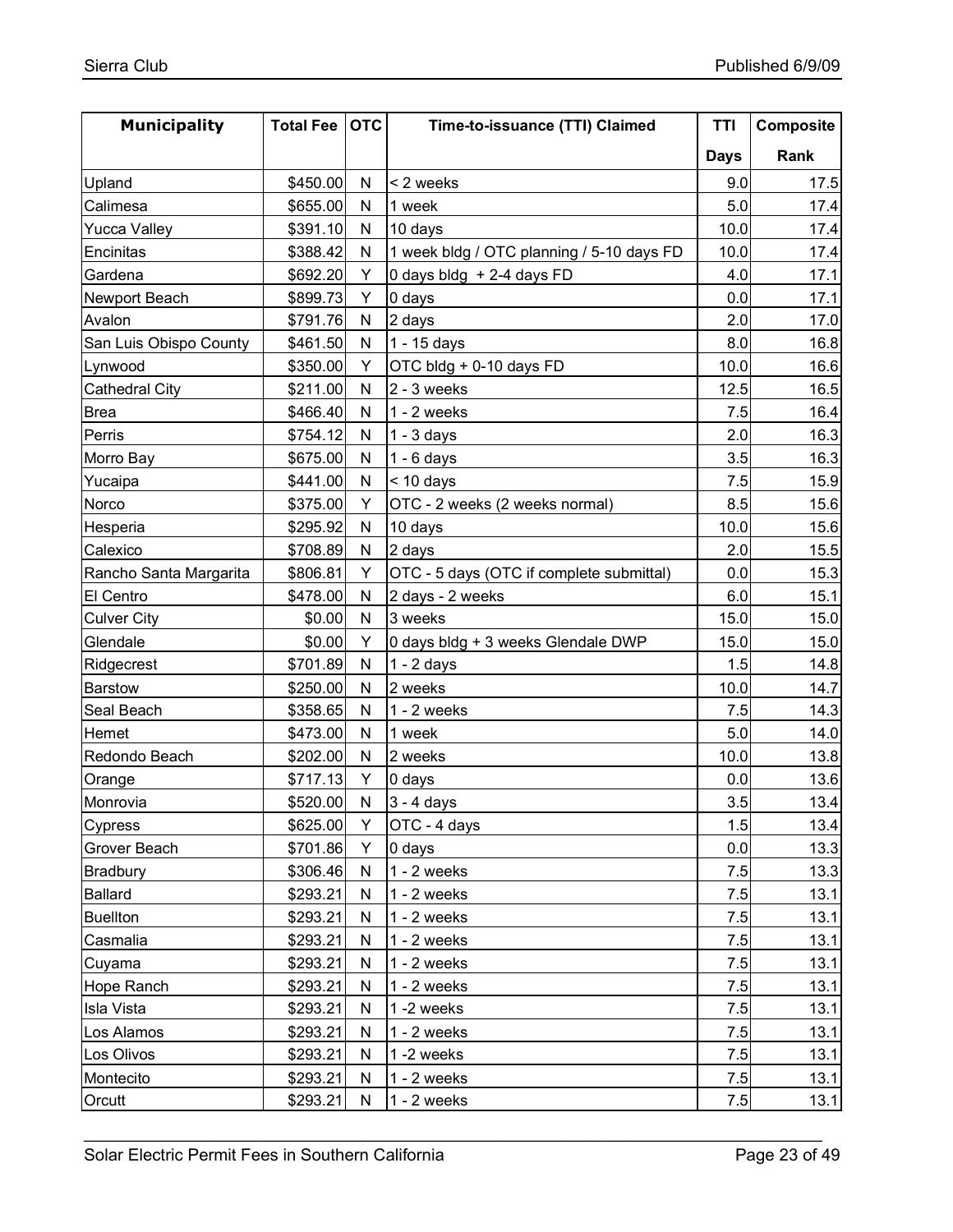| <b>Municipality</b>  | <b>Total Fee</b> | <b>OTC</b>   | Time-to-issuance (TTI) Claimed       | TTI         | Composite |
|----------------------|------------------|--------------|--------------------------------------|-------------|-----------|
|                      |                  |              |                                      | <b>Days</b> | Rank      |
| Santa Barbara County | \$293.21         | N            | $1 - 2$ weeks                        | 7.5         | 13.1      |
| Santa Ynez           | \$293.21         | N            | $1 - 2$ weeks                        | 7.5         | 13.1      |
| Summerland           | \$293.21         | N            | $1 - 2$ weeks                        | 7.5         | 13.1      |
| Vandenberg Village   | \$293.21         | $\mathsf{N}$ | $1 - 2$ weeks                        | 7.5         | 13.1      |
| Ventucopa            | \$293.21         | N            | $1 - 2$ weeks                        | 7.5         | 13.1      |
| Garden Grove         | \$160.00         | N            | 1 - 2 weeks bldg / 10 days FD        | 10.0        | 13.0      |
| Guadalupe            | \$415.00         | Y            | 1 week                               | 5.0         | 12.9      |
| Orange County        | \$16.00          | $\mathsf{N}$ | $2 - 3$ weeks                        | 12.5        | 12.8      |
| Palmdale             | \$329.75         | N            | 3 days - 2 weeks bldg / 1-2 weeks FD | 6.5         | 12.8      |
| Solvang              | \$553.65         | $\mathsf{N}$ | $1 - 3$ days                         | 2.0         | 12.5      |
| La Puente            | \$131.30         | Y            | 0 days bldg + 0-10 days FD           | 10.0        | 12.5      |
| Monterey Park        | \$394.51         | Y            | OTC - 1 week to 2 weeks              | 5.0         | 12.5      |
| Calabasas            | \$658.00         | Y            | 0 days                               | 0.0         | 12.5      |
| Carpinteria          | \$244.70         | ${\sf N}$    | $1 - 2$ weeks                        | 7.5         | 12.1      |
| Palm Springs         | \$375.00         | $\mathsf{N}$ | 1 week                               | 5.0         | 12.1      |
| Moorpark             | \$627.50         | Y            | 1 hour max                           | 0.0         | 11.9      |
| Kern County wildland |                  |              |                                      |             |           |
| area                 | \$360.00         | N            | 0 days + 1 week FD                   | 5.0         | 11.8      |
| El Cajon             | \$225.00         | $\mathsf{N}$ | $1 - 2$ weeks                        | 7.5         | 11.8      |
| Victorville          | \$513.25         | N            | 2 days                               | 2.0         | 11.7      |
| Westminster          | \$400.00         | Y            | OTC - 2 weeks                        | 4.0         | 11.6      |
| Riverside            | \$210.00         | $\mathsf{N}$ | $1 - 2$ weeks                        | 7.5         | 11.5      |
| La Quinta            | \$337.00         | ${\sf N}$    | 1 week                               | 5.0         | 11.4      |
| Beaumont             | \$416.00         | $\mathsf{N}$ | < 1 week                             | 3.5         | 11.4      |
| Long Beach           | \$598.91         | Y            | 0 days                               | 0.0         | 11.4      |
| Rancho Mirage        | \$194.00         | $\mathsf{N}$ | $1 - 2$ weeks                        | 7.5         | 11.2      |
| Pomona               | \$509.65         | Y            | OTC (possible) to 2 - 3 weeks bldg   | 1.5         | 11.2      |
| San Jacinto          | \$529.98         | Y            | $1 - 2$ days                         | 1.0         | 11.1      |
| <b>Blythe</b>        | \$54.20          | N            | $1 - 3$ weeks                        | 10.0        | 11.0      |
| <b>Apple Valley</b>  | \$316.46         | ${\sf N}$    | 1 week                               | 5.0         | 11.0      |
| San Diego            | \$93.00          | N            | 8 - 10 days                          | 9.0         | 10.8      |
| Ojai                 | \$325.00         | ${\sf N}$    | 4 days                               | 4.0         | 10.2      |
| Bakersfield          | \$136.00         | ${\sf N}$    | 5 - 10 days                          | 7.5         | 10.1      |
| Costa Mesa           | \$0.00           | ${\sf N}$    | $1 - 3$ weeks                        | 10.0        | 10.0      |
| Rialto               | \$0.00           | ${\sf N}$    | 10 days                              | 10.0        | 10.0      |
| McFarland            | \$524.30         | Y            | 0 days                               | 0.0         | 9.9       |
| Oceanside            | \$454.95         | Υ            | $0 - 3$ days                         | 1.3         | 9.9       |
| Lake Forest          | \$253.50         | Y            | OTC - 1 week bldg / 1 week FD        | 5.0         | 9.8       |
| <b>Brawley</b>       | \$200.00         | $\mathsf{N}$ | 2 days to 2 weeks                    | 6.0         | 9.8       |
| <b>Grand Terrace</b> | \$452.32         | Y            | OTC - 2 days                         | 1.0         | 9.6       |
| <b>Hidden Hills</b>  | \$224.91         | Y            | 0 days bldg + 2-5 days FD            | 5.0         | 9.3       |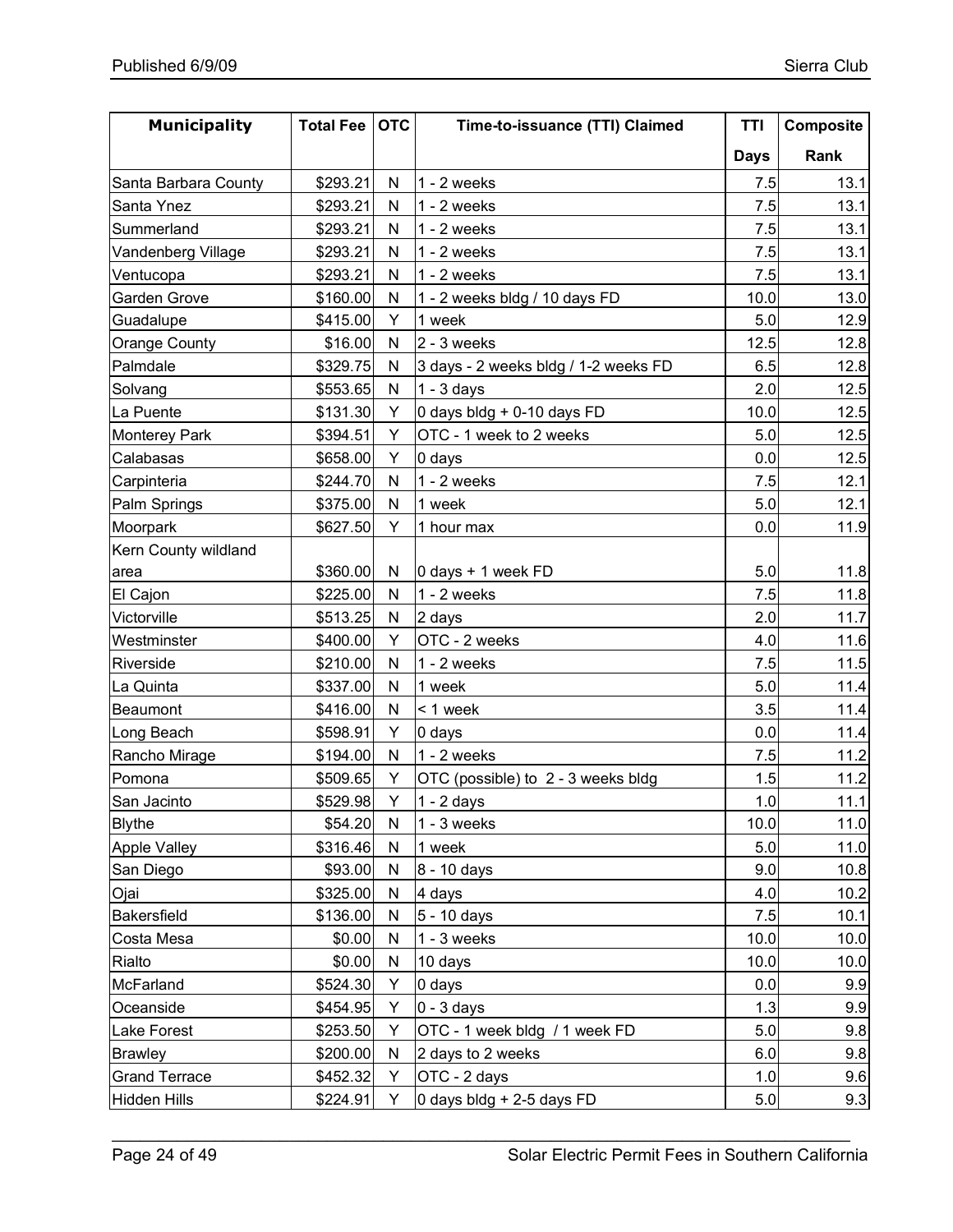| <b>Municipality</b>  | Total Fee   OTC |              | Time-to-issuance (TTI) Claimed          | TTI         | Composite |
|----------------------|-----------------|--------------|-----------------------------------------|-------------|-----------|
|                      |                 |              |                                         | <b>Days</b> | Rank      |
| Lemon Grove          | \$274.00        | N            | $3 - 5$ days                            | 4.0         | 9.2       |
| <b>Beverly Hills</b> | \$350.00        | N            | $2 - 3$ days                            | 2.5         | 9.1       |
| Fontana              | \$0.00          | N            | few days - 3 weeks                      | 9.0         | 9.0       |
| Arcadia              | \$283.00        | $\mathsf{N}$ | $3 - 4$ days                            | 3.5         | 8.9       |
| Stanton              | \$397.70        | Y            | OTC - 1 to 2 days (OTC not likely)      | 1.3         | 8.8       |
| Arroyo Grande        | \$350.00        | N            | $1 - 3$ days                            | 2.0         | 8.6       |
| <b>Buena Park</b>    | \$242.00        | Y            | OTC - 10 days                           | 4.0         | 8.6       |
| Palm Desert          | \$0.00          | ${\sf N}$    | 7 - 10 days                             | 8.5         | 8.5       |
| Banning              | \$236.00        | N            | $3 - 5$ days                            | 4.0         | 8.5       |
| Atascadero           | \$272.50        | $\mathsf{N}$ | $1 - 5$ days                            | 3.0         | 8.2       |
| Camarillo            | \$430.40        | Y            | <b>OTC</b>                              | 0.0         | 8.2       |
| Santa Barbara        | \$430.00        | Y            | 1 hour                                  | 0.0         | 8.2       |
| La Mesa              | \$156.04        | ${\sf N}$    | 5 days                                  | 5.0         | 8.0       |
| Santee               | \$206.30        | N            | $3 - 5$ days                            | 4.0         | 7.9       |
| Chula Vista          | \$45.00         | $\mathsf{N}$ | 0 - 7 days (7 day rank requested)       | 7.0         | 7.9       |
| <b>Thousand Oaks</b> | \$411.21        | Y            | 1 hour                                  | 0.0         | 7.8       |
| Rancho Palos Verdes  | \$401.99        | Y            | 1 hour                                  | 0.0         | 7.6       |
| Anaheim              | \$0.00          | N            | 5-10 days                               | 7.5         | 7.5       |
| <b>Indian Wells</b>  | \$0.00          | N            | $1 - 2$ weeks                           | 7.5         | 7.5       |
| La Verne             | \$331.40        | Y            | $0 - 1$ days                            | 1.0         | 7.3       |
| Pasadena             | \$198.00        | Y            | OTC bldg (includes FD) + few days DWP   | 3.5         | 7.3       |
| Irvine               | \$210.00        | ${\sf N}$    | 1day - 1 week                           | 3.0         | 7.0       |
| Adelanto             | \$180.00        | ${\sf N}$    | $3 - 4$ days                            | 3.5         | 6.9       |
| Arvin                | \$308.00        | Υ            | OTC (with eng. & calcs) - 3 days        | 1.0         | 6.8       |
| San Juan Capistrano  | \$350.00        | Y            | OTC - 3 days (OTC normal)               | 0.2         | 6.8       |
| La Canada Flintridge | \$356.00        | Y            | 30 min.                                 | 0.0         | 6.8       |
| Santa Clarita        | \$300.00        | Y            | 1 day                                   | 1.0         | 6.7       |
| Poway                | \$131.25        | Y            | OTC (if plan checker in) - 1 to 2 weeks | 4.0         | 6.5       |
| Simi Valley          | \$327.00        | Y            | 1 hour max                              | 0.0         | 6.2       |
| Lancaster            | \$58.00         | Y            | 0 days bldg / 5-10 days FD              | 5.0         | 6.1       |
| La Palma             | \$211.00        | Y            | 1 week                                  | 2.0         | 6.0       |
| Ventura              | \$150.03        | Y            | OTC - 1 week (includes bldg and FD)     | 3.0         | 5.8       |
| Los Angeles          | \$307.64        | Υ            | 0 days                                  | 0.0         | 5.8       |
| Wasco                | \$111.70        | Y            | $3 - 5$ days                            | 3.5         | 5.6       |
| Del Mar              | \$190.00        | N            | 2 days                                  | 2.0         | 5.6       |
| Solana Beach         | \$190.00        | ${\sf N}$    | 2 days                                  | 2.0         | 5.6       |
| Vista                | \$295.00        | Υ            | $0$ days                                | 0.0         | 5.6       |
| Kern County          | \$225.00        | Υ            | 0 days (no FD)                          | 1.0         | 5.3       |
| Santa Paula          | \$270.00        | Υ            | 1 hour with appointment                 | 0.0         | 5.1       |
| Laguna Beach         | \$0.00          | N            | 1 week                                  | 5.0         | 5.0       |
| Manhattan Beach      | \$0.00          | ${\sf N}$    | 1 week bldg / 1-2 days FD               | 5.0         | 5.0       |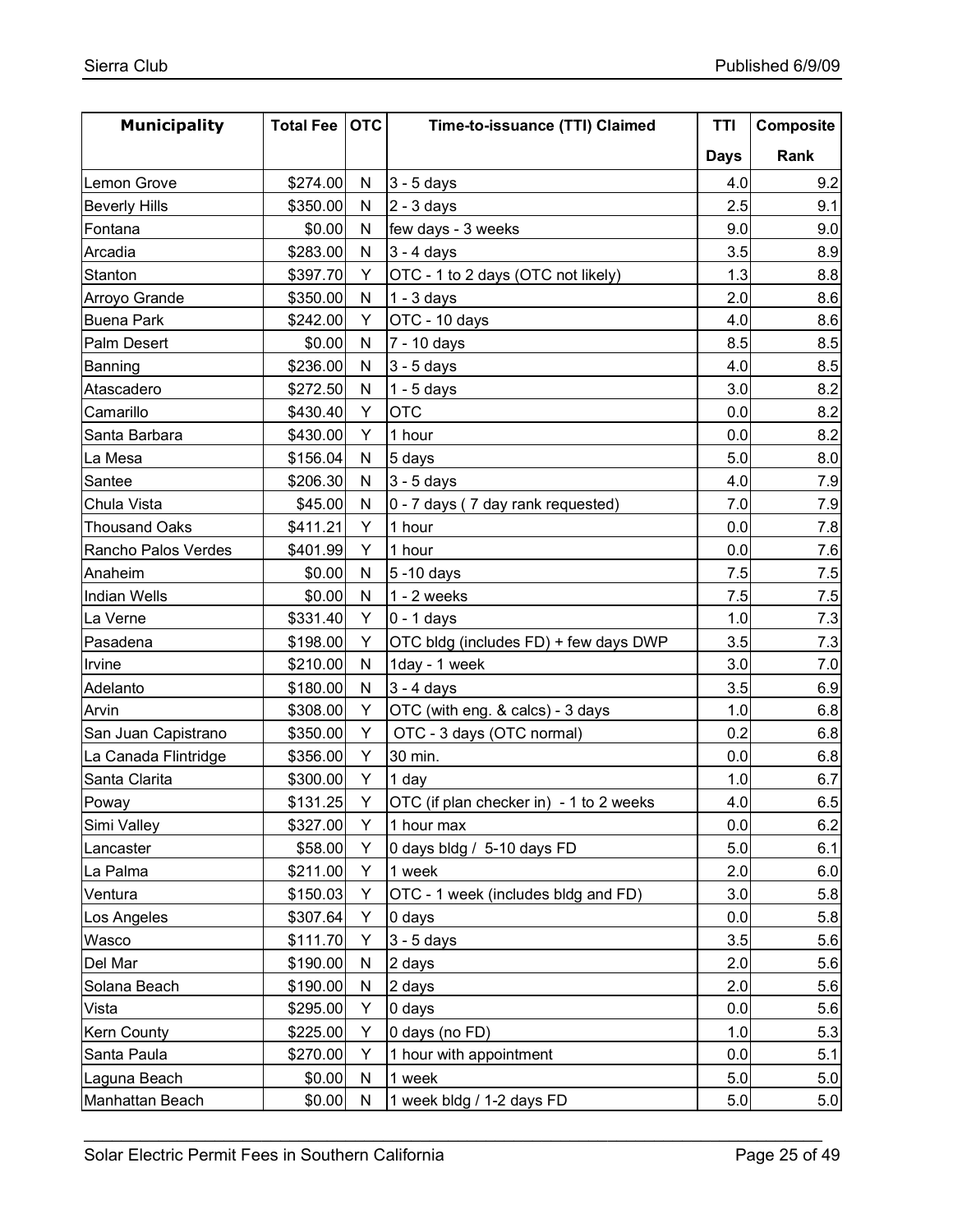| <b>Municipality</b>     | Total Fee | <b>OTC</b>   | Time-to-issuance (TTI) Claimed     | <b>TTI</b>  | Composite |
|-------------------------|-----------|--------------|------------------------------------|-------------|-----------|
|                         |           |              |                                    | <b>Days</b> | Rank      |
| Santa Monica            | \$0.00    | $\mathsf{N}$ | 1 week                             | 5.0         | 5.0       |
| Murrieta                | \$256.75  | Υ            | <b>OTC</b>                         | 0.0         | 4.9       |
| Imperial Beach          | \$95.00   | $\mathsf{N}$ | $2 - 3$ days                       | 2.5         | 4.3       |
| <b>Villa Park</b>       | \$225.00  | Y            | 2 hours                            | 0.0         | 4.3       |
| Menifee                 | \$220.00  | Y            | 0 days                             | 0.0         | 4.2       |
| <b>Riverside County</b> | \$214.71  | Y            | <b>OTC</b>                         | 0.0         | 4.1       |
| Wildomar                | \$214.71  | Y            | 0 days                             | 0.0         | 4.1       |
| Alhambra                | \$212.64  | Y            | 0 days                             | 0.0         | 4.0       |
| Shafter                 | \$101.64  | $\mathsf{N}$ | $1 - 3$ days                       | 2.0         | 3.9       |
| Laguna Hills            | \$182.70  | Υ            | 0 days                             | 0.0         | 3.5       |
| <b>Mission Viejo</b>    | \$0.00    | $\mathsf{N}$ | 3 days                             | 3.0         | 3.0       |
| San Bernardino County   | \$0.00    | $\mathsf{N}$ | 3 Days                             | 3.0         | 3.0       |
| Tehachapi               | \$52.50   | $\mathsf{N}$ | $1 - 3$ days                       | 2.0         | 3.0       |
| Fillmore                | \$155.00  | Υ            | <b>OTC</b>                         | 0.0         | 2.9       |
| Moreno Valley           | \$155.00  | Υ            | <b>OTC</b>                         | 0.0         | 2.9       |
| Rosemead                | \$121.95  | Υ            | 0 days                             | 0.0         | 2.3       |
| Carlsbad                | \$120.00  | Y            | 0 days                             | 0.0         | 2.3       |
| Port Hueneme            | \$100.00  | Y            | OTC if simple, else 1 week         | 0.2         | 2.1       |
| San Marcos              | \$100.00  | Υ            | OTC (screened installers) - 2 days | 0.2         | 2.1       |
| Redlands                | \$110.00  | Y            | <b>OTC</b>                         | 0.0         | 2.1       |
| Huntington Beach        | \$0.00    | Y            | OTC - 5 days                       | 2.0         | 2.0       |
| South Pasadena          | \$87.50   | Y            | 0 days                             | 0.0         | 1.7       |
| Palos Verdes Estates    | \$85.00   | Y            | OTC bldg + 1 - 2 weeks HOA         | 0.0         | 1.6       |
| Delano                  | \$65.00   | Y            | OTC with calcs                     | 0.0         | 1.2       |
| San Luis Obispo         | \$40.00   | Y            | 0 days                             | 0.0         | 0.8       |
| <b>Burbank</b>          | \$0.00    | Y            | 0 days                             | 0.0         | 0.0       |
| Loma Linda              | \$0.00    | N            | <b>OTC</b>                         | 0.0         | 0.0       |
| San Bernardino (City)   | \$0.00    | Υ            | <b>OTC</b>                         | 0.0         | 0.0       |
| San Clemente            | \$0.00    | Y            | 0 days                             | 0.0         | $0.0\,$   |
| San Diego County        | \$0.00    | Y            | 0 days                             | 0.0         | 0.0       |
| Ventura County          | \$0.00    | Y            | <b>OTC</b>                         | 0.0         | 0.0       |
| Average                 | \$501.78  |              |                                    | 6.7         | 16.2      |

### **6.2.4.2 Composite Chart in Alphabetical Order**

| <b>Municipality</b> | <b>Total Fee</b> | <b>OTC</b> | Time-to-issuance Claimed | TTI         | <b>Composite</b> |
|---------------------|------------------|------------|--------------------------|-------------|------------------|
|                     |                  |            |                          | <b>Days</b> | Rank             |
| Adelanto            | \$180.00         | N          | $3 - 4$ days             | 3.5         | 6.9              |
| Agoura Hills        | \$1,058.00       | N          | 2 - 3 davs               | 2.5         | 22.6             |
| Alhambra            | \$212.64         | v          | 0 days                   | 0.0         | 4.0              |
| Aliso Viejo         | \$924.30         | N          | $1 - 2$ weeks            | 7.5         | 25.0             |
| Anaheim             | \$0.00           | N          | $ 5 - 10$ days           | 7.51        | 7.5              |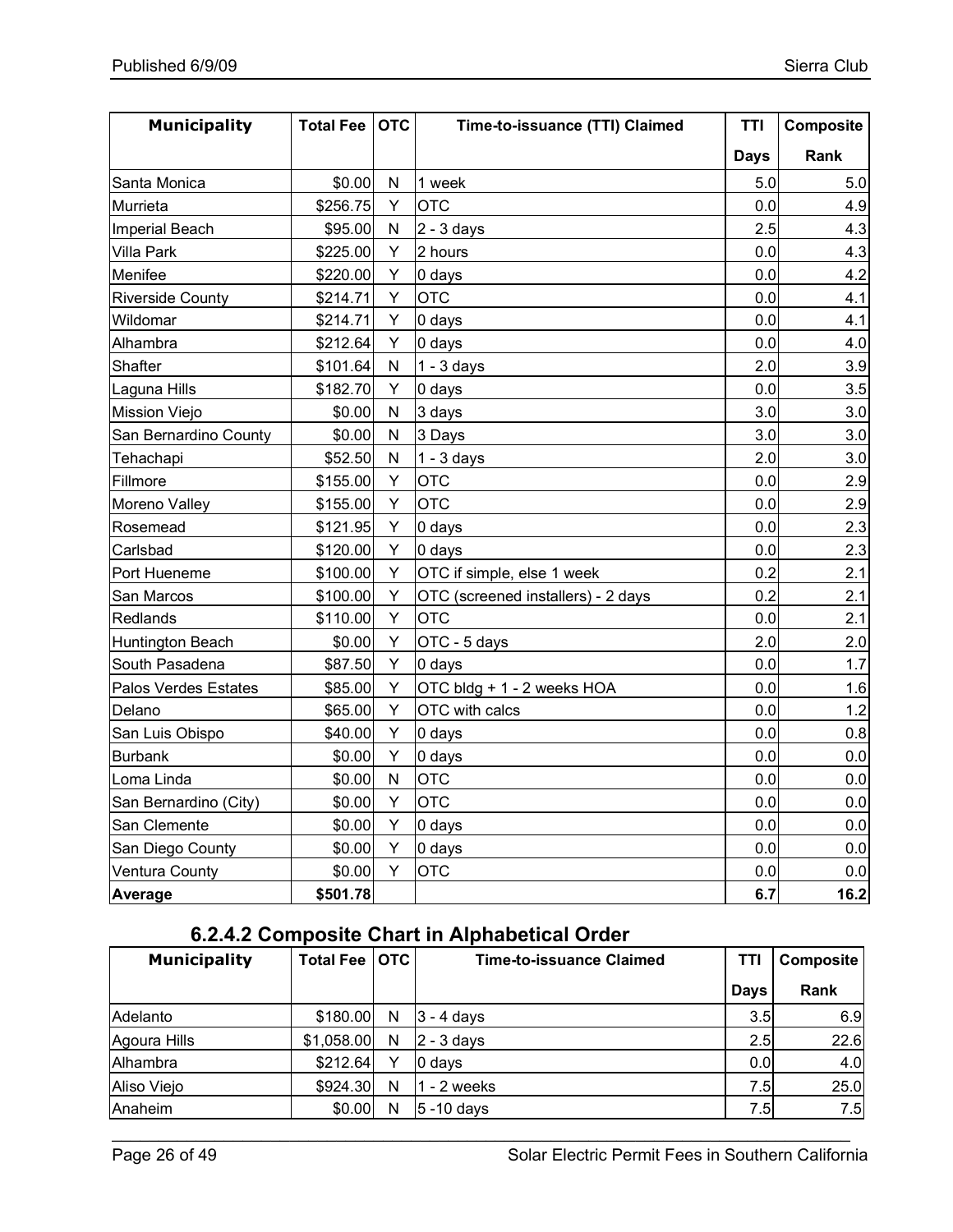| <b>Municipality</b>   | <b>Total Fee</b> | <b>OTC</b>   | <b>Time-to-issuance Claimed</b>             | TTI         | Composite |
|-----------------------|------------------|--------------|---------------------------------------------|-------------|-----------|
|                       |                  |              |                                             | <b>Days</b> | Rank      |
| <b>Apple Valley</b>   | \$316.46]        | N            | 1 week                                      | 5.0         | 11.0      |
| Arcadia               | \$283.00         | N            | $3 - 4$ days                                | 3.5         | 8.9       |
| Arroyo Grande         | \$350.00         | N            | $1 - 3$ days                                | 2.0         | 8.6       |
| Artesia               | \$1,029.75       | N            | 3 weeks                                     | 15.0        | 34.5      |
| Arvin                 | \$308.00         | Y            | OTC (with eng. & calcs) - 3 days            | 1.0         | 6.8       |
| Atascadero            | \$272.50         | N            | $1 - 5$ days                                | 3.0         | 8.2       |
| Avalon                | \$791.76         | N            | 2 days                                      | 2.0         | 17.0      |
| Azusa                 | \$1,196.77       | $\mathsf{N}$ | 1 week bldg / 21 days Utility / 0-10days FD | 21.0        | 43.7      |
| <b>Bakersfield</b>    | \$136.00         | N            | 5 - 10 days                                 | 7.5         | 10.1      |
| <b>Baldwin Park</b>   | \$432.07         | N            | 0-2 days bldg, 2 weeks plan / 0-10 days FD  | 15.0        | 23.2      |
| Ballard               | \$293.21         | N            | $1 - 2$ weeks                               | 7.5         | 13.1      |
| Banning               | \$236.00         | N            | $3 - 5$ days                                | 4.0         | 8.5       |
| <b>Barstow</b>        | \$250.00         | N            | 2 weeks                                     | 10.0        | 14.7      |
| Beaumont              | \$416.00         | N            | < 1 week                                    | 3.5         | 11.4      |
| Bell                  | \$1,165.62       | N            | 10 - 14 days bldg / 10 days FD              | 12.0        | 34.1      |
| <b>Bell Gardens</b>   | \$450.00         | N            | 3 - 4 weeks bldg / 10 days FD               | 17.5        | 26.0      |
| <b>Bellflower</b>     | \$925.35         | $\mathsf{N}$ | 15 days                                     | 15.0        | 32.6      |
| <b>Beverly Hills</b>  | \$350.00         | N            | $2 - 3$ days                                | 2.5         | 9.1       |
| <b>Big Bear Lake</b>  | \$415.00         | N            | $2 - 3$ weeks                               | 12.5        | 20.4      |
| <b>Blythe</b>         | \$54.20          | N            | $1 - 3$ weeks                               | 10.0        | 11.0      |
| Bradbury              | \$306.46         | $\mathsf{N}$ | $1 - 2$ weeks                               | 7.5         | 13.3      |
| <b>Brawley</b>        | \$200.00         | N            | 2 days to 2 weeks                           | 6.0         | 9.8       |
| <b>Brea</b>           | \$466.40         | ${\sf N}$    | $1 - 2$ weeks                               | 7.5         | 16.4      |
| <b>Buellton</b>       | \$293.21         | N            | $1 - 2$ weeks                               | 7.5         | 13.1      |
| <b>Buena Park</b>     | \$242.00         | Y            | OTC - 10 days                               | 4.0         | 8.6       |
| <b>Burbank</b>        | \$0.00           | Y            | 0 days                                      | 0.0         | 0.0       |
| Calabasas             | \$658.00         | Y            | 0 days                                      | 0.0         | 12.5      |
| Calexico              | \$708.89         | $\mathsf{N}$ | 2 days                                      | 2.0         | 15.5      |
| California City       | \$680.89         | N            | $1 - 15$ days                               | 8.0         | 20.9      |
| Calimesa              | \$655.00         | N            | 1 week                                      | 5.0         | 17.4      |
| Camarillo             | \$430.40         | Y            | <b>OTC</b>                                  | 0.0         | 8.2       |
| Canyon Lake           | \$683.00         | ${\sf N}$    | 2 weeks                                     | 10.0        | 23.0      |
| Carlsbad              | \$120.00         | Y            | 0 days                                      | 0.0         | 2.3       |
| Carpinteria           | \$244.70         | N            | $1 - 2$ weeks                               | 7.5         | 12.1      |
| Carson                | \$1,473.34       | Υ            | 1 day bldg + 2-4 days FD                    | 4.0         | 32.0      |
| Casmalia              | \$293.21         | N            | $1 - 2$ weeks                               | 7.5         | 13.1      |
| <b>Cathedral City</b> | \$211.00         | N            | $2 - 3$ weeks                               | 12.5        | 16.5      |
| Cerritos              | \$1,077.66       | Y            | 2 weeks bldg / 10 days FD                   | 10.0        | 30.4      |
| Chino                 | \$664.75         | Υ            | OTC - 3 to 4 weeks / 7-10 days FD           | 16.5        | 29.1      |
| Chino Hills           | \$514.20         | N            | 15 min. - 10 days bldg / 7-10 days FD       | 8.5         | 18.3      |
| Chula Vista           | \$45.00          | N            | 0 - 7 days (7 day rank requested)           | 7.0         | 7.9       |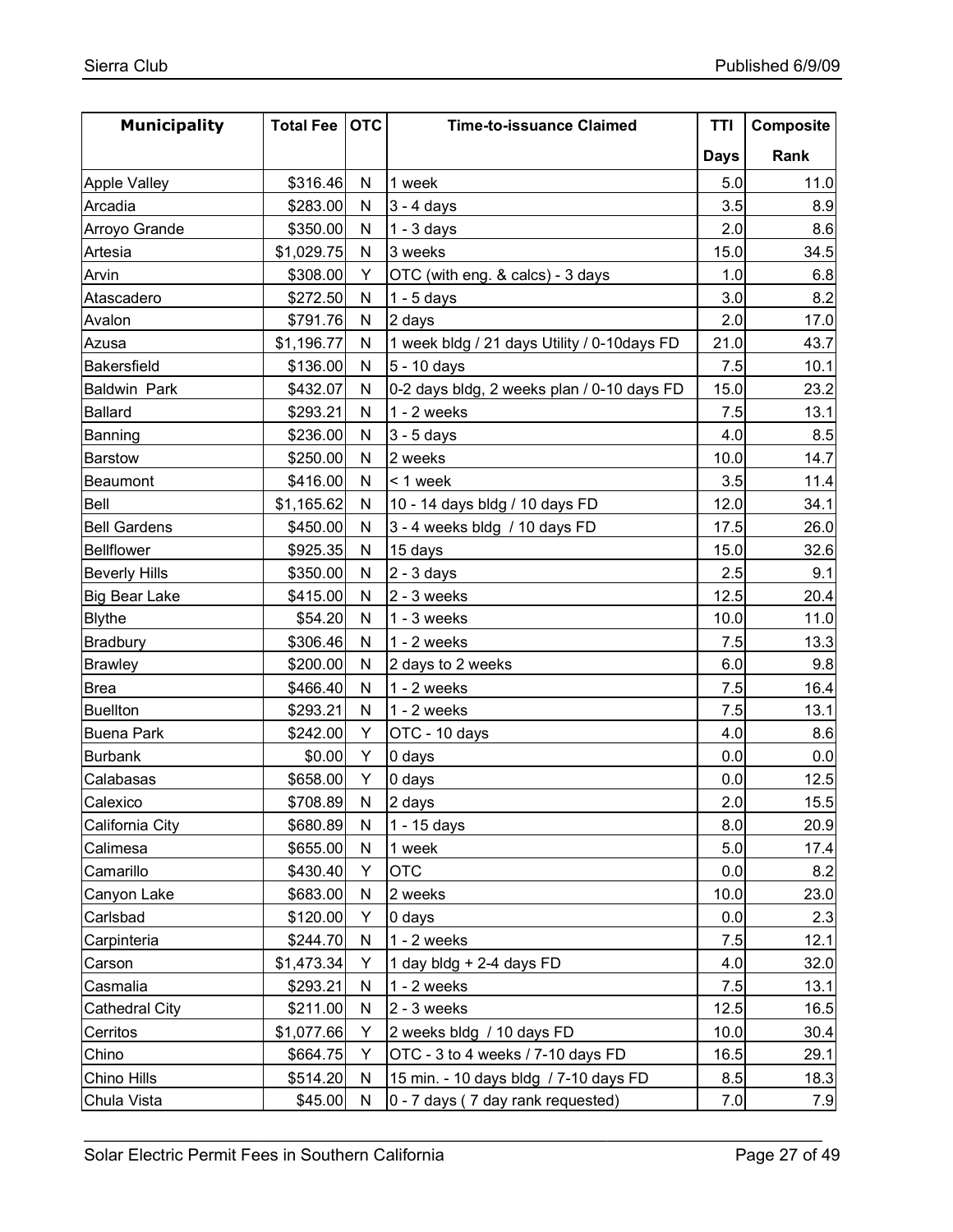| <b>Municipality</b>     | Total Fee   OTC |           | <b>Time-to-issuance Claimed</b>           | TTI         | Composite |
|-------------------------|-----------------|-----------|-------------------------------------------|-------------|-----------|
|                         |                 |           |                                           | <b>Days</b> | Rank      |
| Claremont               | \$435.00        | Y         | 0 days bldg + 0-10 days FD                | 10.0        | 18.3      |
| Coachella               | \$953.59        | N         | 1 Month                                   | 20.0        | 38.1      |
| Colton                  | \$682.63        | N         | $4 - 6$ weeks                             | 25.0        | 38.0      |
| Commerce                | \$675.00        | N         | 1 - 3 weeks bldg / 10 days FD             | 10.0        | 22.8      |
| Compton                 | \$900.00        | Y         | $1 - 3$ weeks                             | 10.0        | 27.1      |
| Corona                  | \$659.50        | N         | < 2 weeks                                 | 7.5         | 20.0      |
| Coronado                | \$875.51        | N         | $1 - 2$ weeks                             | 7.5         | 24.1      |
| Costa Mesa              | \$0.00          | N         | $1 - 3$ weeks                             | 10.0        | 10.0      |
| Covina                  | \$644.66        | N         | 10 - 15 days                              | 12.5        | 24.7      |
| Cudahy                  | \$716.66        | N         | 10 days bldg / 10 days FD                 | 10.0        | 23.6      |
| <b>Culver City</b>      | \$0.00          | N         | 3 weeks                                   | 15.0        | 15.0      |
| Cuyama                  | \$293.21        | N         | $1 - 2$ weeks                             | 7.5         | 13.1      |
| Cypress                 | \$625.00        | Y         | OTC - 4 days                              | 1.5         | 13.4      |
| Dana Point              | \$1,020.20      | N         | $1 - 2$ weeks                             | 7.5         | 26.9      |
| Del Mar                 | \$190.00        | N         | 2 days                                    | 2.0         | 5.6       |
| Delano                  | \$65.00         | Y         | OTC with calcs                            | 0.0         | 1.2       |
| Desert Hot Springs      | \$659.66        | N         | $1 - 2$ weeks                             | 7.5         | 20.0      |
| Diamond Bar             | \$703.67        | N         | 10 days bldg / 0-10 days FD               | 10.0        | 23.4      |
| Downey                  | \$1,164.22      | N         | few days - 4 weeks                        | 12.0        | 34.1      |
| Duarte                  | \$965.00        | Y         | several days                              | 3.0         | 21.3      |
| El Cajon                | \$225.00        | N         | $1 - 2$ weeks                             | 7.5         | 11.8      |
| El Centro               | \$478.00        | N         | 2 days - 2 weeks                          | 6.0         | 15.1      |
| El Monte                | \$1,013.51      | Y         | 0 - 5 days (OTC on Mon. or Thur.)         | 1.0         | 20.2      |
| El Segundo              | \$514.50        | N         | 4 - 5 weeks bldg / 3 weeks FD             | 22.5        | 32.3      |
| Encinitas               | \$388.42        | N         | 1 week bldg / OTC planning / 5-10 days FD | 10.0        | 17.4      |
| Escondido               | \$102.00        | N         | 15 - 20 days                              | 17.5        | 19.4      |
| Fillmore                | \$155.00        | Y         | <b>OTC</b>                                | 0.0         | 2.9       |
| Fontana                 | \$0.00          | N         | few days - 3 weeks                        | 9.0         | 9.0       |
| <b>Fountain Valley</b>  | \$663.00        | N         | 2 weeks                                   | 10.0        | 22.6      |
| Fullerton               | \$791.31        | N         | 2 weeks                                   | 10.0        | 25.0      |
| Garden Grove            | \$160.00        | N         | 1 - 2 weeks bldg / 10 days FD             | 10.0        | 13.0      |
| Gardena                 | \$692.20        | Υ         | 0 days bldg $+ 2-4$ days FD               | 4.0         | 17.1      |
| Glendale                | \$0.00          | Y         | 0 days bldg + 3 weeks Glendale DWP        | 15.0        | 15.0      |
| Glendora                | \$805.42        | ${\sf N}$ | 1 week bldg                               | 5.0         | 20.3      |
| Goleta                  | \$174.00        | N         | $2 - 4$ weeks                             | 15.0        | 18.3      |
| <b>Grand Terrace</b>    | \$452.32        | Y         | OTC - 2 days                              | 1.0         | 9.6       |
| Grover Beach            | \$701.86        | Y         | 0 days                                    | 0.0         | 13.3      |
| Guadalupe               | \$415.00        | Y         | 1 week                                    | 5.0         | 12.9      |
| <b>Hawaiian Gardens</b> | \$1,426.73      | N         | 10 days                                   | 10.0        | 37.1      |
| Hawthorne               | \$943.45        | N         | $4 - 6$ weeks                             | 25.0        | 42.9      |
| Hemet                   | \$473.00        | N         | 1 week                                    | 5.0         | 14.0      |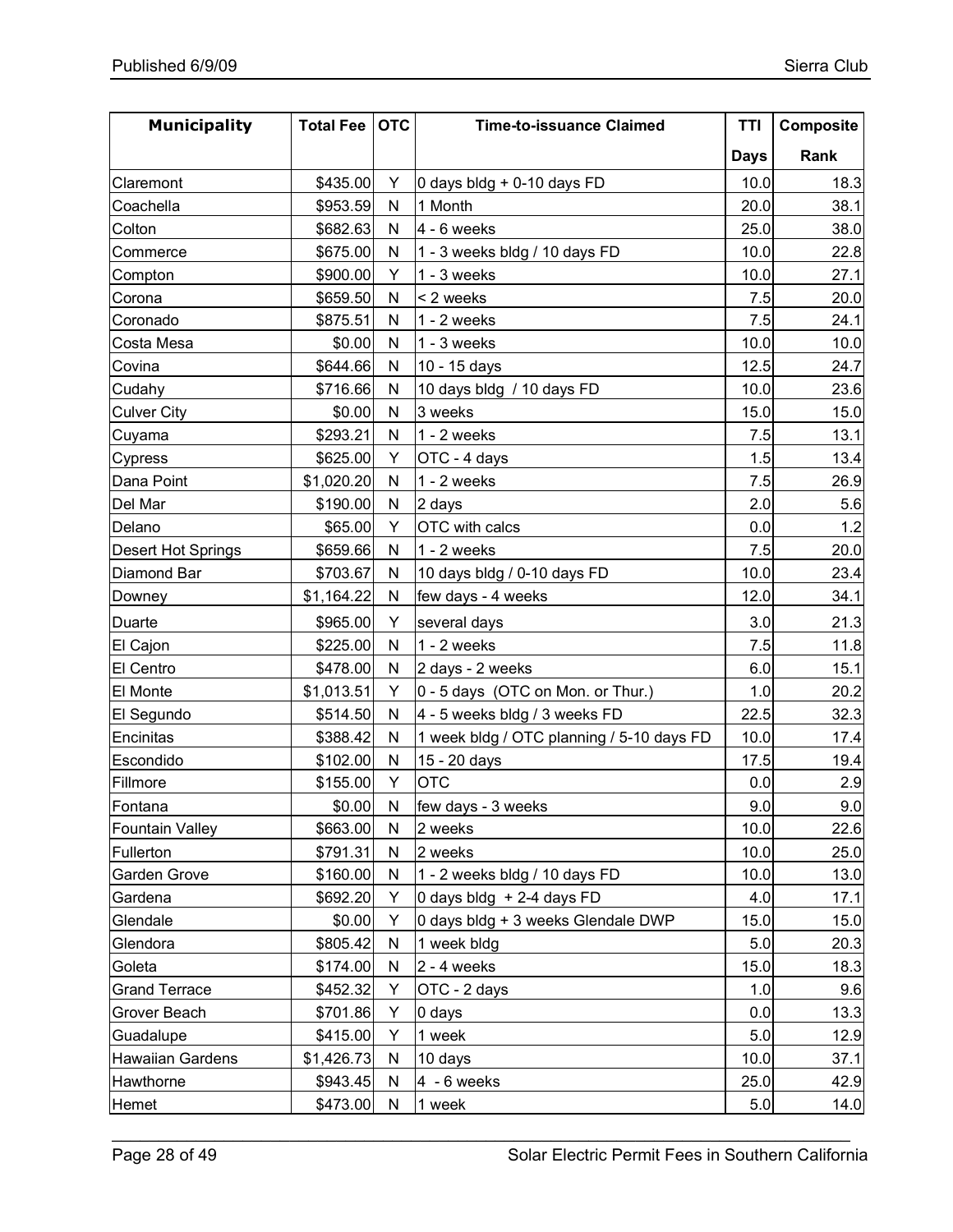| <b>Municipality</b>    | <b>Total Fee</b> | <b>OTC</b> | <b>Time-to-issuance Claimed</b>        | TTI         | Composite |
|------------------------|------------------|------------|----------------------------------------|-------------|-----------|
|                        |                  |            |                                        | <b>Days</b> | Rank      |
| Hermosa Beach          | \$649.89         | N          | $1 - 2$ weeks                          | 7.5         | 19.8      |
| Hesperia               | \$295.92         | N          | 10 days                                | 10.0        | 15.6      |
| <b>Hidden Hills</b>    | \$224.91         | Y          | 0 days bldg + 2-5 days FD              | 5.0         | 9.3       |
| Highland               | \$472.00         | N          | 2 weeks                                | 10.0        | 19.0      |
| <b>Hope Ranch</b>      | \$293.21         | N          | $1 - 2$ weeks                          | 7.5         | 13.1      |
| Huntington Beach       | \$0.00           | Y          | OTC - 5 days                           | 2.0         | 2.0       |
| <b>Huntington Park</b> | \$1,100.00       | N          | 2 - 4 weeks bldg / 10 days FD          | 15.0        | 35.9      |
| Imperial Beach         | \$95.00          | N          | $2 - 3$ days                           | 2.5         | 4.3       |
| <b>Imperial County</b> | \$736.92         | N          | 1 - 10 days                            | 5.5         | 19.5      |
| <b>Indian Wells</b>    | \$0.00           | N          | $1 - 2$ weeks                          | 7.5         | 7.5       |
| Indio                  | \$738.00         | N          | 1 week                                 | 5.0         | 19.0      |
| Industry               | \$966.75         | Y          | 0 days bldg + 0-10 days FD             | 3.5         | 21.8      |
| Inglewood              | \$1,066.00       | Y          | OTC - few days bldg / 2-4 days FD      | 4.0         | 24.2      |
| Irvine                 | \$210.00         | N          | 1day - 1 week                          | 3.0         | 7.0       |
| Irwindale              | \$1,156.01       | Y          | 2 hours bldg                           | 0.0         | 21.9      |
| <b>Isla Vista</b>      | \$293.21         | N          | 1-2 weeks                              | 7.5         | 13.1      |
| <b>Kern County</b>     | \$225.00         | Y          | 0 days (no FD)                         | 1.0         | 5.3       |
| Kern County wildland   |                  |            |                                        |             |           |
| area                   | \$360.00         | N          | $ 0 \text{ days} + 1 \text{ week FD} $ | 5.0         | 11.8      |
| La Canada Flintridge   | \$356.00         | Y          | 30 min.                                | 0.0         | 6.8       |
| La Habra               | \$410.07         | N          | 1 - 2 weeks bldg / 10 days FD          | 10.0        | 17.8      |
| La Habra Heights       | \$1,571.64       | N          | 2 weeks                                | 10.0        | 39.8      |
| La Mesa                | \$156.04         | N          | 5 days                                 | 5.0         | 8.0       |
| La Mirada              | \$1,007.56       | N          | 6 - 8 weeks                            | 35.0        | 54.1      |
| La Palma               | \$211.00         | Y          | 1 week                                 | 2.0         | 6.0       |
| La Puente              | \$131.30         | Y          | 0 days bldg + 0-10 days FD             | 10.0        | 12.5      |
| La Quinta              | \$337.00         | N          | 1 week                                 | 5.0         | 11.4      |
| La Verne               | \$331.40         | Y.         | $0 - 1$ days                           | 1.0         | 7.3       |
| Laguna Beach           | \$0.00           | N          | 1 week                                 | 5.0         | 5.0       |
| Laguna Hills           | \$182.70         | Y          | 0 days                                 | 0.0         | 3.5       |
| Laguna Niguel          | \$700.00         | N          | $1 - 2$ weeks                          | 7.5         | 20.8      |
| Laguna Woods           | \$633.00         | N          | 2 weeks                                | 10.0        | 22.0      |
| Lake Elsinore          | \$734.77         | N          | 2 weeks                                | 10.0        | 23.9      |
| Lake Forest            | \$253.50         | Y          | OTC - 1 week bldg / 1 week FD          | 5.0         | 9.8       |
| Lakewood               | \$800.00         | N          | 3 - 4 weeks bldg / 10 days FD          | 17.5        | 32.7      |
| Lancaster              | \$58.00          | Y          | 0 days bldg / 5-10 days FD             | 5.0         | 6.1       |
| Lawndale               | \$1,214.27       | Y          | 2 hours - 4 days bldg / 2-4 days FD    | 4.0         | 27.0      |
| Lemon Grove            | \$274.00         | N          | $3 - 5$ days                           | 4.0         | 9.2       |
| Loma Linda             | \$0.00           | N          | <b>OTC</b>                             | 0.0         | 0.0       |
| Lomita                 | \$1,183.08       | Υ          | 0 days bldg + 2- 4 days FD             | 4.0         | 26.4      |
| Lompoc                 | \$763.27         | N          | $3 - 5$ days                           | 4.0         | 18.5      |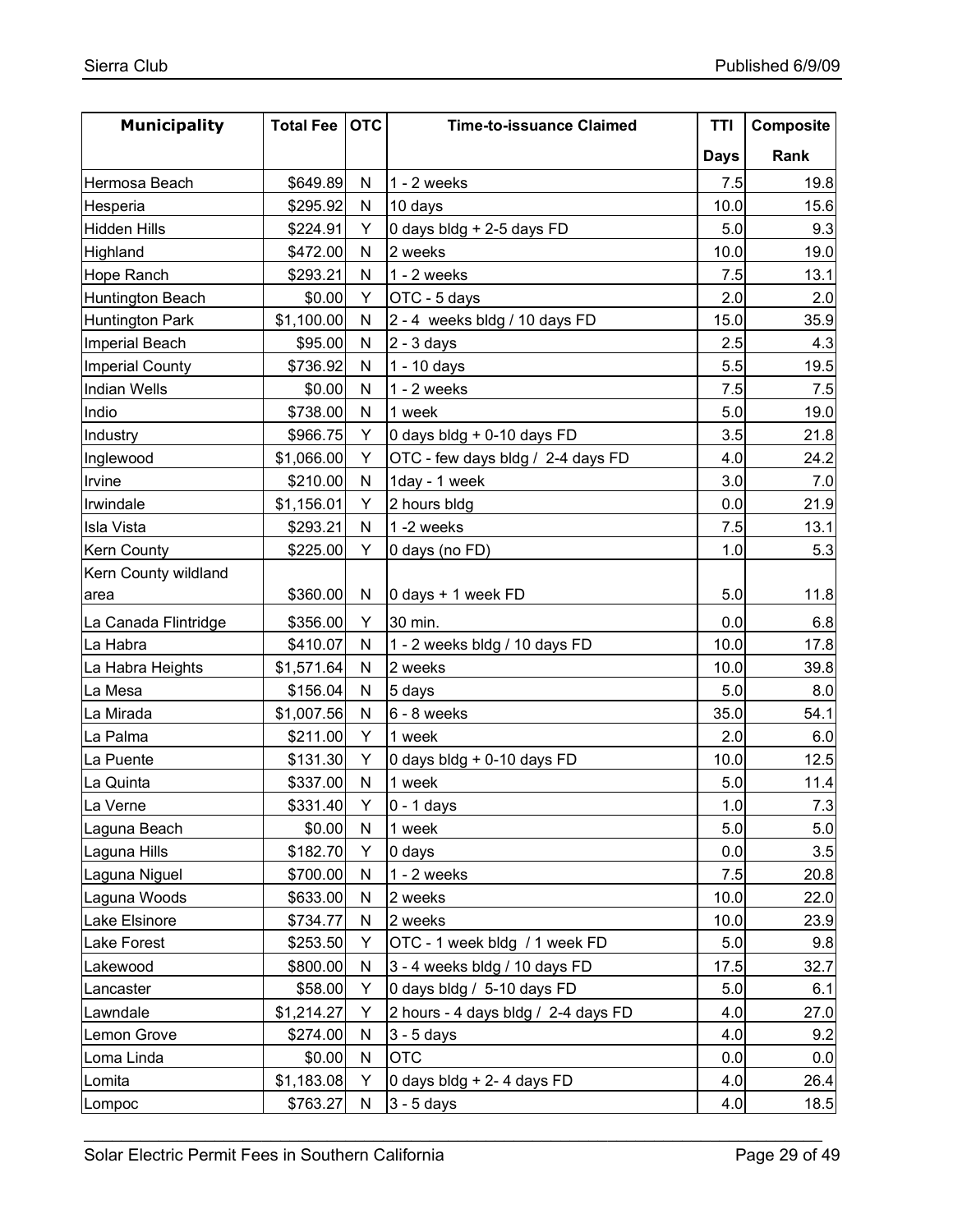| <b>Municipality</b>  | <b>Total Fee</b> | <b>OTC</b> | <b>Time-to-issuance Claimed</b>       | TTI         | Composite |
|----------------------|------------------|------------|---------------------------------------|-------------|-----------|
|                      |                  |            |                                       | <b>Days</b> | Rank      |
| Long Beach           | \$598.91         | Y          | 0 days                                | 0.0         | 11.4      |
| Los Alamitos         | \$942.37         | N          | $1 - 2$ weeks                         | 7.5         | 25.4      |
| Los Alamos           | \$293.21         | N          | $1 - 2$ weeks                         | 7.5         | 13.1      |
| Los Angeles          | \$307.64         | Y          | 0 days                                | 0.0         | 5.8       |
| Los Angeles County   | \$1,143.75       | Υ          | 2 hours bldg + 0-10 days FD           | 10.0        | 31.7      |
| Los Olivos           | \$293.21         | N          | 1-2 weeks                             | 7.5         | 13.1      |
| Lynwood              | \$350.00         | Y          | OTC bldg + 0-10 days FD               | 10.0        | 16.6      |
| Malibu               | \$761.10         | Y          | 0 days bldg + 2-5 days FD             | 5.0         | 19.4      |
| Manhattan Beach      | \$0.00           | N          | 1 week bldg / 1-2 days FD             | 5.0         | 5.0       |
| Maywood              | \$797.94         | Y          | 1 hour bldg + 0-10 days FD            | 10.0        | 25.1      |
| McFarland            | \$524.30         | Y          | 0 days                                | 0.0         | 9.9       |
| Menifee              | \$220.00         | Y          | 0 days                                | 0.0         | 4.2       |
| <b>Mission Viejo</b> | \$0.00           | N          | 3 days                                | 3.0         | 3.0       |
| Monrovia             | \$520.00         | N          | $3 - 4$ days                          | 3.5         | 13.4      |
| Montclair            | \$444.50         | N          | $2 - 3$ weeks                         | 12.5        | 20.9      |
| Montebello           | \$852.30         | N          | 2 weeks                               | 10.0        | 26.2      |
| Montecito            | \$293.21         | N          | $1 - 2$ weeks                         | 7.5         | 13.1      |
| <b>Monterey Park</b> | \$394.51         | Y          | OTC - 1 week to 2 weeks               | 5.0         | 12.5      |
| Moorpark             | \$627.50         | Y          | 1 hour max                            | 0.0         | 11.9      |
| Moreno Valley        | \$155.00         | Y          | <b>OTC</b>                            | 0.0         | 2.9       |
| Morro Bay            | \$675.00         | ${\sf N}$  | $1 - 6$ days                          | 3.5         | 16.3      |
| Murrieta             | \$256.75         | Y          | <b>OTC</b>                            | 0.0         | 4.9       |
| <b>National City</b> | \$595.00         | N          | $1 - 2$ weeks                         | 7.5         | 18.8      |
| <b>Needles</b>       | \$973.00         | N          | 3 - 5 Days                            | 4.0         | 22.5      |
| Newport Beach        | \$899.73         | Y          | 0 days                                | 0.0         | 17.1      |
| Norco                | \$375.00         | Υ          | OTC - 2 weeks (2 weeks normal)        | 8.5         | 15.6      |
| Norwalk              | \$945.28         | N          | 10 days                               | 10.0        | 27.9      |
| Oceanside            | \$454.95         | Y          | $0 - 3$ days                          | 1.3         | 9.9       |
| Ojai                 | \$325.00         | N          | 4 days                                | 4.0         | 10.2      |
| Ontario              | \$953.91         | N          | 15 days                               | 15.0        | 33.1      |
| Orange               | \$717.13         | Y          | 0 days                                | 0.0         | 13.6      |
| <b>Orange County</b> | \$16.00          | N          | $2 - 3$ weeks                         | 12.5        | 12.8      |
| Orcutt               | \$293.21         | N          | $1 - 2$ weeks                         | 7.5         | 13.1      |
| Oxnard               | \$900.00         | N          | $3 - 5$ days                          | 4.0         | 21.1      |
| Palm Desert          | \$0.00           | N          | 7 - 10 days                           | 8.5         | 8.5       |
| Palm Springs         | \$375.00         | N          | 1 week                                | 5.0         | 12.1      |
| Palmdale             | \$329.75         | N          | 3 days - 2 weeks bldg / 1-2 weeks FD  | 6.5         | 12.8      |
| Palos Verdes Estates | \$85.00          | Υ          | OTC bldg + 1 - 2 weeks HOA            | 0.0         | 1.6       |
| Paramount            | \$1,081.52       | N          | 10 days bldg / 10 days FD             | 10.0        | 30.5      |
| Pasadena             | \$198.00         | Y          | OTC bldg (includes FD) + few days DWP | 3.5         | 7.3       |
| Paso Robles          | \$652.50         | ${\sf N}$  | 15 - 20 days                          | 17.5        | 29.9      |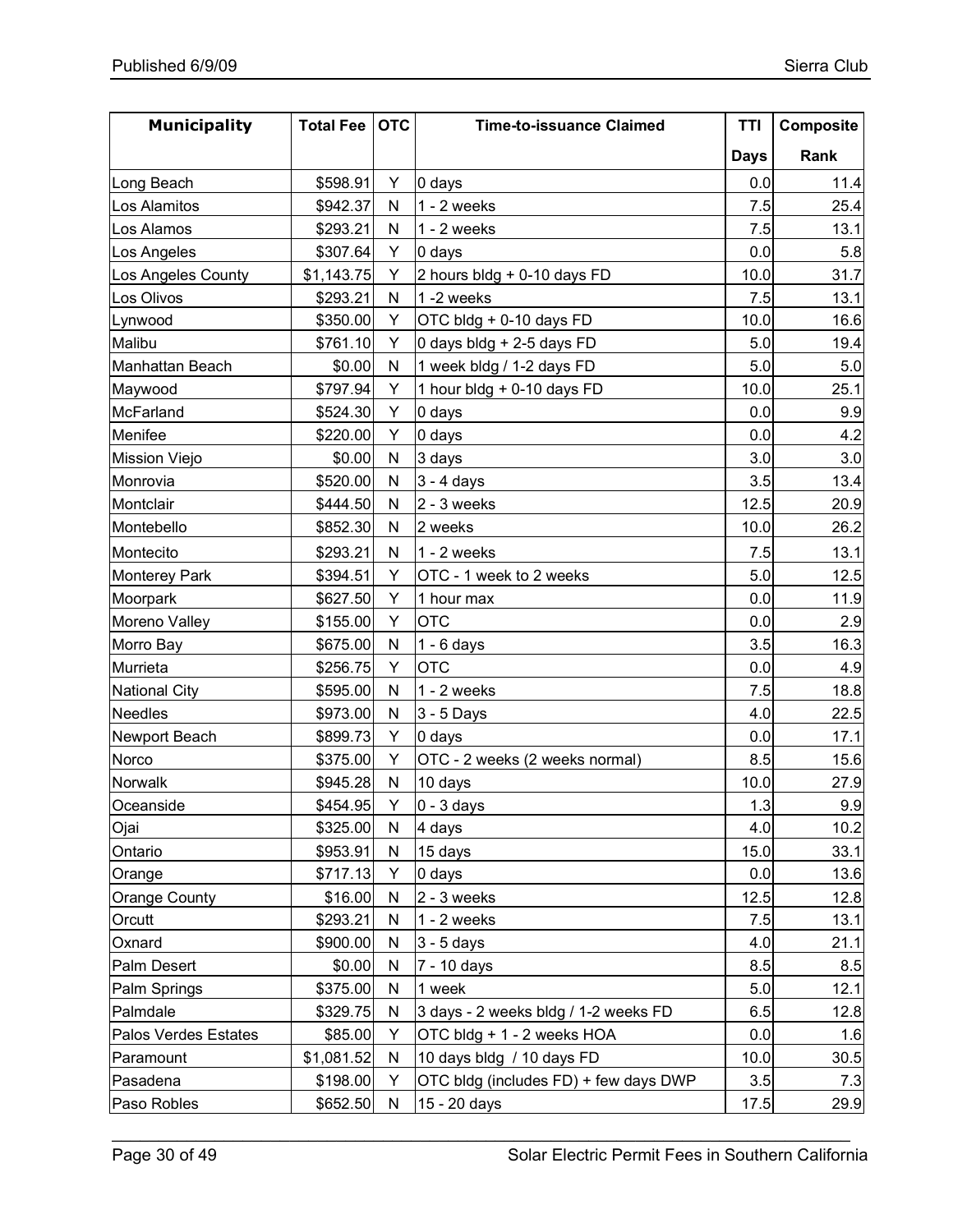| <b>Municipality</b>          | <b>Total Fee</b> | <b>OTC</b> | <b>Time-to-issuance Claimed</b>          | TTI         | Composite |
|------------------------------|------------------|------------|------------------------------------------|-------------|-----------|
|                              |                  |            |                                          | <b>Days</b> | Rank      |
| Perris                       | \$754.12         | N          | $1 - 3$ days                             | 2.0         | 16.3      |
| Pico Rivera                  | \$785.00         | N          | 2 weeks bldg / 10 days FD                | 10.0        | 24.9      |
| Pismo Beach                  | \$1,305.31       | N          | 10 days                                  | 10.0        | 34.8      |
| Placentia                    | \$982.70         | N          | 2 weeks                                  | 10.0        | 28.6      |
| Pomona                       | \$509.65         | Y          | OTC (possible) to 2 - 3 weeks bldg       | 1.5         | 11.2      |
| Port Hueneme                 | \$100.00         | Υ          | OTC if simple, else 1 week               | 0.2         | 2.1       |
| Poway                        | \$131.25         | Y          | OTC (if plan checker in) - 1 to 2 weeks  | 4.0         | 6.5       |
| Rancho Cucamonga             | \$591.00         | N          | 2.5 weeks                                | 12.5        | 23.7      |
| Rancho Mirage                | \$194.00         | Ν          | $1 - 2$ weeks                            | 7.5         | 11.2      |
| Rancho Palos Verdes          | \$401.99         | Υ          | 1 hour                                   | 0.0         | 7.6       |
| Rancho Santa Margarita       | \$806.81         | Y          | OTC - 5 days (OTC if complete submittal) | 0.0         | 15.3      |
| Redlands                     | \$110.00         | Y          | <b>OTC</b>                               | 0.0         | 2.1       |
| Redondo Beach                | \$202.00         | N          | 2 weeks                                  | 10.0        | 13.8      |
| Rialto                       | \$0.00           | ${\sf N}$  | 10 days                                  | 10.0        | 10.0      |
| Ridgecrest                   | \$701.89         | N          | $1 - 2$ days                             | 1.5         | 14.8      |
| Riverside                    | \$210.00         | N          | $1 - 2$ weeks                            | 7.5         | 11.5      |
| <b>Riverside County</b>      | \$214.71         | Υ          | <b>OTC</b>                               | 0.0         | 4.1       |
| <b>Rolling Hills</b>         | \$1,479.33       | Υ          | 0 to 2 days bldg + 2-6 weeks HOA         | 1.0         | 29.1      |
| <b>Rolling Hills Estates</b> | \$1,167.98       | Υ          | $0 - 2$ hours bldg + 2 - 4 days FD       | 4.0         | 26.2      |
| Rosemead                     | \$121.95         | Y          | 0 days                                   | 0.0         | 2.3       |
| San Bernardino County        | \$0.00           | N          | 3 Days                                   | 3.0         | 3.0       |
| San Bernardino (City)        | \$0.00           | Y          | <b>OTC</b>                               | 0.0         | 0.0       |
| San Clemente                 | \$0.00           | Y          | 0 days                                   | 0.0         | 0.0       |
| San Diego                    | \$93.00          | N          | 8 - 10 days                              | 9.0         | 10.8      |
| San Diego County             | \$0.00           | Y          | 0 days                                   | 0.0         | 0.0       |
| San Dimas                    | \$1,000.00       | N          | 10 days                                  | 10.0        | 29.0      |
| San Fernando                 | \$582.06         | N          | 5 - 10 days                              | 7.5         | 18.5      |
| San Gabriel                  | \$1,479.22       | N          | 7 - 10 days                              | 8.5         | 36.6      |
| San Jacinto                  | \$529.98         | Y          | $1 - 2$ days                             | 1.0         | 11.1      |
| San Juan Capistrano          | \$350.00         | Y          | OTC - 3 days (OTC normal)                | 0.2         | 6.8       |
| San Luis Obispo              | \$40.00          | Y          | 0 days                                   | 0.0         | 0.8       |
| San Luis Obispo County       | \$461.50         | N          | 1 - 15 days                              | 8.0         | 16.8      |
| San Marcos                   | \$100.00         | Y          | OTC (screened installers) - 2 days       | 0.2         | 2.1       |
| San Marino                   | \$891.10         | N          | 2 weeks                                  | 10.0        | 26.9      |
| Santa Ana                    | \$0.00           | N          | 3 weeks (bldg & FD) / 5 weeks planning   | 25.0        | 25.0      |
| Santa Barbara                | \$430.00         | Y          | 1 hour                                   | 0.0         | 8.2       |
| Santa Barbara County         | \$293.21         | N          | $1 - 2$ weeks                            | 7.5         | 13.1      |
| Santa Clarita                | \$300.00         | Y          | 1 day                                    | 1.0         | 6.7       |
| Santa Fe Springs             | \$895.00         | Υ          | OTC bldg + 10 days FD                    | 10.0        | 27.0      |
| Santa Maria                  | \$705.59         | N          | 1 - 2 weeks                              | 7.5         | 20.9      |
| Santa Monica                 | \$0.00           | N          | 1 week                                   | 5.0         | 5.0       |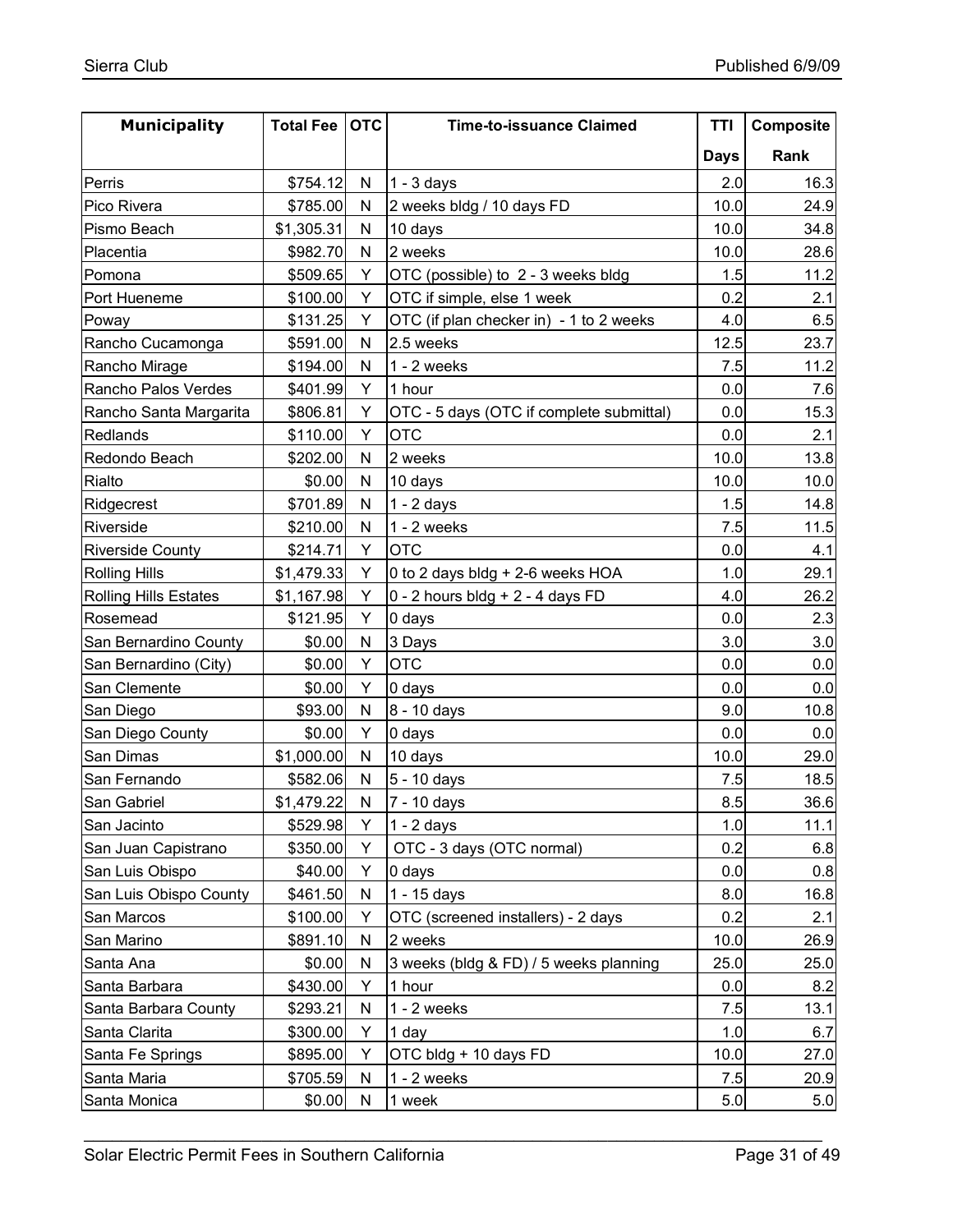| <b>Municipality</b>     | <b>Total Fee</b> | <b>OTC</b> | <b>Time-to-issuance Claimed</b>     | TTI         | Composite |
|-------------------------|------------------|------------|-------------------------------------|-------------|-----------|
|                         |                  |            |                                     | <b>Days</b> | Rank      |
| Santa Paula             | \$270.00         | Y          | 1 hour with appointment             | 0.0         | 5.1       |
| Santa Ynez              | \$293.21         | N          | $1 - 2$ weeks                       | 7.5         | 13.1      |
| Santee                  | \$206.30         | N          | $3 - 5$ days                        | 4.0         | 7.9       |
| Seal Beach              | \$358.65         | N          | $1 - 2$ weeks                       | 7.5         | 14.3      |
| Shafter                 | \$101.64         | N          | $1 - 3$ days                        | 2.0         | 3.9       |
| Sierra Madre            | \$515.00         | N          | $2 - 4$ weeks                       | 15.0        | 24.8      |
| Signal Hill             | \$418.92         | N          | 10 - 15 days                        | 12.5        | 20.4      |
| Simi Valley             | \$327.00         | Y          | 1 hour max                          | 0.0         | 6.2       |
| Solana Beach            | \$190.00         | N          | 2 days                              | 2.0         | 5.6       |
| Solvang                 | \$553.65         | N          | $1 - 3$ days                        | 2.0         | 12.5      |
| South El Monte          | \$814.00         | N          | 8 - 10 days                         | 10.0        | 25.4      |
| South Gate              | \$821.88         | Y          | 0 - 10 days bldg / 0-10 days FD     | 10.0        | 25.6      |
| South Pasadena          | \$87.50          | Y          | 0 days                              | 0.0         | 1.7       |
| Stanton                 | \$397.70         | Y          | OTC - 1 to 2 days (OTC not likely)  | 1.3         | 8.8       |
| Summerland              | \$293.21         | N          | $1 - 2$ weeks                       | 7.5         | 13.1      |
| Tehachapi               | \$52.50          | N          | $1 - 3$ days                        | 2.0         | 3.0       |
| Temecula                | \$604.00         | N          | 10 - 12 days                        | 11.0        | 22.5      |
| <b>Temple City</b>      | \$625.05         | Y          | 2 hours bldg + 10 days FD           | 10.0        | 21.9      |
| <b>Thousand Oaks</b>    | \$411.21         | Y          | 1 hour                              | 0.0         | 7.8       |
| Torrance                | \$1,009.20       | N          | $3 - 5$ weeks                       | 20.0        | 39.1      |
| Tustin                  | \$695.00         | N          | $3 - 4$ weeks                       | 17.5        | 30.7      |
| <b>Twentynine Palms</b> | \$289.96         | N          | $<$ 15 days                         | 13.5        | 19.0      |
| Upland                  | \$450.00         | N          | < 2 weeks                           | 9.0         | 17.5      |
| Vandenberg Village      | \$293.21         | N          | $1 - 2$ weeks                       | 7.5         | 13.1      |
| Ventucopa               | \$293.21         | N          | $1 - 2$ weeks                       | 7.5         | 13.1      |
| Ventura                 | \$150.03         | Y          | OTC - 1 week (includes bldg and FD) | 3.0         | 5.8       |
| Ventura County          | \$0.00           | Y          | <b>OTC</b>                          | 0.0         | 0.0       |
| Vernon                  | \$686.75         | N          | 2 weeks                             | 10.0        | 23.0      |
| Victorville             | \$513.25         | N          | 2 days                              | 2.0         | 11.7      |
| Villa Park              | \$225.00         | Υ          | 2 hours                             | 0.0         | 4.3       |
| Vista                   | \$295.00         | Υ          | 0 days                              | 0.0         | 5.6       |
| Walnut                  | \$1,844.57       | N          | 1 - 2 weeks bldg / 0-10 days FD     | 10.0        | 45.0      |
| Wasco                   | \$111.70         | Υ          | $3 - 5$ days                        | 3.5         | 5.6       |
| West Covina             | \$815.00         | N          | 7 - 10 days                         | 8.5         | 24.0      |
| West Hollywood          | \$1,603.76       | N          | 4 - 6 weeks bldg / 0-10 days FD     | 25.0        | 55.4      |
| <b>Westlake Village</b> | \$1,389.40       | N          | 1 - 2 days bldg / 2-5 days FD       | 5.0         | 31.4      |
| Westminster             | \$400.00         | Υ          | OTC - 2 weeks                       | 4.0         | 11.6      |
| Whittier                | \$1,328.37       | Υ          | 0 days                              | 0.0         | 25.2      |
| Wildomar                | \$214.71         | Y          | 0 days                              | 0.0         | 4.1       |
| Yorba Linda             | \$614.20         | N          | 2 weeks                             | 10.0        | 21.7      |
| Yucaipa                 | \$441.00         | N          | $<$ 10 days                         | 7.5         | 15.9      |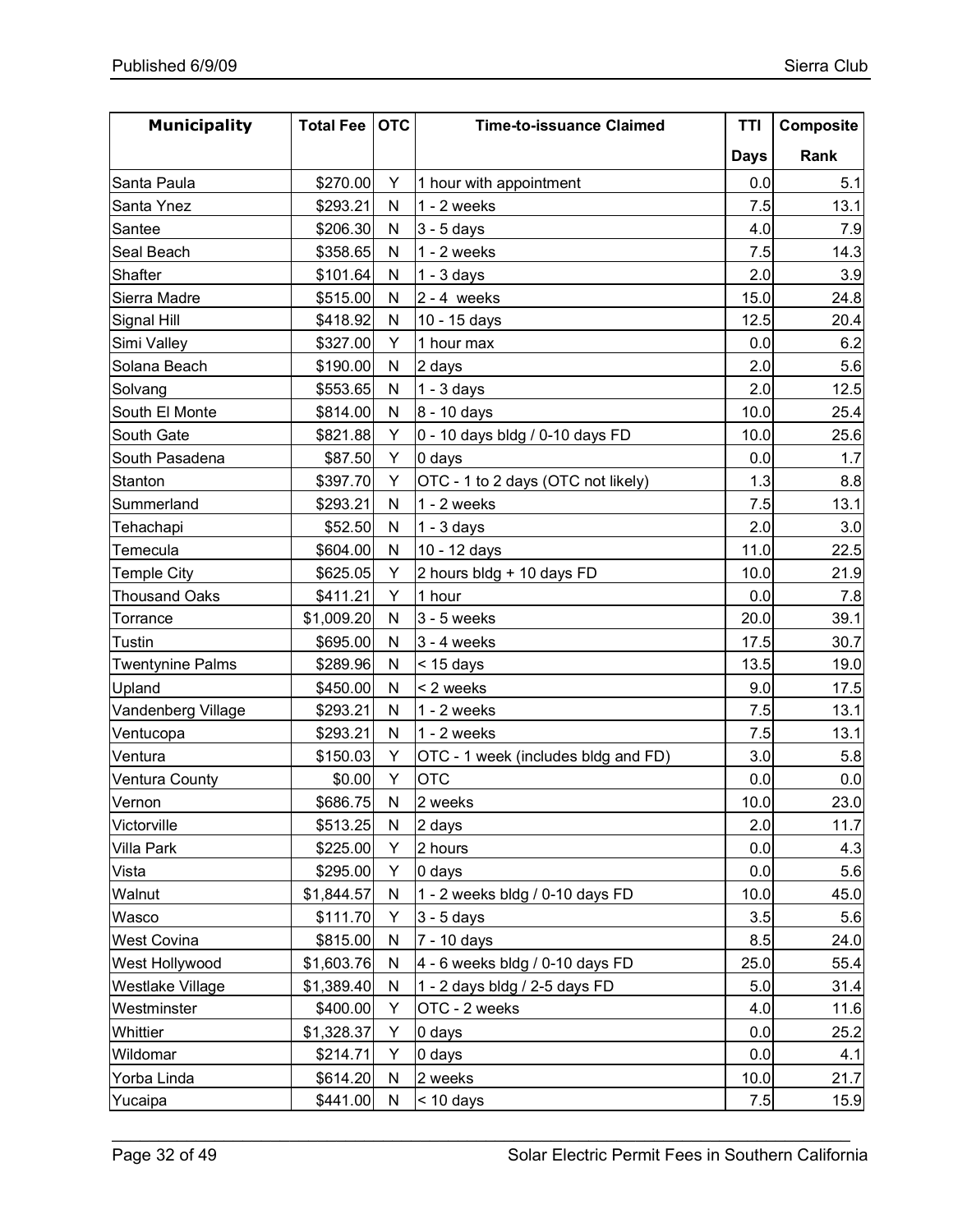| <b>Municipality</b> | Total Fee   OTC |   | Time-to-issuance Claimed | TTI         | Composite |
|---------------------|-----------------|---|--------------------------|-------------|-----------|
|                     |                 |   |                          | <b>Davs</b> | Rank      |
| <b>Yucca Valley</b> | \$391.10        | N | 10 days                  | 10.0        | 17.4      |
| Average             | \$501.78        |   |                          | 6.7         | 16.2      |

## **7 Recommendations**

We recommend that all cities reduce their solar permit fees to \$324 or less for residential PV systems that are flush-mounted to rooftops. The cities with the most PV experience and streamlined processes take 2–4 hours to permit and inspect such systems.

We recommend the following measures for cities that currently charge over \$324 and take over one week to process permits:

- **Use the flat-fee method instead of the unsuitable valuation-based method to assess permit fees**. It takes about the same amount of time to permit a small or large residential PV system, so a flat fee makes more sense.
- **A flat fee works best when PV permits do not require additional staff hours for repeated reviews and inspections**. PV permit application instructions and guidelines that are available online and at the counter will reduce the number of incomplete or inaccurate submittals. To encourage careful permit submittals and installations, limit the number of repeat plan check reviews and inspections included in the flat fee. Consider requiring an additional hourly rate for PV permits where the applicant repeatedly fails to pass plan check and inspections.
- **Bring the permitting process into compliance with the California Solar Rights Act and its express legislative intent by:**
	- Minimizing permit fees for solar energy systems.
	- Eliminating time consuming reviews that are not related to whether the proposed PV system meets applicable heath and safety requirements.
	- Eliminating prohibited discretionary reviews such as design reviews for aesthetic concerns.
- **Streamline the permit process to reduce costs and delays**. For municipalities where staff cannot always be present to process permits over-the-counter, we recommend allowing solar applicants to schedule appointments with plan checkers for this purpose.
- **Streamline the permitting process by training building department staffs to perform standard fire department plan checks on standard residential PV systems**. Train building staffs to require additional plan checks by the fire department only for circumstances that present an unusual design or challenge.
- **Some reviews that municipalities currently require for PV permits do little or nothing to validate the safety and efficient operation of a proposed PV system** (e.g. reviews of standard systems in standard applications by the fire department, planning department, public works department, etc). Likewise, many building department requirements are extraneous to standard PV installations (e.g. wind-loading calculations, load-bearing calculations and aesthetic considerations). For flush-mounted residential systems of 15kW or less, we recommend a permit issuance process that is over-the-counter, particularly for PV systems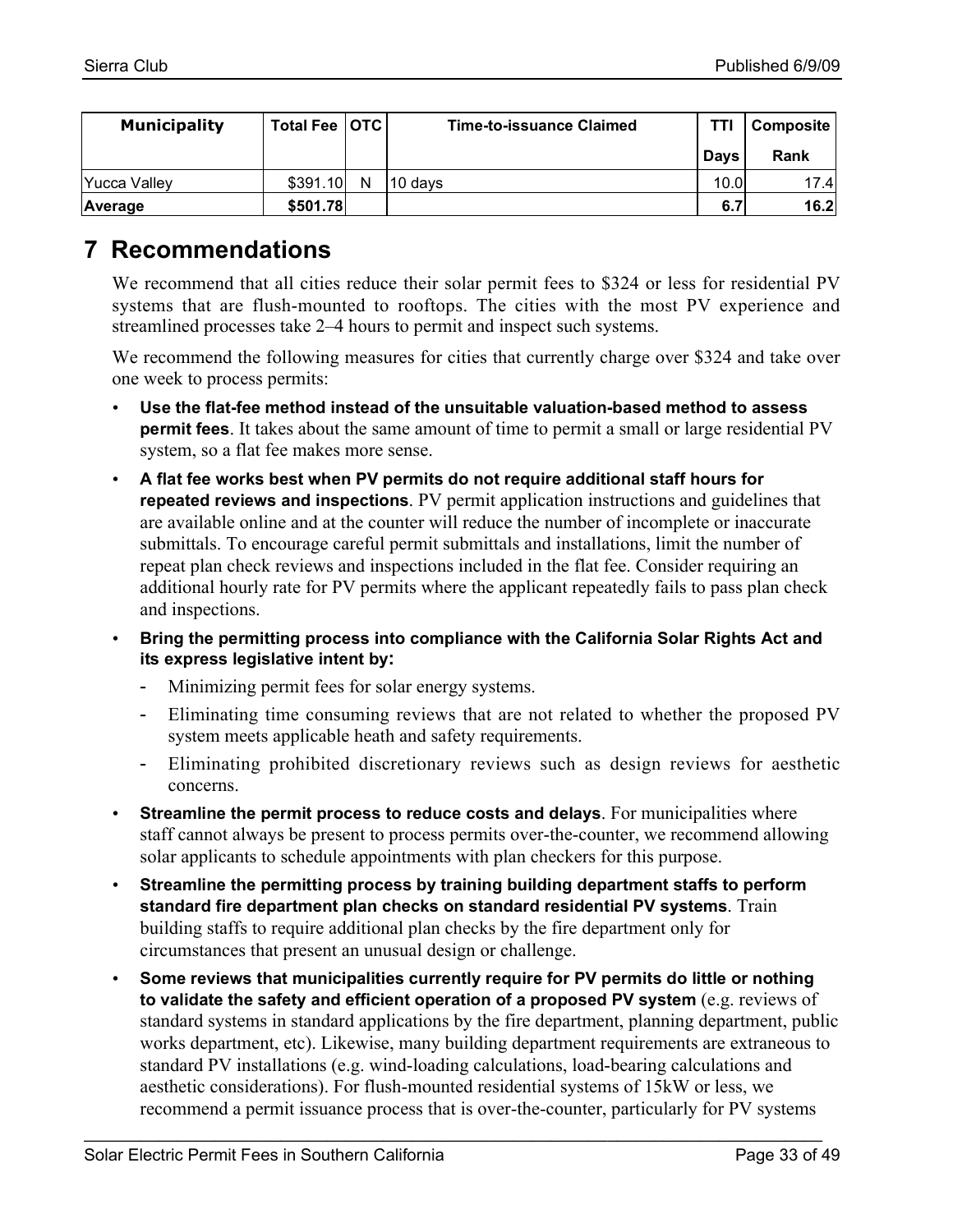that meet the following criteria:

- The weight of the solar panels and mounting hardware is less than five pounds per square foot.
- The weight of the solar array at each attachment point is under 45 pounds
- The solar panels are no more than 18 inches off the surface of the roof
- The residence was built after 1950 with adequate rafters or trusses.

Or

The residence was built to meet modern building codes designed to hold the extra weight of a few pounds per square foot (similar to the weight of an extra layer of composite asphalt roofing).

- *Note*: Half- to one-day solar workshops for relevant staff can make a critical difference in permit processing expenses. Various organizations sponsor these workshops, including solar contractors/manufacturers, building departments, and the International Association of Electrical Inspectors (IAEI) (see Section 9.3 for more information).
- **Do not tie permit issuance** to **municipal utility approval.** Some municipalities with their own electric utility require that the utility process and approve all paperwork relating to the PV system (e.g. net metering agreements, time-of-use metering agreements, solar rebate/incentive forms) before the building department will issue the permit. This needlessly adds time to the permitting process. We recommend that, before issuing a permit, such municipalities require only that the PV installer notify the utility of the pending project and submit an interconnection agreement and net metering application. The utility can then conduct its review and approval process concurrently with the PV contractor's installation process and the building department's subsequent inspection.

We recommend the following permit processing measures for all cities regardless of their current permit fees and procedures for residential roof-mounted PV systems:

- **Standardize permit requirements.** We recommend that municipalities create a standard permit process with clear requirements such as:
	- Plan submittals that include the manufacturers' specification cut-sheets for major system components (i.e. solar modules, inverters and mounting).
	- No more than two drawings:
		- o A wiring diagram of the electrical system showing system size as well as conduit types and sizes.
		- o A roof drawing showing the location of the solar modules relative to the entire roof surface, and specifying the attachment points, rafter size and spacing. It should also mention the quantities and model numbers of the solar modules and inverter(s).

Flush-mounted PV systems should not require professional engineering stamps unless:

\_\_\_\_\_\_\_\_\_\_\_\_\_\_\_\_\_\_\_\_\_\_\_\_\_\_\_\_\_\_\_\_\_\_\_\_\_\_\_\_\_\_\_\_\_\_\_\_\_\_\_\_\_\_\_\_\_\_\_\_\_\_\_\_\_\_\_\_\_\_\_\_\_\_\_\_\_\_\_

- The site is in an excessive wind zone: wind zone category D, with basic wind speeds of 80 miles per hour or greater, as defined by the California Building Code.

Or

- The site has unique structural issues that must be addressed.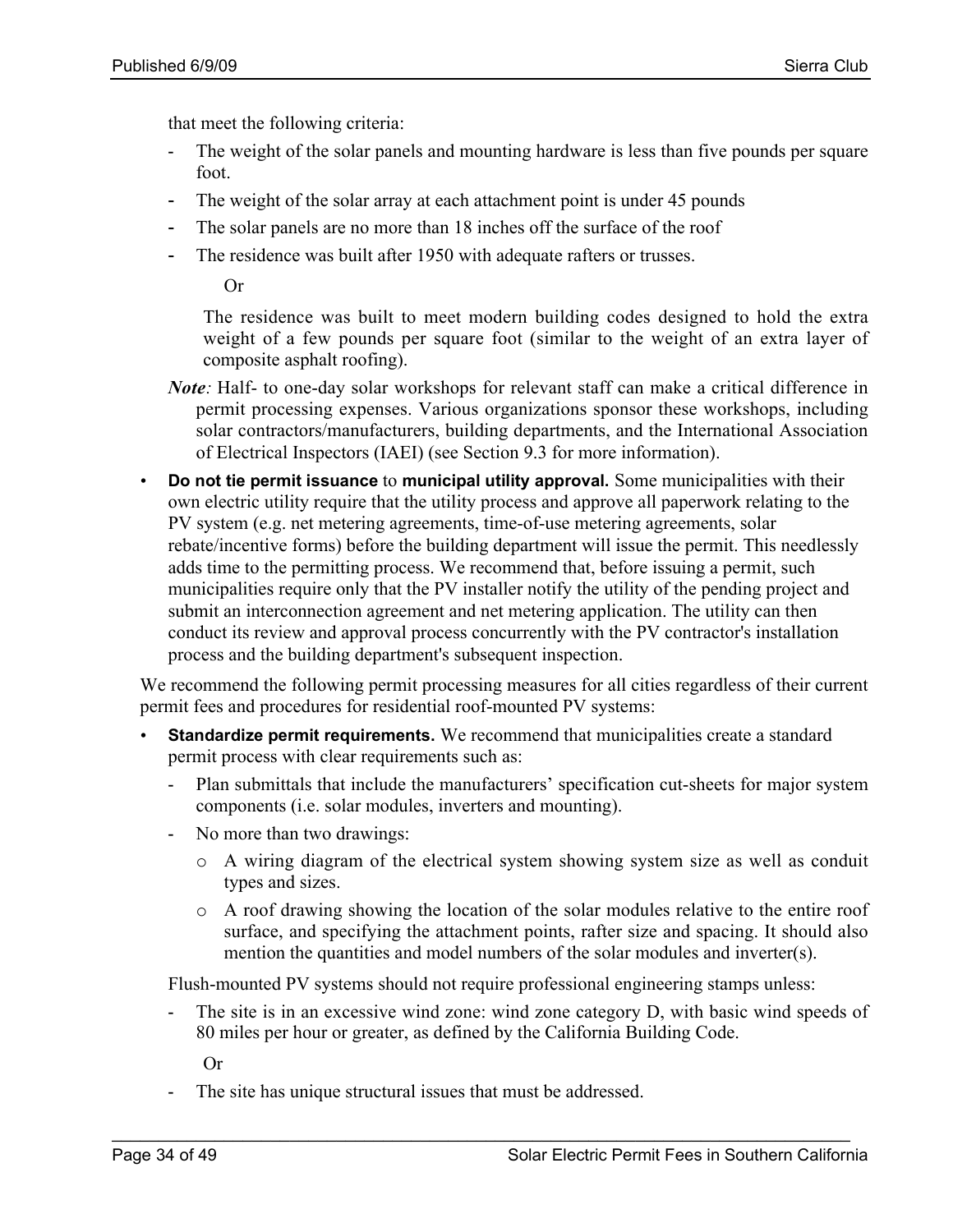An example of such standardized PV permit guidelines, which local chapters of the International Code Council in Northern California have approved, is available at:

http://www.gosolarnow.com/pdf%20files/Permit%20Standards.pdf

- **Provide application forms, permit fees and requirements on the municipality's website** to facilitate the application process for solar contractors and for customers who install their own systems.
- **Consider fast-tracking applications for solar contractors who have reliable track records** for PV installations. One process for fast-tracking an experienced contractor is to allow that contractor to submit an initial master PV plan to the building department for review. Based on that review, the contractor and building department could refine the master PV plan until it becomes an agreed-upon template for future PV plans. When that contractor applies for future PV permits, the building department's plan review could be completed quickly or even over the counter.
- **Reduce the time window for inspection appointments.** Solar contractors lose expensive man-hours waiting for inspectors to arrive. Most cities schedule inspection windows of half a day. We recommend that the appointment window be no more than two hours. When feasible, cities should offer specific appointment times, such as the first inspection of the day or the first inspection after lunch. Another option is for the city to call the solar contractor with an estimated appointment time as the appointment window time gets close. We also recommend that cities grant an appointment within 24 hours after the solar installer gives notice that the installation is ready for inspection.

# **8 Conclusion**

The survey area's average PV permit of \$501.78 is too high. A similar survey of 131 municipalities in Northern California<sup>xi</sup> showed the average fee in that area is  $$214$  as of December 12, 2008. Building departments with experienced staff (i.e. trained for rooftop solar installations) should be able to recover PV system review and inspection costs with a fee of no more than \$324.

Most municipalities in the survey area take one to two weeks to process a PV permit. Building departments with experienced staff should be able to process standard PV permit applications over-the-counter.

PV permit fees and processing delays can make a critical difference to some homeowners. Much of the costs and delays involved in processing permits reflect misunderstandings about PV systems rather than the realities of installing and inspecting them. Cities can reduce costs and delays for themselves, solar contractors and PV customers by:

- Streamlining processes (e.g. eliminating unnecessary reviews or requirements)
- Charging a fixed fee that covers actual review and inspection costs for solar permits rather than basing fees on project valuation

- Training permit department staff in PV-specific issues
- Standardizing permit requirements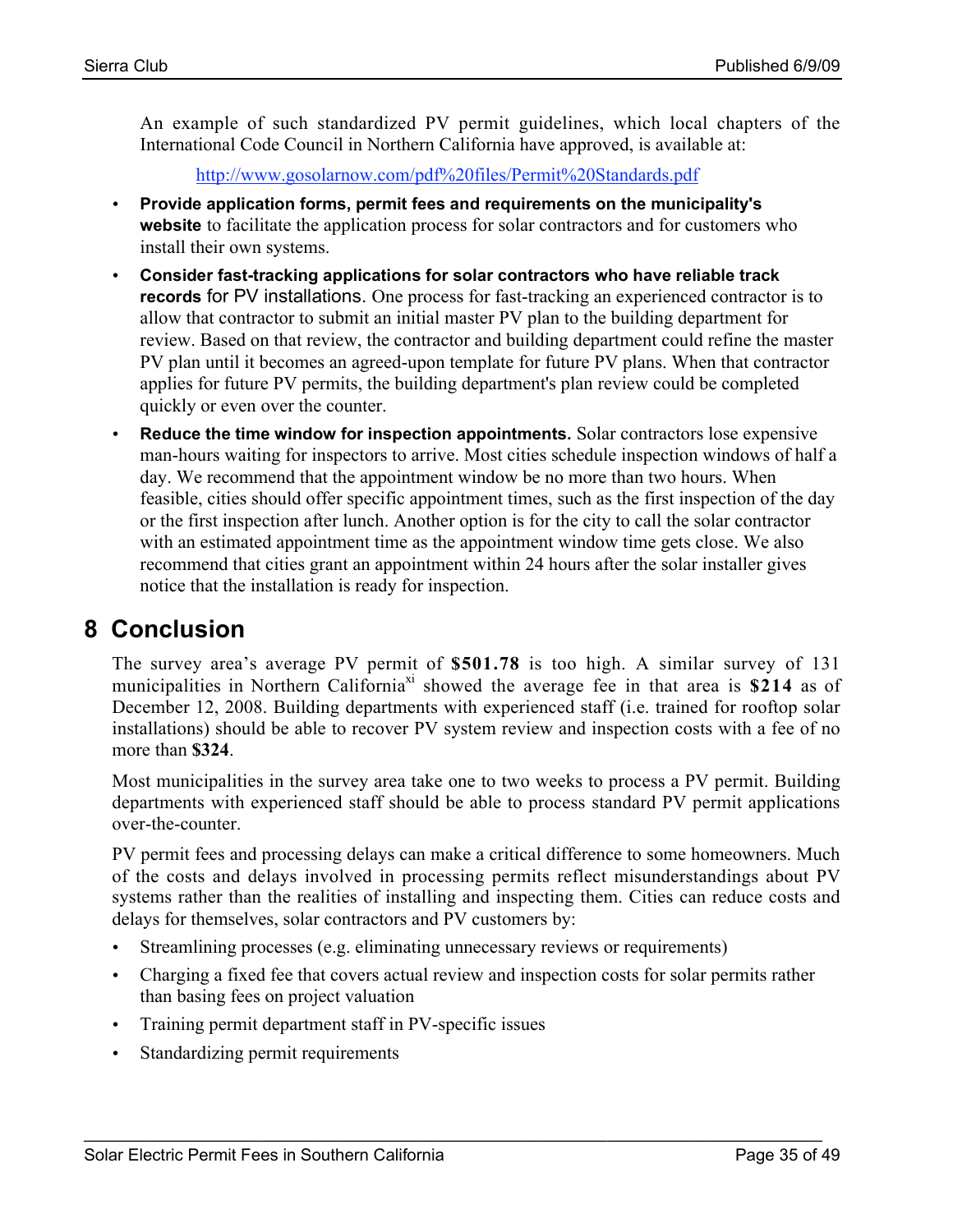We ask that all cities consider the recommendations in this report to encourage an energy solution that contributes so much to the wellbeing of our communities and the global environment.

# **9 References**

### **9.1 Contacts**

Feel free to contact the survey team members for more information:

- Kurt Newick—Survey team leader, Email:  $KurtNewick@yahoo.com$ , Phone: 408-370-9636
- Carl Mills—Report author, Email: carlmlls@yahoo.com, Phone: 510-475-1864
- Jim Stewart—Co-chair of the Global Warming, Energy and Air Quality Committee of the Sierra Club's Angeles Chapter, Email: jim@earthdayla.org, Phone: 213-487-9340
- Tamara Winter Compeán—Survey volunteer and PV system homeowner, Email: tcompean@gmail.com, Phone: 626-836-1948
- Justis Fennell—Survey volunteer, Email: justisenergy@gmail.com, Phone: 510-658-4867

We would like to acknowledge the following people who helped in various ways to make this report possible: McKinley Barnes, Kim Barr, Patty Barron, Caroline Brown, M. Camilon, Kelly Fishback, Kim Floyd, John Juarez, Michael Lind, Suzanne Maese, J. Mitchell, Doug Reid, Don Shultz.

### **9.2 Download or View the Report Online**

You can view this report as a webpage or PDF at:

http://angeles.sierraclub.org/energy/pvfeereport.asp

### **9.3 More Information About…**

- **PV Permit Submittal Guidelines**
	- International Code Council Tri-chapter Uniform Code Committee (Northern California chapters of the ICC for the Peninsula, East Bay and Monterey Bay chapters) has approved Residential (Single-Family) Solar PV System Utility Grid-Tie Connection permit submittal guidelines:

http://www.gosolarnow.com/pdf%20files/Permit%20Standards.pdf

#### • **Workshops for reviewing and inspecting PV systems**

- Solar America Board for Codes and Standards: Offers a calendar of classes about permitting and inspecting PV systems.

http://www.solarabcs.org/

- Bill Brooks, Brooks Engineering: Bill is working on creating a standard PV permit process (of particular importance is a wiring diagram that may become the national standard for residential PV permit submittals). As of May 2009 the web site below has a version of this wiring diagram specified as the "Code Organizer Drawing" on the web site.

\_\_\_\_\_\_\_\_\_\_\_\_\_\_\_\_\_\_\_\_\_\_\_\_\_\_\_\_\_\_\_\_\_\_\_\_\_\_\_\_\_\_\_\_\_\_\_\_\_\_\_\_\_\_\_\_\_\_\_\_\_\_\_\_\_\_\_\_\_\_\_\_\_\_\_\_\_\_\_

http://www.brooksolar.com/services.html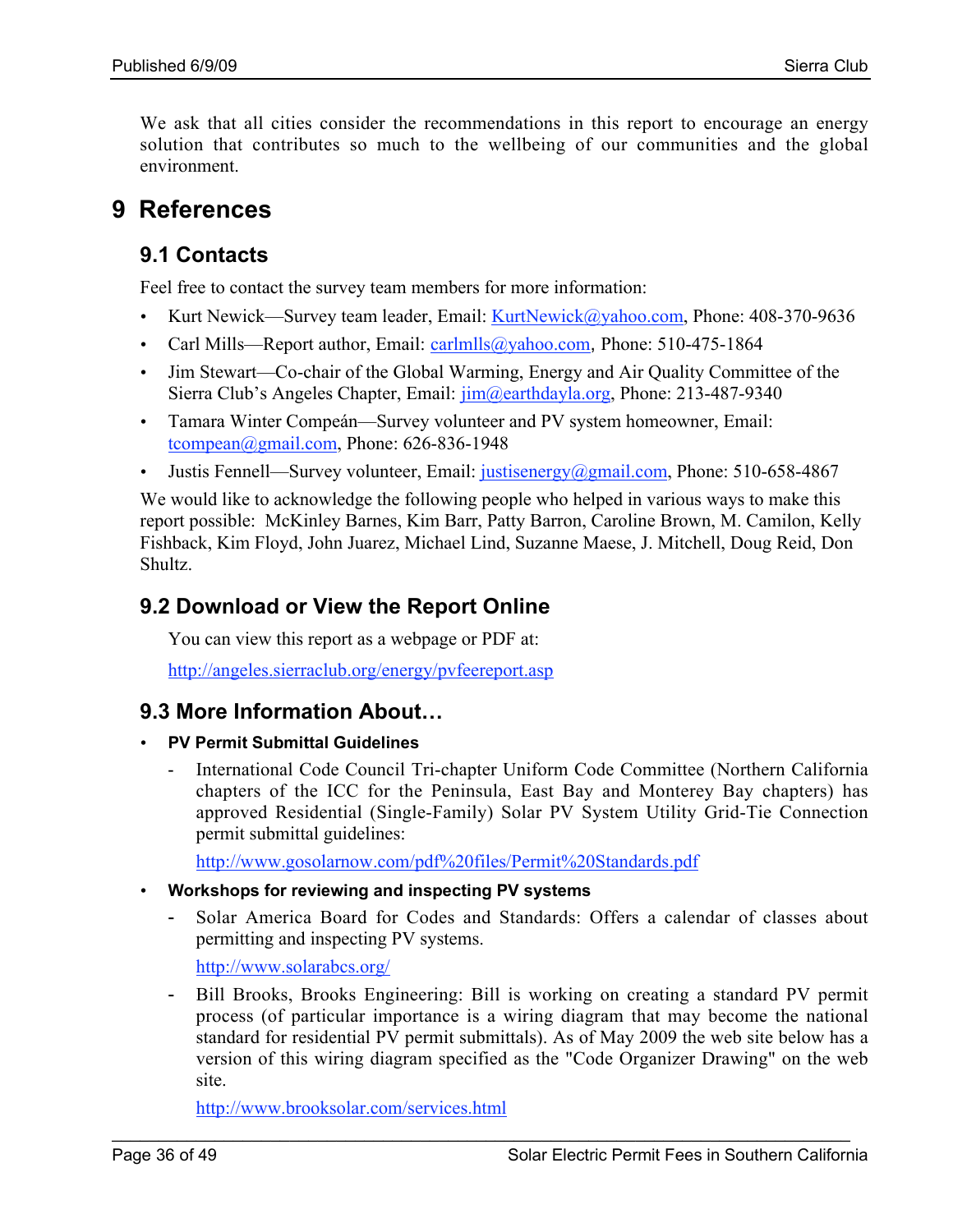- International Association of Electrical Inspectors, Southern California Chapter: May 20, 2009 education event: Solar Photovoltaic Systems, Article 690; Solar Photovoltaic design with emphasis on the AC side of the PV System.

http://www.iaeisocal.org/So.\_Cal.\_Chapter.html

- **Guidelines for reviewing and inspecting PV systems:** http://www.irecusa.org/fileadmin/user\_upload/NationalOutreachPubs/InspectorGuidelines-Version2.1.pdf
- **How the National Electric Code (NEC) applies to reviewing and inspecting PV systems**
	- "PV and National Electrical Code: Suggested Practices" http://www.nmsu.edu/~tdi/Photovoltaics/Codes-Stds/PVnecSugPract.html
	- "Permitting or Inspecting a PV System?" http://www.nmsu.edu/~tdi/pdf-resources/IAEI-5to6-05.pdf
	- "Photovoltaic Power Systems: What Inspectors Should Know" http://www.nmsu.edu/~tdi/pdf-resources/IAEI-3to4-04.pdf
- A checklist for PV installations, based on the general requirements found in the 2005 National Electric Code (NEC), Article 690: http://www.solarsebastopol.com/PDFs/INSPECTOR\_CHECKLIST\_5-05\_\_1.pdf
- **PV system design and installation** http://www.energy.ca.gov/reports/2001-09-04\_500-01-020.PDF (California Energy Commission: A Guide to PV System Design and Installation)
- **Solar technology organizations:** http://www.norcalsolar.org (Northern California Solar Energy Association, a nonprofit solar advocacy organization)

http://calseia.org/ (California Solar Energy Industries Association, a professional association of California solar installers)

http://www.solartech.org/ (SolarTech, a nonprofit Corporation dedicated to removing barriers to solar power)

http://www.solarenergy.org/ (Solar Energy International, a renewable energy training organization)

http://www.nabcep.org (National Association of Board Certified Energy Practitioners, a certification organization of solar PV and solar Thermal energy system installers)

http://solarprofessional.com (a technical publication for solar industry professionals)

- California solar access laws as of 2005 http://www.gosolarnow.com/pdf%20files/CASolarAccessLaws.pdf
- **California's Solar Initiative Program for 2007:** http://www.gosolarcalifornia.com
- **State Senator Lois Wolk's letter of intent regarding solar permit fees and design reviews**, sent to all California cities on June 7, 2006, can be downloaded at:

\_\_\_\_\_\_\_\_\_\_\_\_\_\_\_\_\_\_\_\_\_\_\_\_\_\_\_\_\_\_\_\_\_\_\_\_\_\_\_\_\_\_\_\_\_\_\_\_\_\_\_\_\_\_\_\_\_\_\_\_\_\_\_\_\_\_\_\_\_\_\_\_\_\_\_\_\_\_\_

http://www.norcalsolar.org/downloads/city\_resources/WolkPVFeeLetter.pdf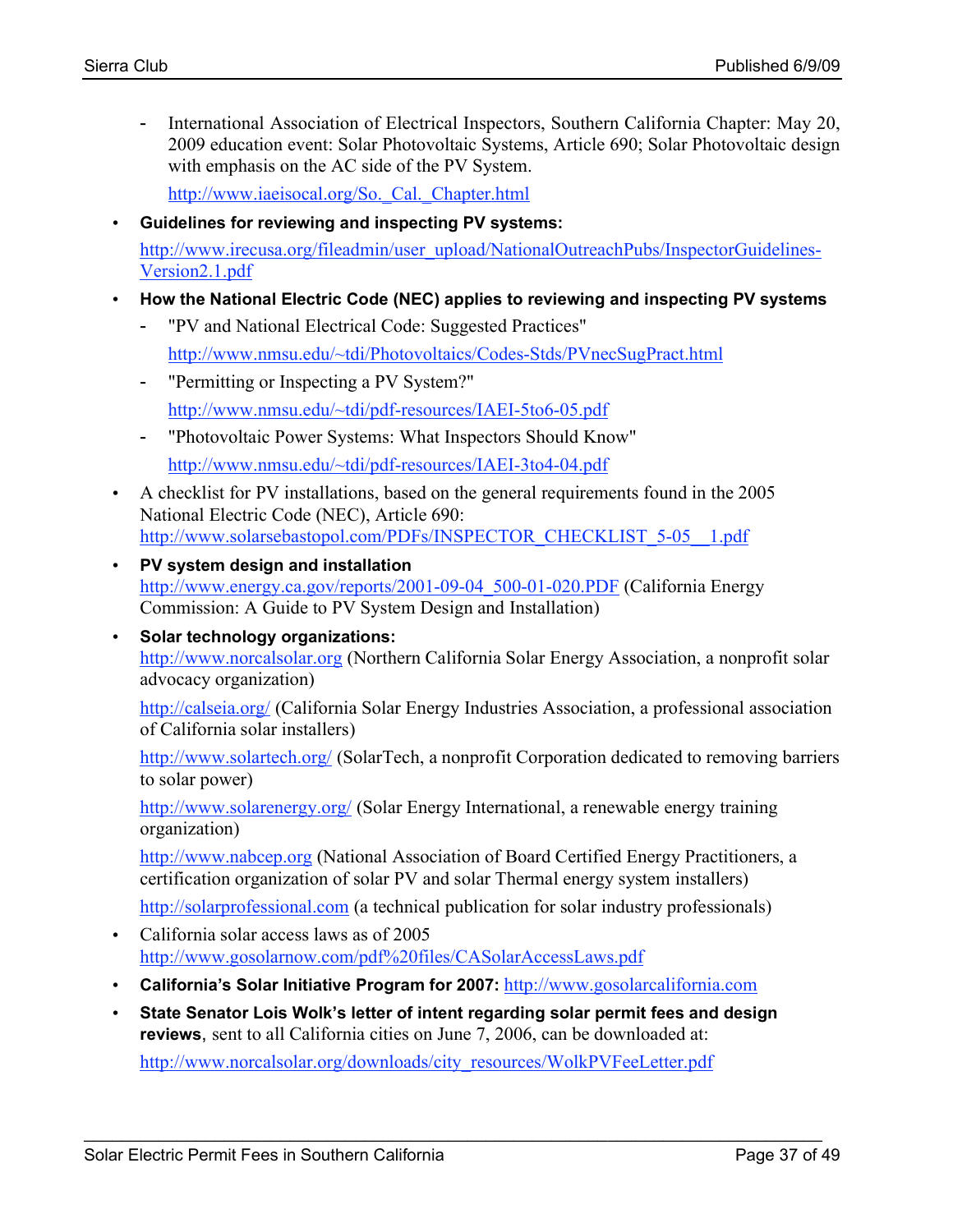### **9.4 Permit Fee Results by County**

The following subsections show the survey's PV permit fee results for each county.



\_\_\_\_\_\_\_\_\_\_\_\_\_\_\_\_\_\_\_\_\_\_\_\_\_\_\_\_\_\_\_\_\_\_\_\_\_\_\_\_\_\_\_\_\_\_\_\_\_\_\_\_\_\_\_\_\_\_\_\_\_\_\_\_\_\_\_\_\_\_\_\_\_\_\_\_\_\_\_

### **9.4.1 Average Permit Fees for All Counties**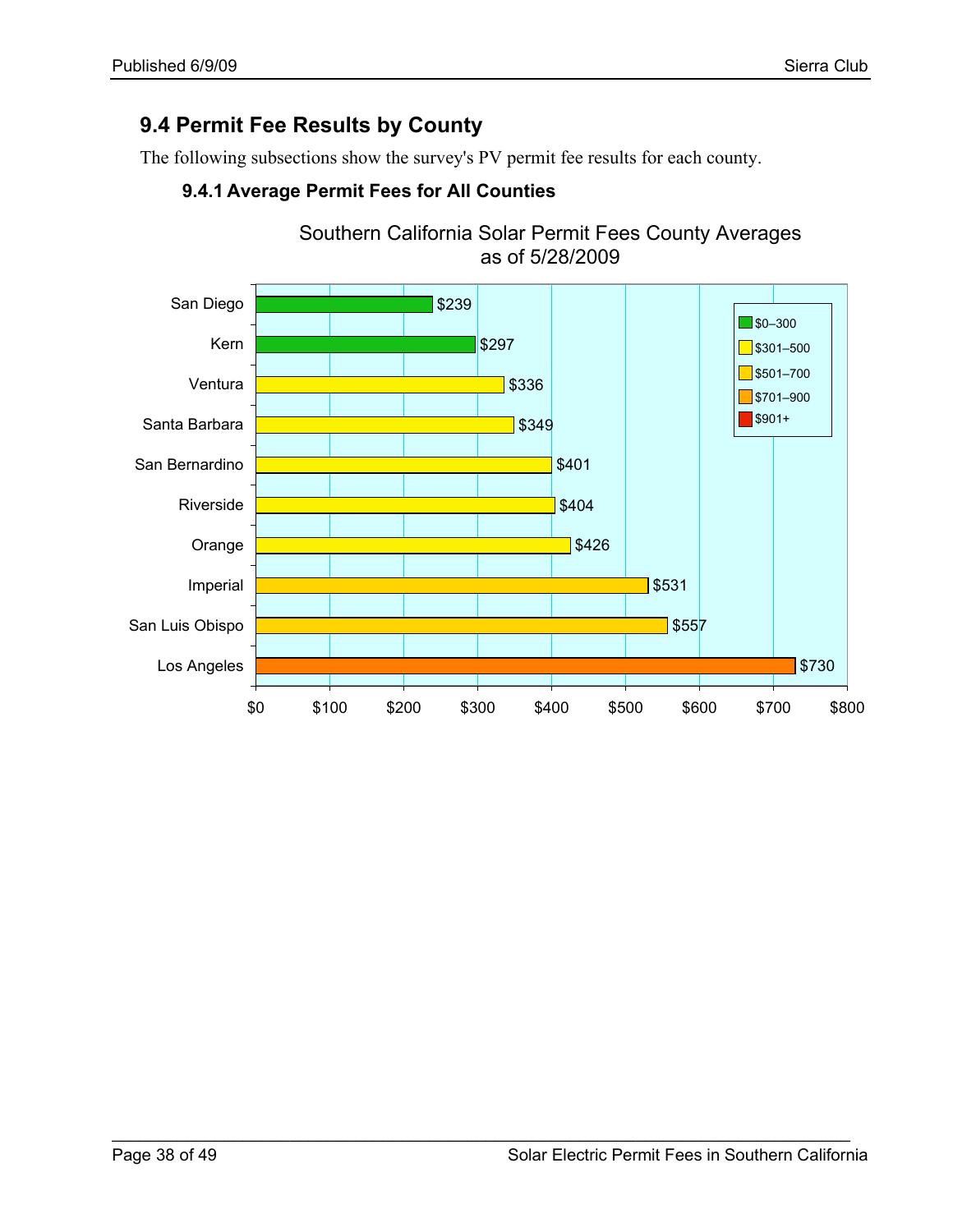

#### **9.4.2 Los Angeles County**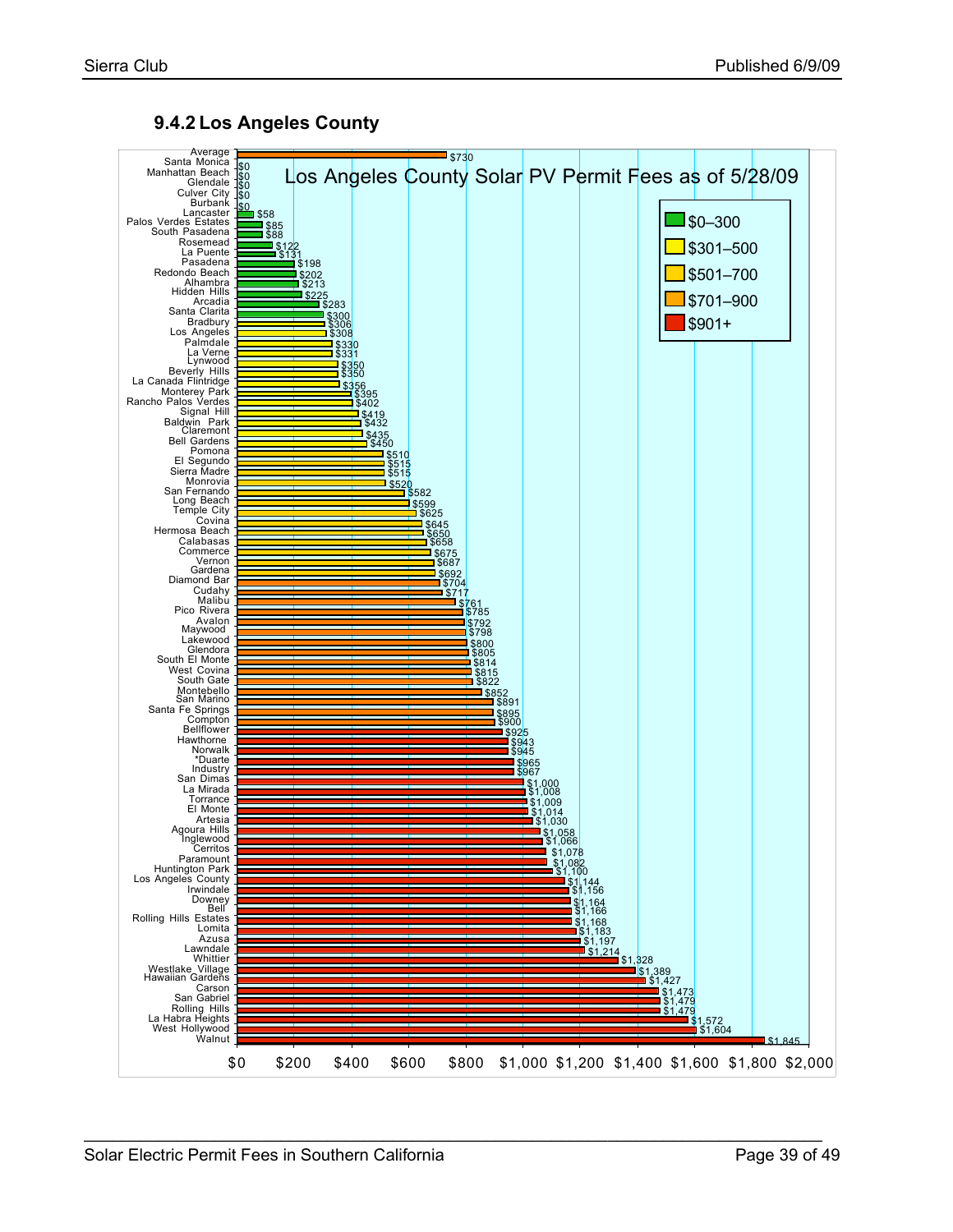#### **9.4.3 Ventura County**



\_\_\_\_\_\_\_\_\_\_\_\_\_\_\_\_\_\_\_\_\_\_\_\_\_\_\_\_\_\_\_\_\_\_\_\_\_\_\_\_\_\_\_\_\_\_\_\_\_\_\_\_\_\_\_\_\_\_\_\_\_\_\_\_\_\_\_\_\_\_\_\_\_\_\_\_\_\_\_

#### Ventura County Solar PV Permit Fees as of 5/28/2009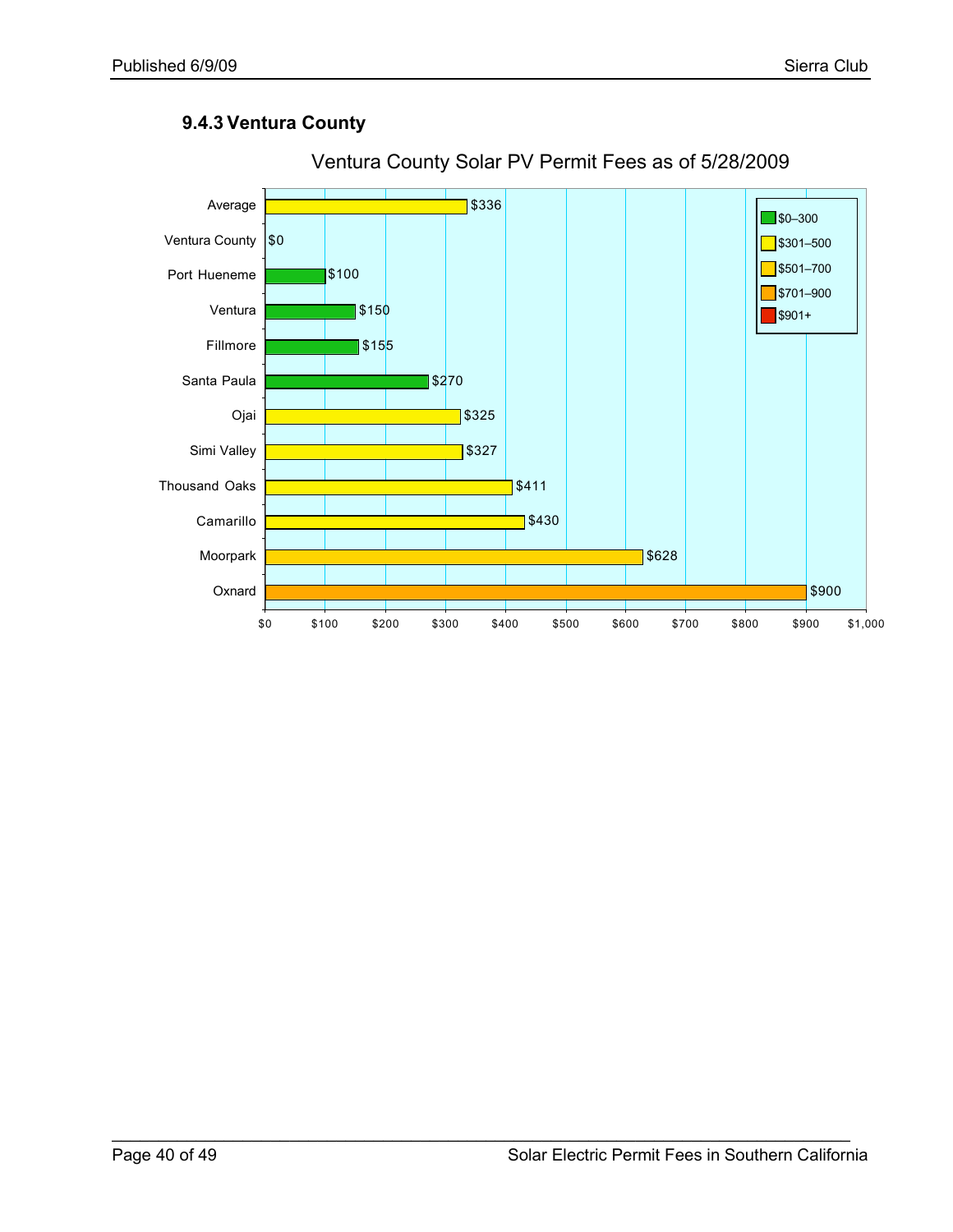#### **9.4.4 Orange County**

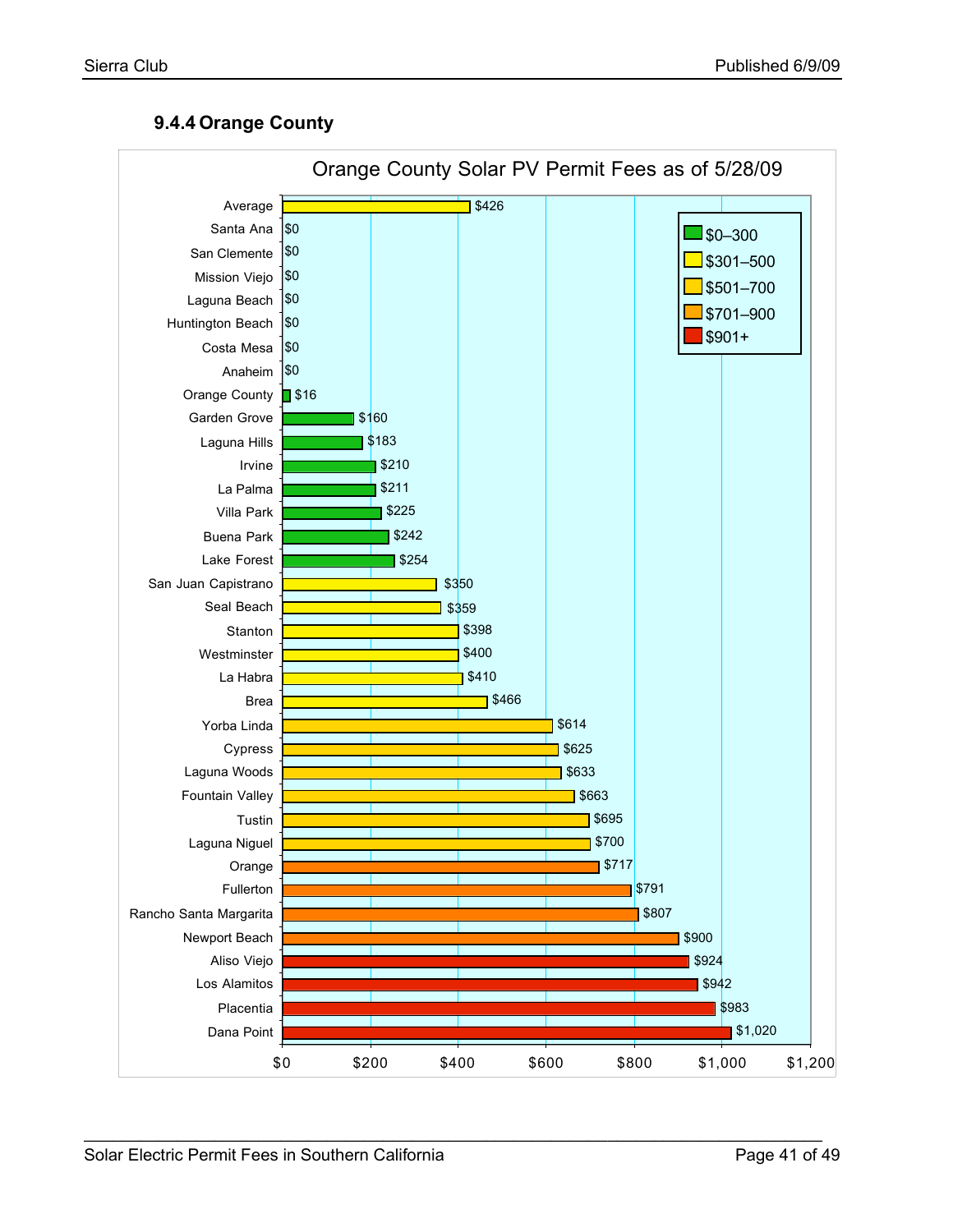#### **9.4.5 Santa Barbara County**

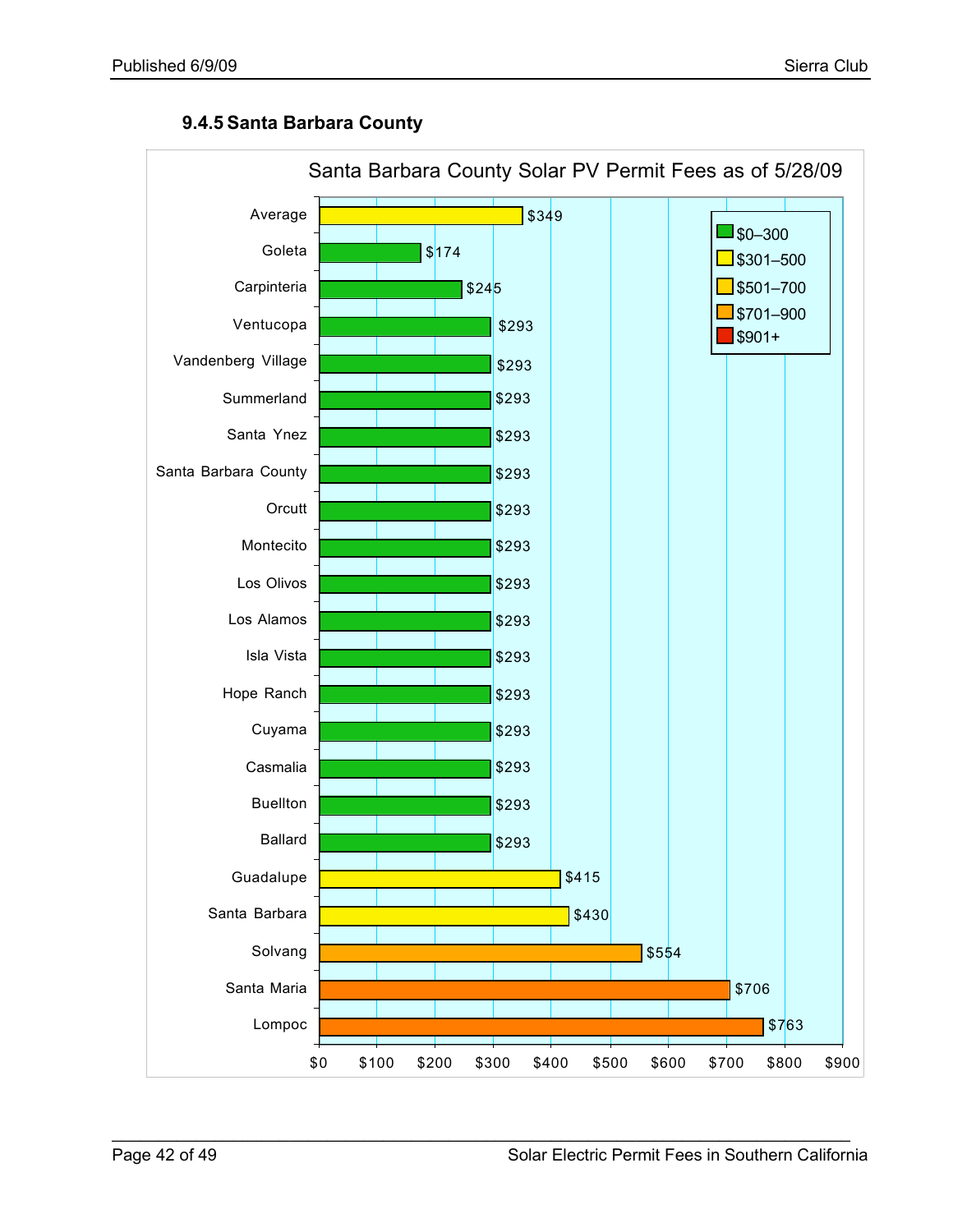#### **9.4.6 Riverside County**

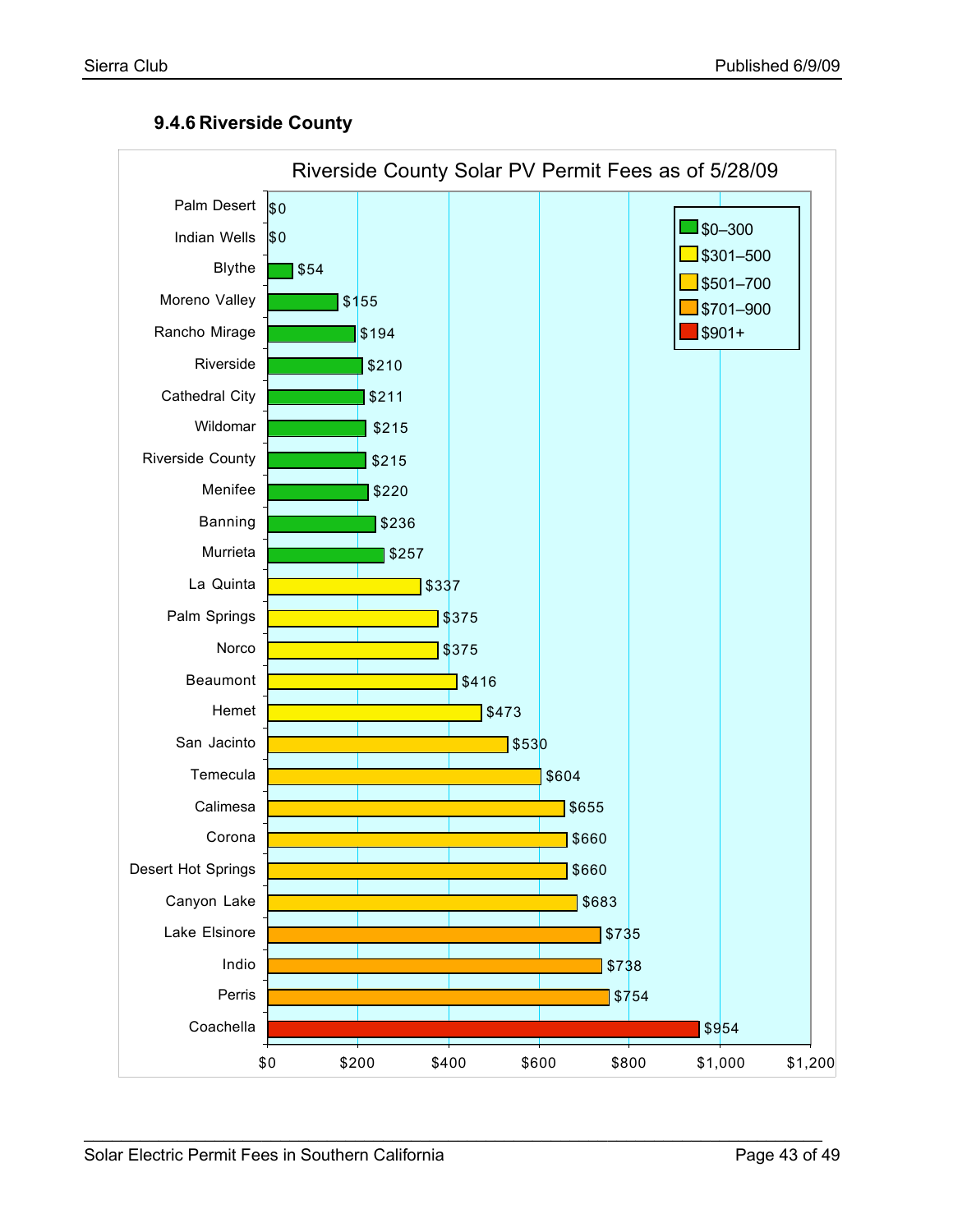

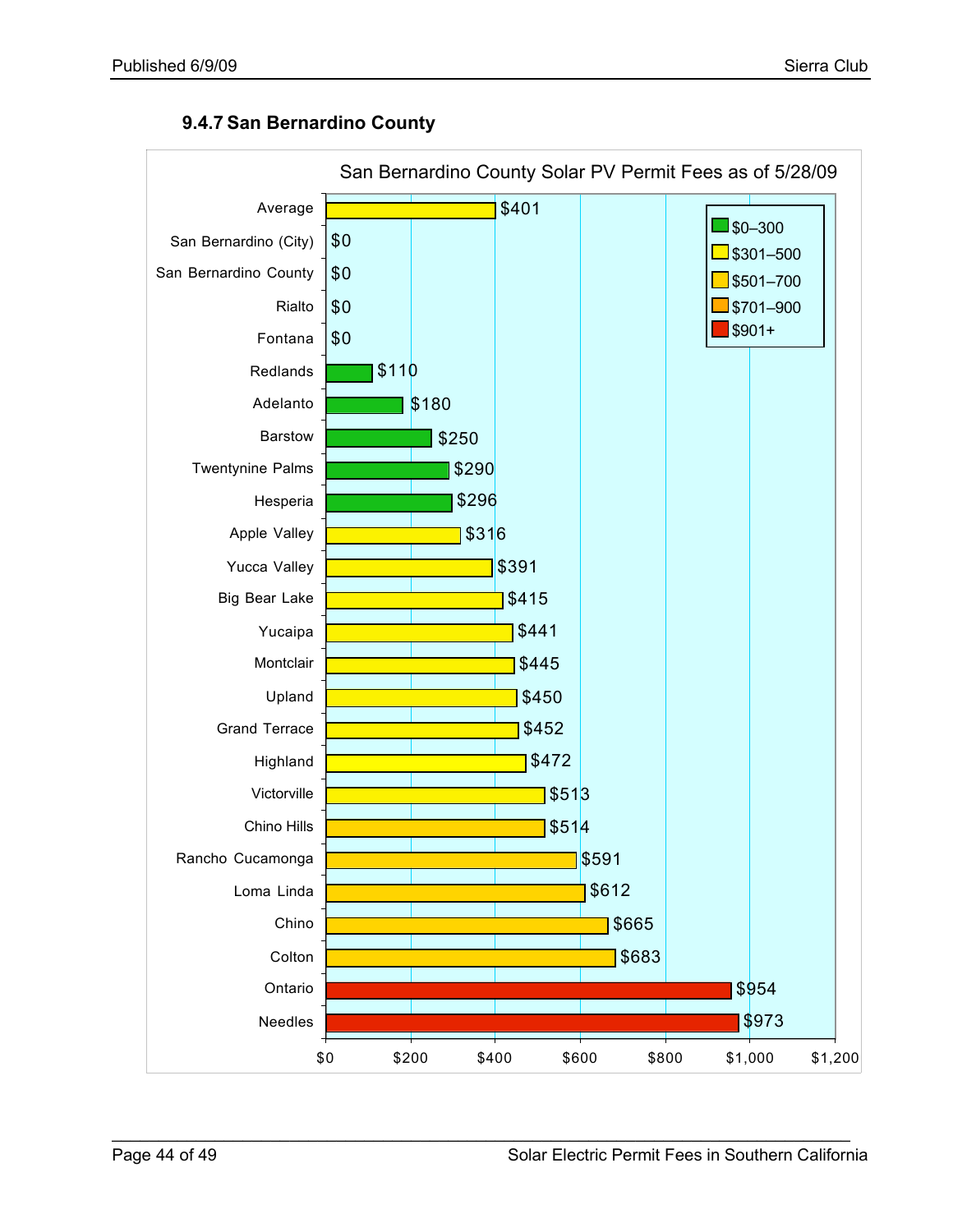### **9.4.8 Imperial County**



\_\_\_\_\_\_\_\_\_\_\_\_\_\_\_\_\_\_\_\_\_\_\_\_\_\_\_\_\_\_\_\_\_\_\_\_\_\_\_\_\_\_\_\_\_\_\_\_\_\_\_\_\_\_\_\_\_\_\_\_\_\_\_\_\_\_\_\_\_\_\_\_\_\_\_\_\_\_\_

### Imperial County Solar PV Permit Fees as of 5/28/2009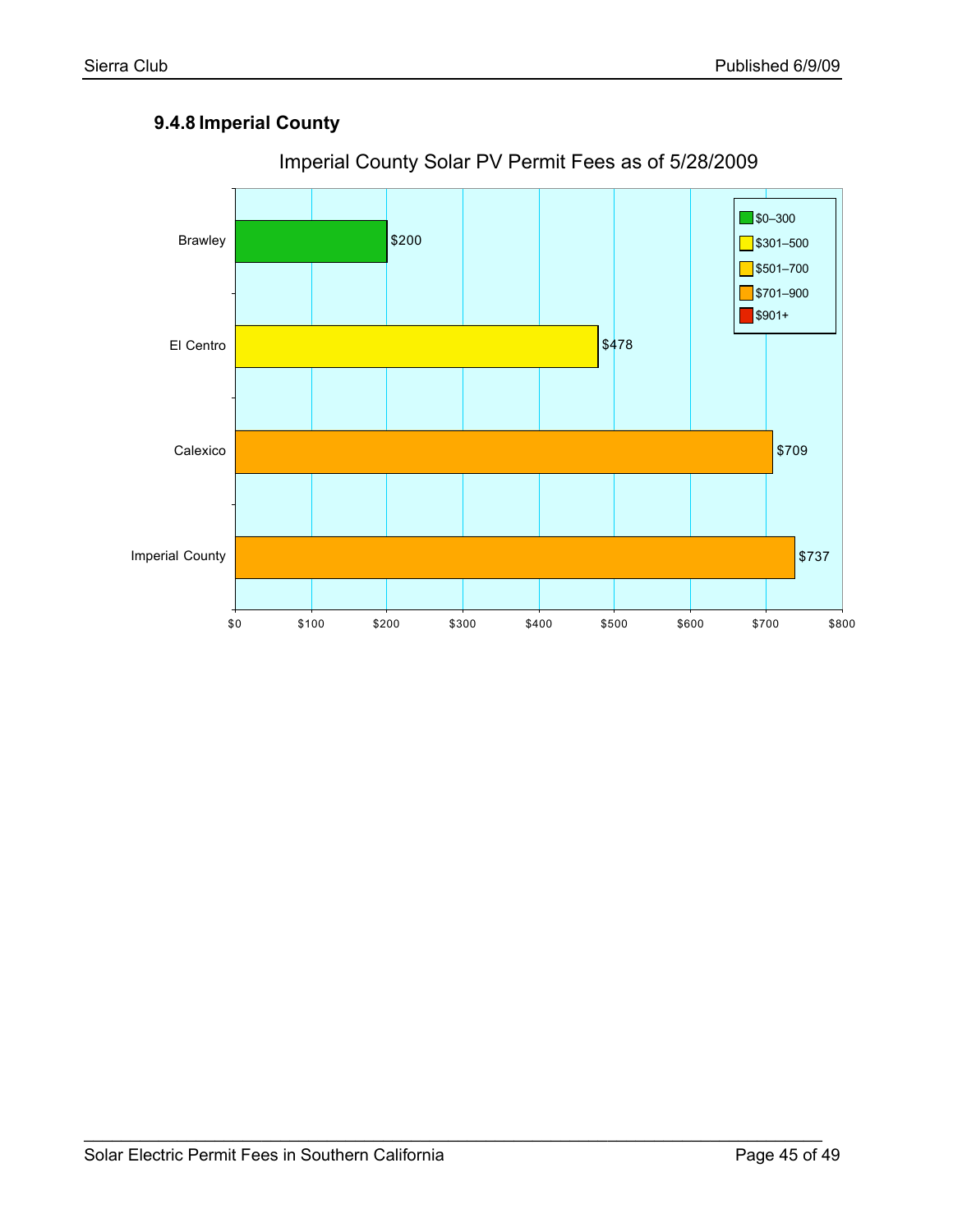#### **9.4.9 Kern County**

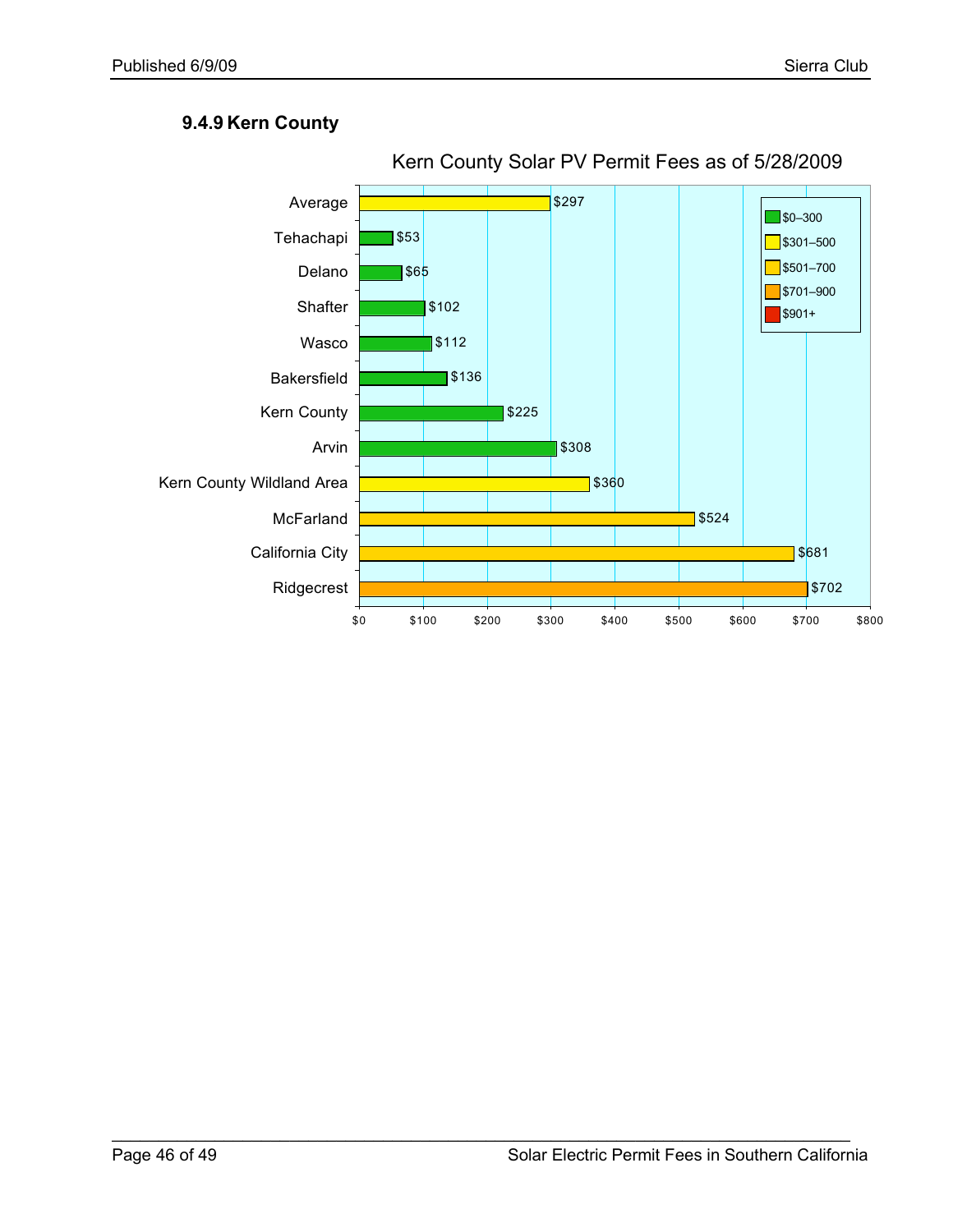#### **9.4.10San Luis Obispo County**



\_\_\_\_\_\_\_\_\_\_\_\_\_\_\_\_\_\_\_\_\_\_\_\_\_\_\_\_\_\_\_\_\_\_\_\_\_\_\_\_\_\_\_\_\_\_\_\_\_\_\_\_\_\_\_\_\_\_\_\_\_\_\_\_\_\_\_\_\_\_\_\_\_\_\_\_\_\_\_

San Luis Obispo County Solar PV Permit Fees as of 5/28/2009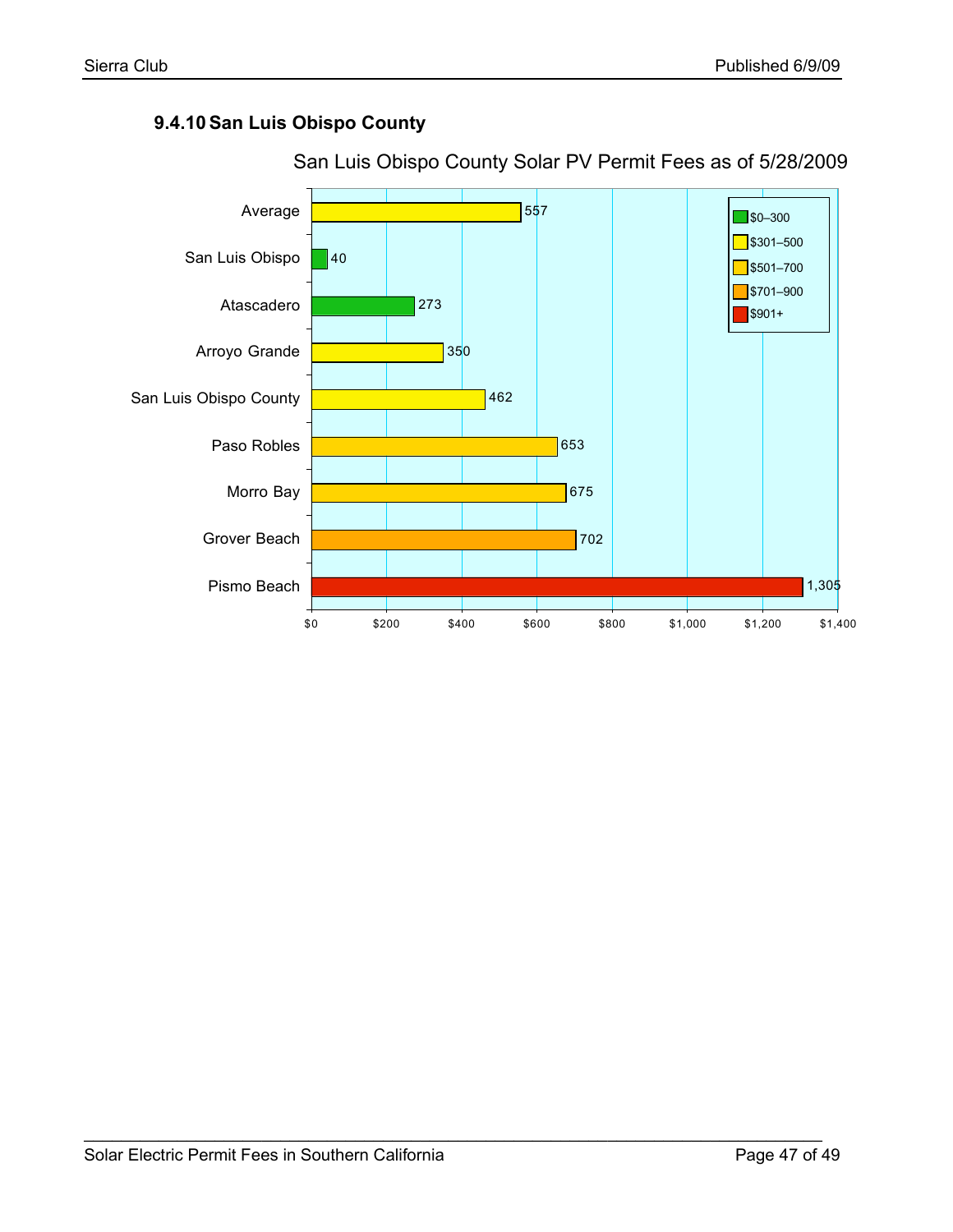#### **9.4.11San Diego County**